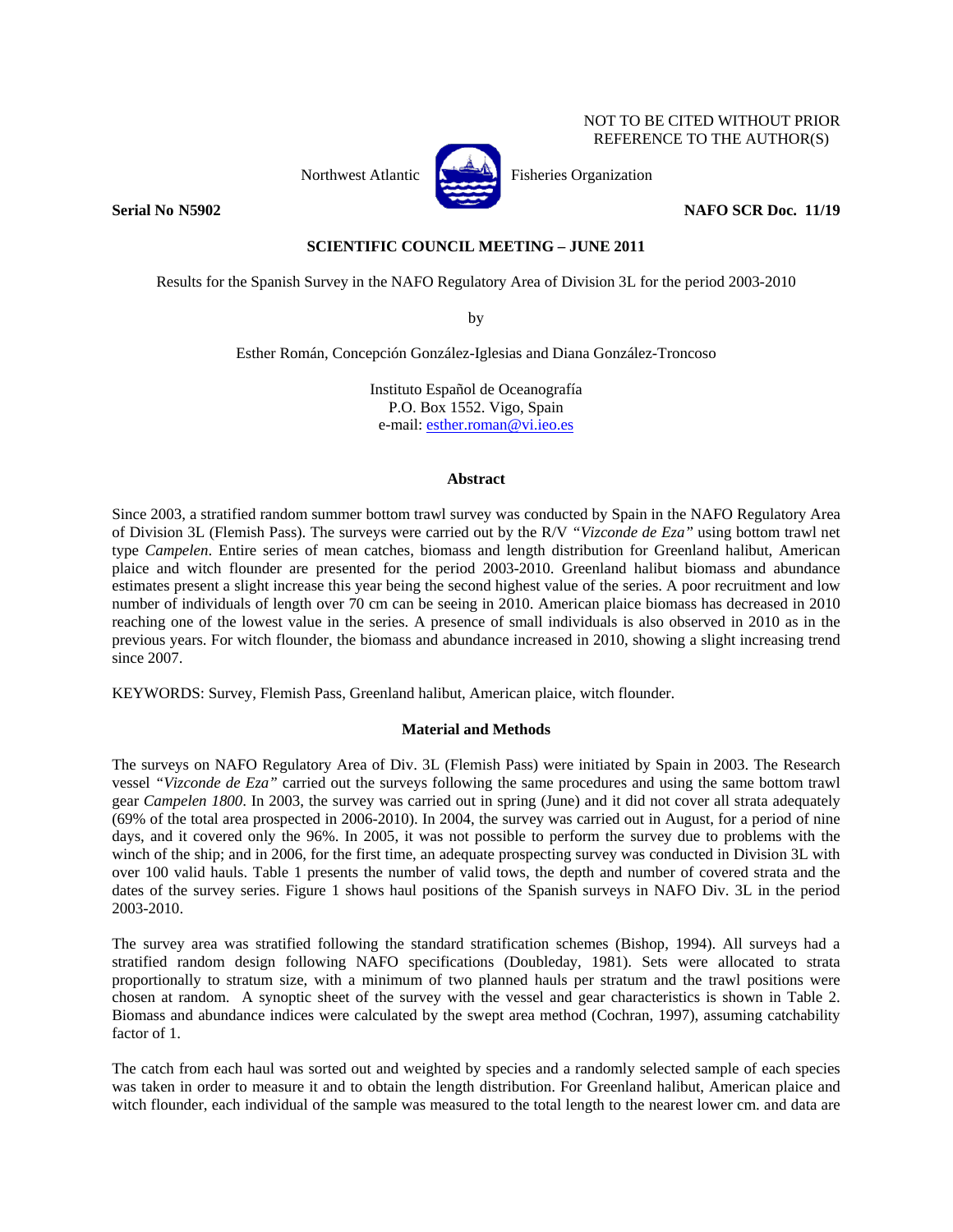given in 2 cm intervals. We present the mean catch per haul, the stratified mean catch per haul, the biomass with their variance per year and the length distribution in number per haul stratified mean catches per length, sex and year for each species in the period 2003-2010.

Biological studies (age, growth, feeding,..), oceanographic data and special studies (occurrence of marine mammals and sea birds) were collected from NAFO Regulatory area Div. 3L during this survey aboard *Vizconde de Eza*. To obtain the biomass from length distribution, the following formula was used: Weight=a (Length+0.5)<sup>b</sup>.

#### Stratified mean catches and SD

The mean catch  $(\overline{y}_i)$  and the variance  $(Var_i)$  are calculated by stratum by the following formulas:

$$
\overline{y}_i = \sum_{j=1}^{T_i} \frac{y_j}{T_i}, \quad i = 1, ..., h
$$
  

$$
Var_i = \sum_{j=1}^{T_i} \frac{(y_j - \overline{y}_i)^2}{T_i - 1}, \quad i = 1, ..., h
$$

where:

 $y_i$  is the catch in haul *j* 

 $T_i$  is the number of hauls in the stratum  $i$ 

*h* is the total number of strata

and the stratified mean catch ( $\overline{y}_i^{str}$ ) and the stratified variance ( $Var_i^{str}$ ) by stratum are obtained as follow:

$$
\overline{y}_i^{str} = \overline{y}_i n_i, \quad i = 1, ..., h
$$
  

$$
Var_i^{str} = Var_i \frac{n_i^2}{T_i}, \quad i = 1, ..., h
$$

where:

 $n_i$  is the area of the stratum *i*,  $i = 1, ..., h$ 

Then the total stratified mean catch  $(\bar{y})$  and the variance  $(Var)$  by year are calculated according to the formulas:

$$
\overline{Y} = \sum_{i=1}^{h} \frac{\overline{Y}_{i}^{str}}{N}
$$

$$
Var = \sum_{i=1}^{h} \frac{Var_{i}^{str}}{N^{2}}
$$

*i*

where:

$$
N = \sum_{i=1}^{h} n_i
$$
 is the total area by year

The stratified standard deviation (SD) by year is calculated as the square root of the stratified variance by year.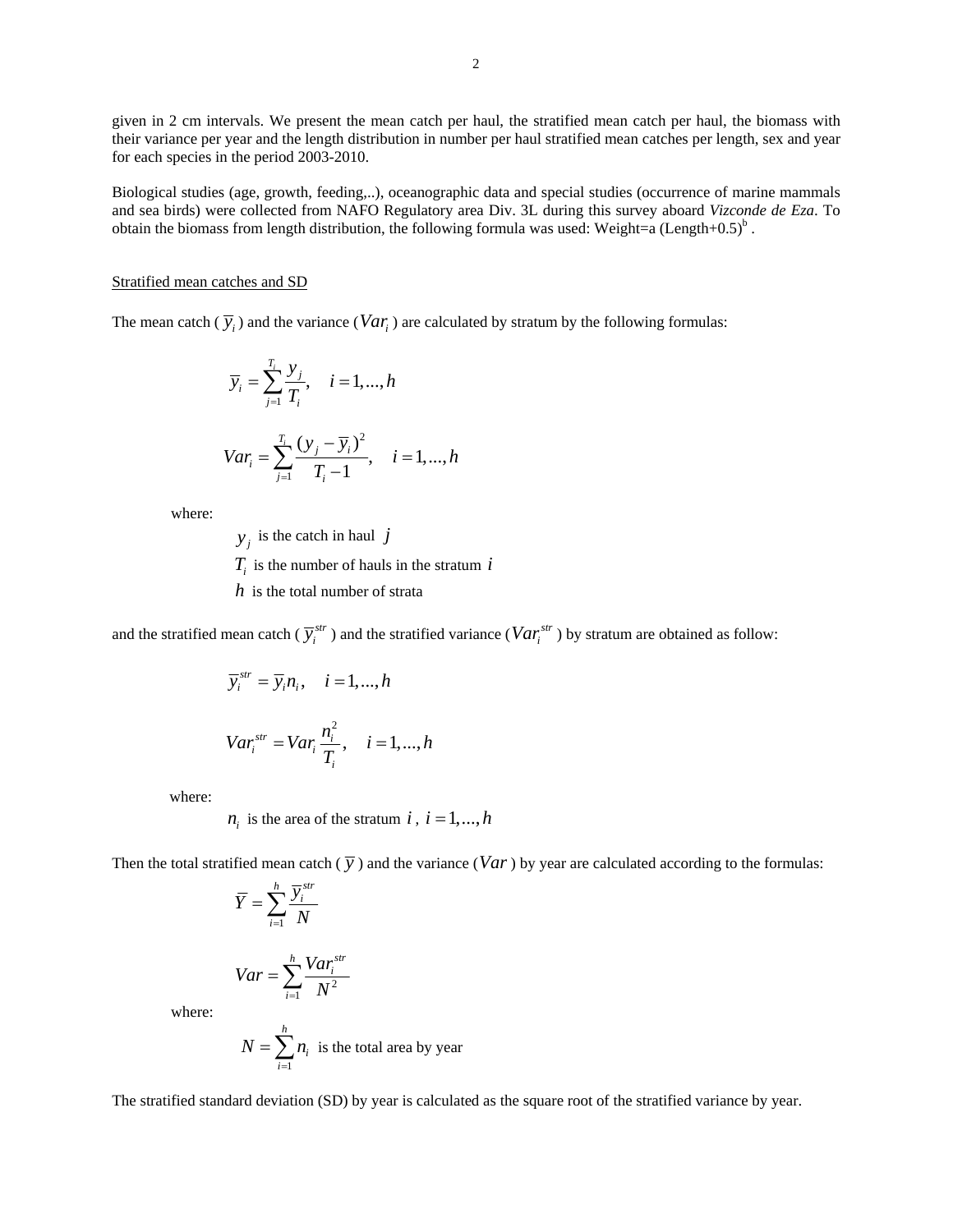#### **Results**

In 2010, the bottom trawl survey in NAFO Regulatory Area of Div. 3L was carry out on board R/V *Vizconde de Eza* using the usual survey gear (Campelen 1800) from July 25th to August 14th. The area surveyed was Flemish Pass (Div. 3L) following the same procedure as in previous years The number of hauls was 103, 6 of them were nulls, in a depth range of 115-1445 m..

# **Biological studies**

Biological data (length, sex, sexual maturity, weight and stomach repletion degree) on 9 target species and other 28 species were collected from Div. 3L to conduct distribution and abundance studies and detailed biological sampling (17736 individuals sampled).

Age and Growth - Material for histological maturity and fecundity of Greenland halibut (185 samples) and American place were taken (136 samples). Also otoliths (1223 samples) of Greenland halibut, American plaice, roughhead grenadier and cod were collected for growth studies.

Feeding studies on Greenland halibut, American plaice, Atlantic cod and other species continued to be performed being analysed 1559 stomach contents from depths of 119 to 1462 m.

### **Hydrographic Studies**

Temperature and salinity were measured in each haul of the survey by means of CTD ((SBE Se 25 SEALOGGER CTD). Hydrographic profile samplings were performed at 100 fishing stations in a depth range of 113-1425 m.. The minimum and maximum observed temperatures were 0.5026 and 4.1177 ºC and the observed salinity range was 33.5179 - 34.9080 PSU. Results are presented in MEDS (Marine Environmental Data Service of Canada) every year.

# **Special studies**

#### Benthic invertebrate

Routine work during the survey was the study of benthic invertebrates (catch in weight and number, photographs and collection for study in the laboratory). This study will help us to have more knowledge about these species and their relation to the marine environment in the surveyed area.

#### Marine mammals and sea birds

Data on observations and incidental catches of marine mammals and sea birds occasionally occurred in the zone surveyed of Flemish Pass were collected during fishing time, in July-August,

Occurrence, date, position, number, Tª, fishing time and other notes were collected for marine mammals along the survey. 22 observations of 3 marine mammals (*Physeter macrocephalus, Globicephala melas* and *Hyperoodon Ampullatus*) were performed.

Information on seabirds was also collected, in terms of species, and incidental catches in the surveyed area, which will help us get a better understanding of these species, their relation to the marine environment and the interaction of seabirds with fishing. 7 species of sea birds (*Fulmarus glacialis, Puffinus gravis, Puffinus grisseus, Wilson´s Storm-petrel, Morus bassanus, Catharacta skua* and *Larus marinus*) were observed in this year.

In this report, only the results for Greenland halibut, American plaice and witch flounder are presented. The results for the rest of target species will be presented in other SCR in this SC meeting. The detailed results for Northern shrimp, the most abundant species in the catches of all surveys, were presented in Casas *et al*., 2010.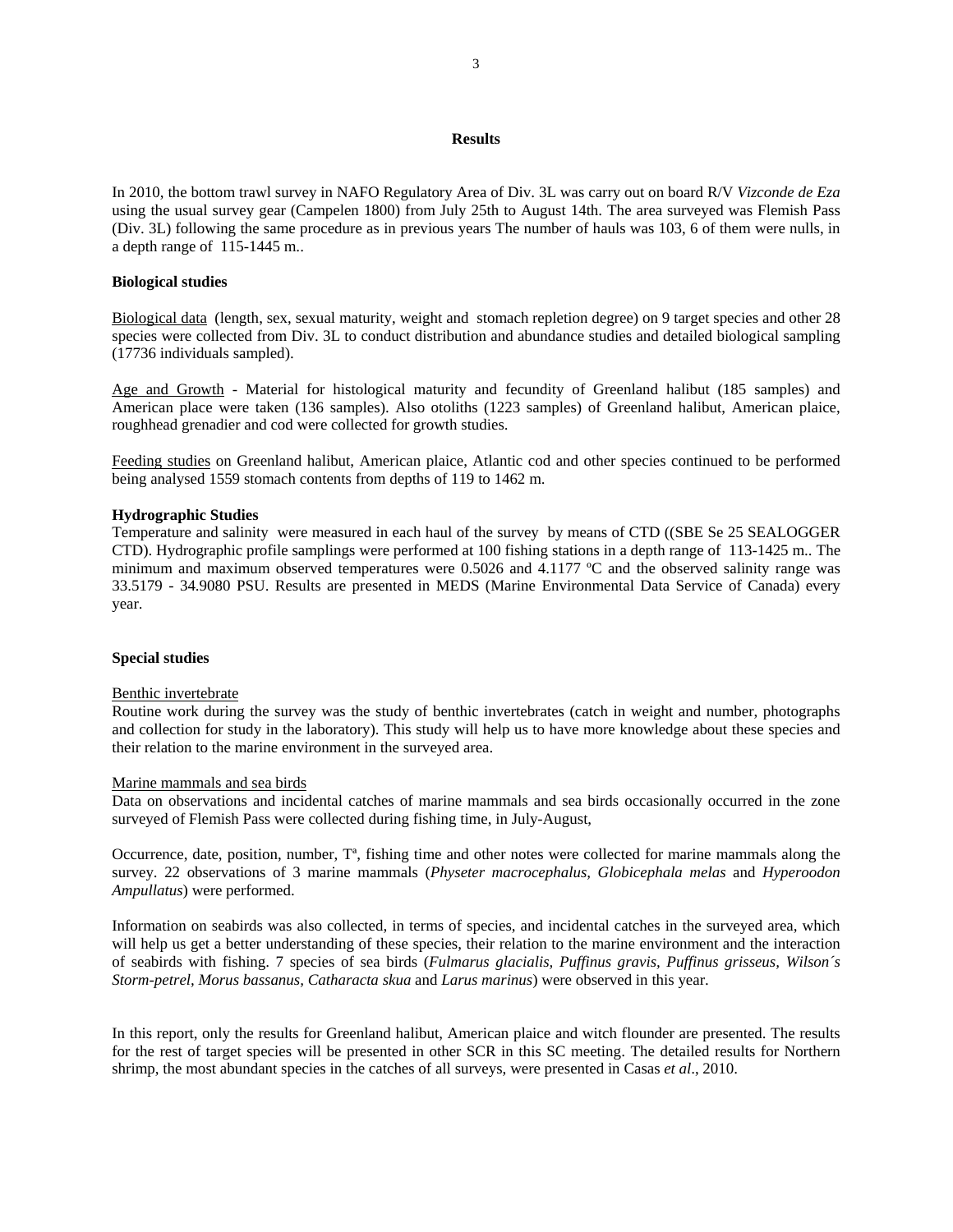## **Greenland halibut (***Reinhardtius hippoglossoides* **Walbaum, 1792)**

The Greenland halibut stock in Subarea 2 and Div. 3KLMNO is considered to be part of a biological stock complex, which includes Subareas 0 and 1. Abundance and biomass indices were available from research vessel surveys by Canada in Div. 2J+3KLMNO (1978-2010), EU in Div. 3M (1988-2010) and EU-Spain in Div. 3NO (1995-2010). Greenland halibut is managed under a fifteen year rebuilding programme that started in 2004.

Catches increased sharply in 1990 due to a developing fishery in the NAFO Regulatory Area in Div. 3LMNO and continued at high levels during 1991-94. The fishable biomass declined to low levels in 1995-97 due to very high catches and high fishing mortality. It increased during 1998-2000 due to greatly reduced catches, much lower fishing mortality and improved recruitment. Biomass increased over 2004-2008 with decreased in fishing mortality. The current estimates (2004-2010) of fishable biomass are amongst the lowest in the series. Recent recruitment has been below average, and fishing mortality remains high (NAFO, 2010).

### Mean catches and biomass

Table 3 shows the swept area, the tow number, the mean catches and their variance per haul and year for Greenland halibut. Table 4 and Figure 2 present the stratified mean catches per stratum with the total variance per year. Table 5 and Figure 3 present the abundance, the biomass per swept area per stratum and their total variance per year. Table 6 presents the length-weight relationships.

The biomass of the Greenland halibut has had an increase in the prospected area along the whole period, mainly in 2008. The biomass presents the same trend as mean catches since the year 2004. In 2003, the mean catch does not follow the same pattern; this was probably due to the less area covered in 2003 survey.

### Length distribution

Table 7 and 8 present the stratified mean catches per haul length distribution for the Greenland halibut, by sex and year, with the number of samples in which there were length measures, the total number of individuals measured in these samples, the sampled catch and the range of lengths met, as well as the total catch of this species and the total valid hauls made in the survey. In Figures 4 and 5 the evolution along the years can be followed.

The biomass of the Greenland halibut presents a slight increase in 2010 and it remains one of the highest values of the series. In the whole period the number of individuals of length over 70 cm. is very low. Although biomass and stratified mean catch increased in 2007, the number of individuals per stratified mean catches decreased in that year, due to the good recruitment in 2006. The same process occurred in 2009 and 2010. The highest recruitment was in 2006, that appears in Fig. 4, with length classes mode 14 cm.

### **American plaice (***Hippoglossoides platesoides* **Fabricius, 1780)**

There was no fishing targeting American plaice in 1994 and there has been under moratorium since 1995. Catches increased after the moratorium until 2003 after which they began to decline. Biomass and SSB remain low compared to historic levels. SSB declined to the lowest estimated level in 1994 and 1995. It has increased since then but it still remains very low. There has been no good recruitment to the exploitable biomass since the mid-1980s (NAFO, 2010).

#### Mean catches and biomass

American plaice haul mean catches by stratum are presented in Table 9, including swept area, number of hauls and SD. Stratified mean catches per tow by stratum and year and their variance are presented in Table 10.

The entire time series (2003-2010) of biomass and their SD estimates of American plaice are shown in Table 11. Length-weight relationships are presented in Table 6.

The American plaice indices showed a general increasing trend in the prospected area since 2004 (Fig. 6 and 7). However, in 2010 the indices decreased sharply, being similar to the lowest values in the series. The highest values in the estimated biomass have been observed in the shallowest strata, in a range of depth from 93 to 274 meters.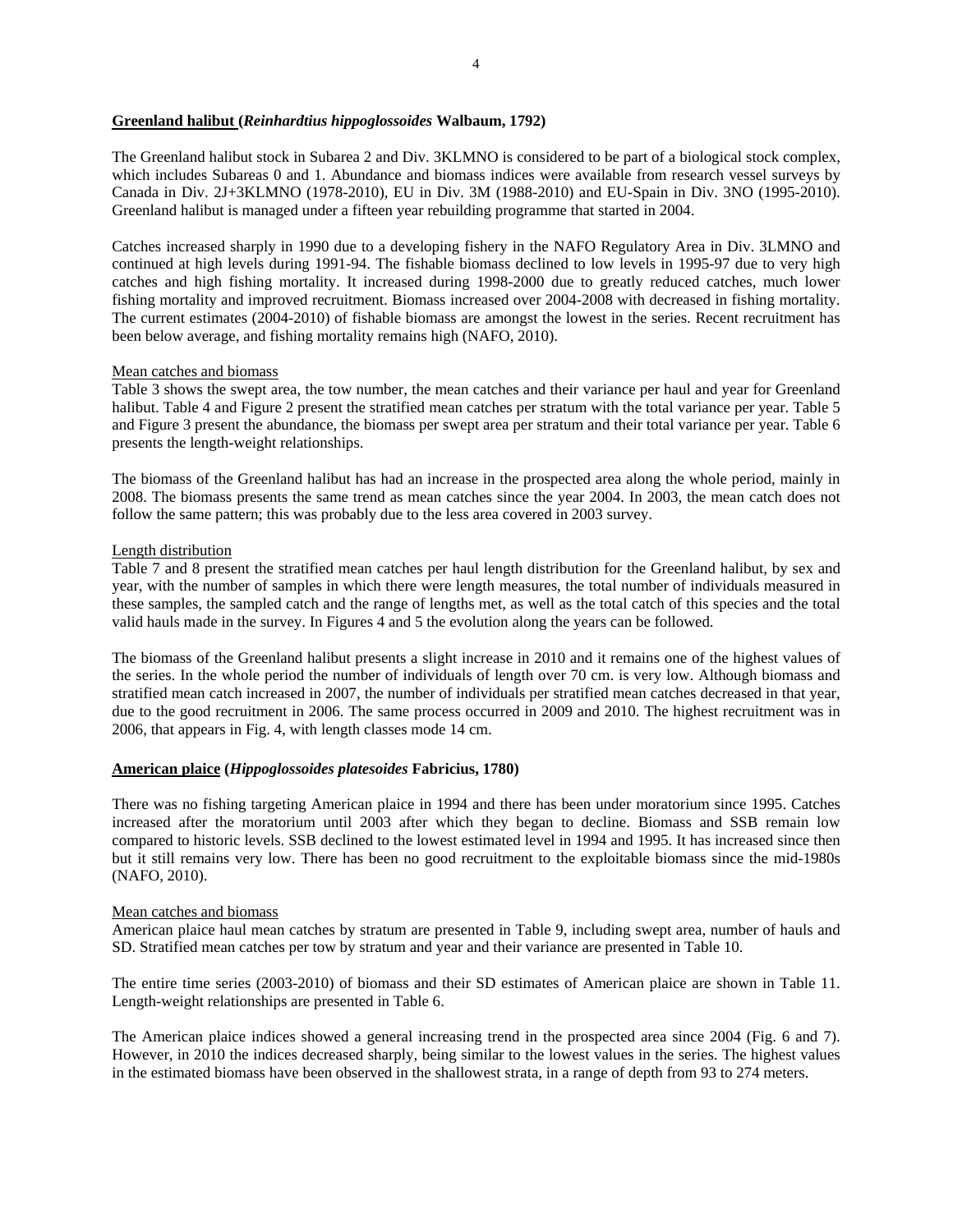## Length distribution

Tables 12 and 13 present the stratified mean catches per haul length distribution by sex and year. They present also the number of samples in which there were length measures, the total number of individuals measured in these samples, the sampled catch and the range of lengths met. The total catch of this species and the total valid hauls made in the survey are shown too. In Figures 5 and 8 the evolution along the years can be followed.

For this species, there is quite good presence of small individuals (around 10-16 cm) since 2006. There is a higher proportion of females than males.

#### **Witch flounder (***Glyptocephalus cynoglossus* **Linnaeus, 1758)**

Witch flounder stock has remained at a low level since 1995. However, a slight increasing trend in the total stock survey biomass index has been observed since 2003 but it remains at a very low level. In the past this stock had been fished mainly in winter and springtime on spawning concentrations but is no only a bycatch of other fisheries. No directed fishing on witch flounder is recommended in Div. 3L (NAFO, 2010).

#### Mean catches and biomass

Table 14 shows the swept area, the tow number, the mean catches and their variance per haul and year for witch flounder. Table 15 and Figure 9 present the stratified mean catches per stratum with the total variance per year. Table 16 and Figure 10 present the abundance and biomass per swept area per stratum and their total variance per year. Estimated parameters *a* and *b* values of length-weight distribution are presented in Table 6.

Witch flounder biomass and abundance increased in 2010, showing a slight increasing trend since 2007. Estimated biomass ranged from 691 t in 2010 to a 297 t and 298 t in 2003 and 2007 respectively; although most estimate results come from few strata. The stratified mean catches per stratum followed similar trends as the biomass and abundance indices (Fig. 9 and 10).

### Length distribution

Table 17 and 18 present the stratified mean catches per haul length distribution for this species, by sex and year, with the number of samples in which there were length measures, the total number of individuals measured in these samples, the sampled catch and the range of lengths met, as well as the total catch of this species and the total valid hauls made in the survey. In Figures 5 and 11 we can follow the evolution along the years.

The highest recruitment was in 2003, but since then the number of younger individuals have declined.

### **References**

- BISHOP, C.A. 1994. Revision and additions to stratification schemes used during research vessel surveys in NAFO Subareas 2 and 3. *NAFO SCR Doc*., No 43, Serial No N2413, 23 p.
- CASAS, J. M, E. Román, J. Teruel, G. Ramilo, E. Marull and E. López. 2010. Northern Shrimp (*Pandalus borealis*, Krøyer) from Spanish Bottom Trawl Survey 2010 in NAFO Divisions 3LNO. *NAFO SCR Doc*., No 63, Serial No N5857, 12 p.

COCHRAM, W. G. 1997. Sampling techniques. J. Wiley and Sons, N. Y., 23 p.

DOUBLEDAY, W. G. 1981. Manual on groundfish surveys in the Northwest Atlantic. *NAFO Sci.Coun.Studies*, **2**, 55.

NAFO, 2010. Report of Scientific Council Meeting, 3-16 June 2010.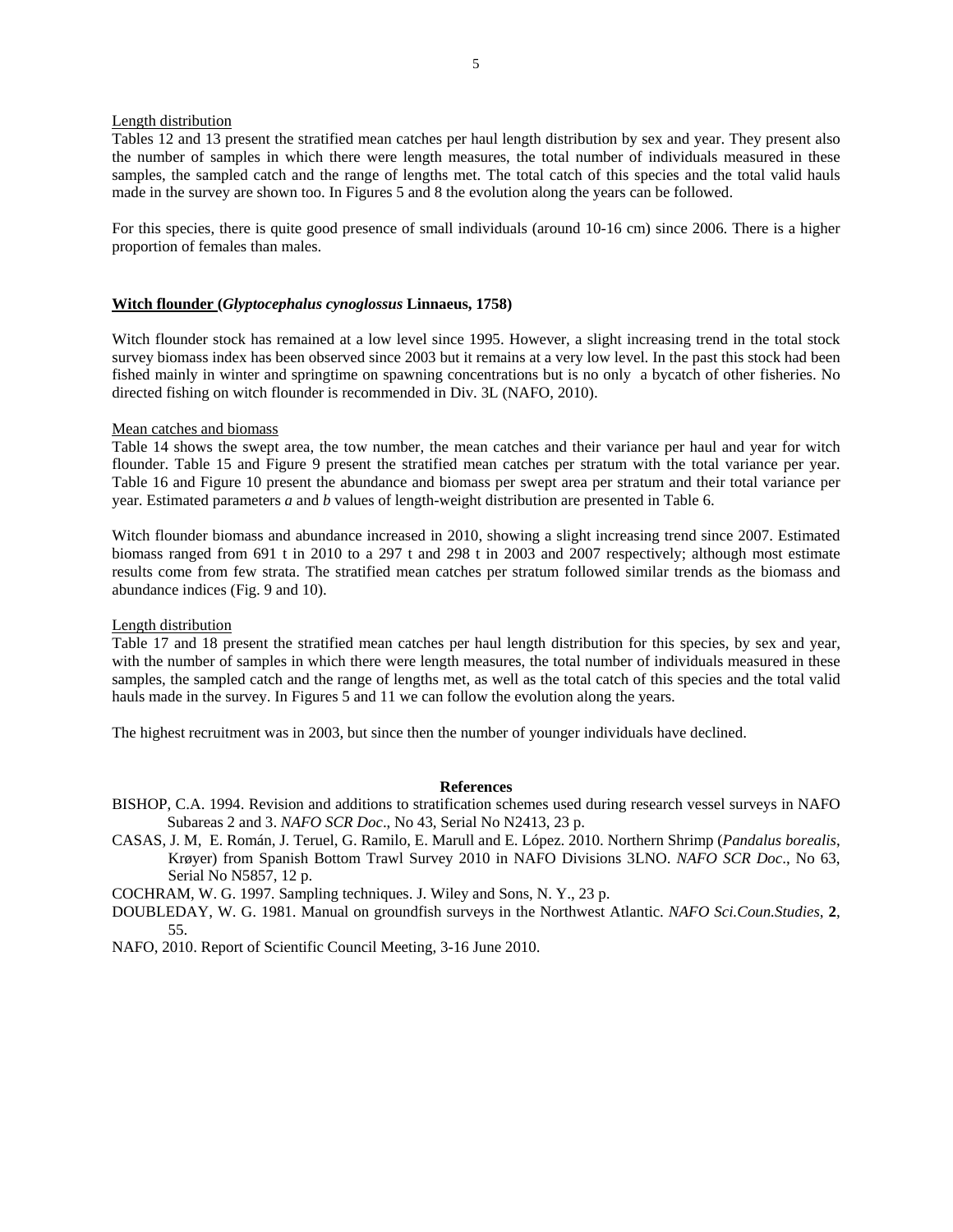| Year | Vessel                | Valid tows | Depth strata<br>covered (m) | Surveyed<br>strata $(no.)$ | Dates                      |
|------|-----------------------|------------|-----------------------------|----------------------------|----------------------------|
| 2003 | R/V "Vizconde de Eza" | 39         | 118-1100                    | 17                         | June $2$ - June 6, June 29 |
| 2004 | R/V "Vizconde de Eza" | 50         | 141-1452                    | 23                         | August 7 - August 15       |
| 2005 |                       | -          |                             | $\overline{\phantom{a}}$   |                            |
| 2006 | R/V "Vizconde de Eza" | 100        | 116-1449                    | 24                         | July 31 - August 18        |
| 2007 | R/V "Vizconde de Eza" | 94         | 119-1449                    | 24                         | July 23 - August 11        |
| 2008 | R/V "Vizconde de Eza" | 100        | 105-1455                    | 24                         | July 24 - August 11        |
| 2009 | R/V Vizconde de Eza   | 98         | 111-1458                    | 24                         | July $25$ - August 12      |
| 2010 | R/V Vizconde de Eza   | 97         | 119-1462                    | 24                         | July 25 - August 14        |

**TABLE 1.-** Spanish bottom trawl surveys in NAFO Division 3L for the period 2003-2010.

**TABLE 2.-** Technical data of the Spanish survey in NAFO Division 3L for the period 2003-2010.

| Procedure                                         | Specification                                                                                                                                          |
|---------------------------------------------------|--------------------------------------------------------------------------------------------------------------------------------------------------------|
| <b>Vessel</b>                                     | R/V "Vizconde de Eza"                                                                                                                                  |
| <b>GT</b>                                         | 1400 t.                                                                                                                                                |
| Power                                             | 1800 HP                                                                                                                                                |
| Surveyed area                                     | Div. 3L (depth < 1500 m, outside ZEE Canada)                                                                                                           |
| Mean trawl speed                                  | 3 knots                                                                                                                                                |
| Trawling time                                     | 30 minutes effective time                                                                                                                              |
| <b>Fishing gear type</b>                          | Campelen 1800                                                                                                                                          |
| Headline                                          | 29.5 m                                                                                                                                                 |
| Groundrope                                        | 19.5 <sub>m</sub>                                                                                                                                      |
| Type of groundrope                                | 34 rockhopper                                                                                                                                          |
| <b>Floats</b>                                     | $(2 x 39) + 10$                                                                                                                                        |
| <b>Bridle</b>                                     | 40 m (20 mm)                                                                                                                                           |
| Vertical opening                                  | $4 - 5$                                                                                                                                                |
| Horizontal opening                                | 26                                                                                                                                                     |
| <b>Trawl</b> doors                                | Polyvalent, 1400 Kg                                                                                                                                    |
| Warp                                              | $20 \text{ mm}$                                                                                                                                        |
| Warp to depth ratio                               | 22.287 * Depth $(m)^{0.6667}$                                                                                                                          |
| Mesh size in the cod-end                          | 44 mm                                                                                                                                                  |
| Type of survey:                                   | Stratified random bottom trawl survey                                                                                                                  |
| Criterion to change position of a<br>selected tow | Unsuitable bottom for trawling according to commercial fish<br>information or ecosonder register. Information on gear damage from<br>previous surveys. |
| Criterion to reject data from tow                 | - Severe tears in the gear                                                                                                                             |
|                                                   | - tears in cod-end                                                                                                                                     |
|                                                   | - Less of 20 minutes tow                                                                                                                               |
|                                                   | - Bad behaviour of the gear                                                                                                                            |
| Daily period for fishing                          | 6.00 to 22.00 hours                                                                                                                                    |
| Target species                                    | Greenland halibut, American plaice, Atlantic cod, roughhead<br>grenadier, witch flounder, thorny skate, red fish, black dogfish,<br>northern shrimp.   |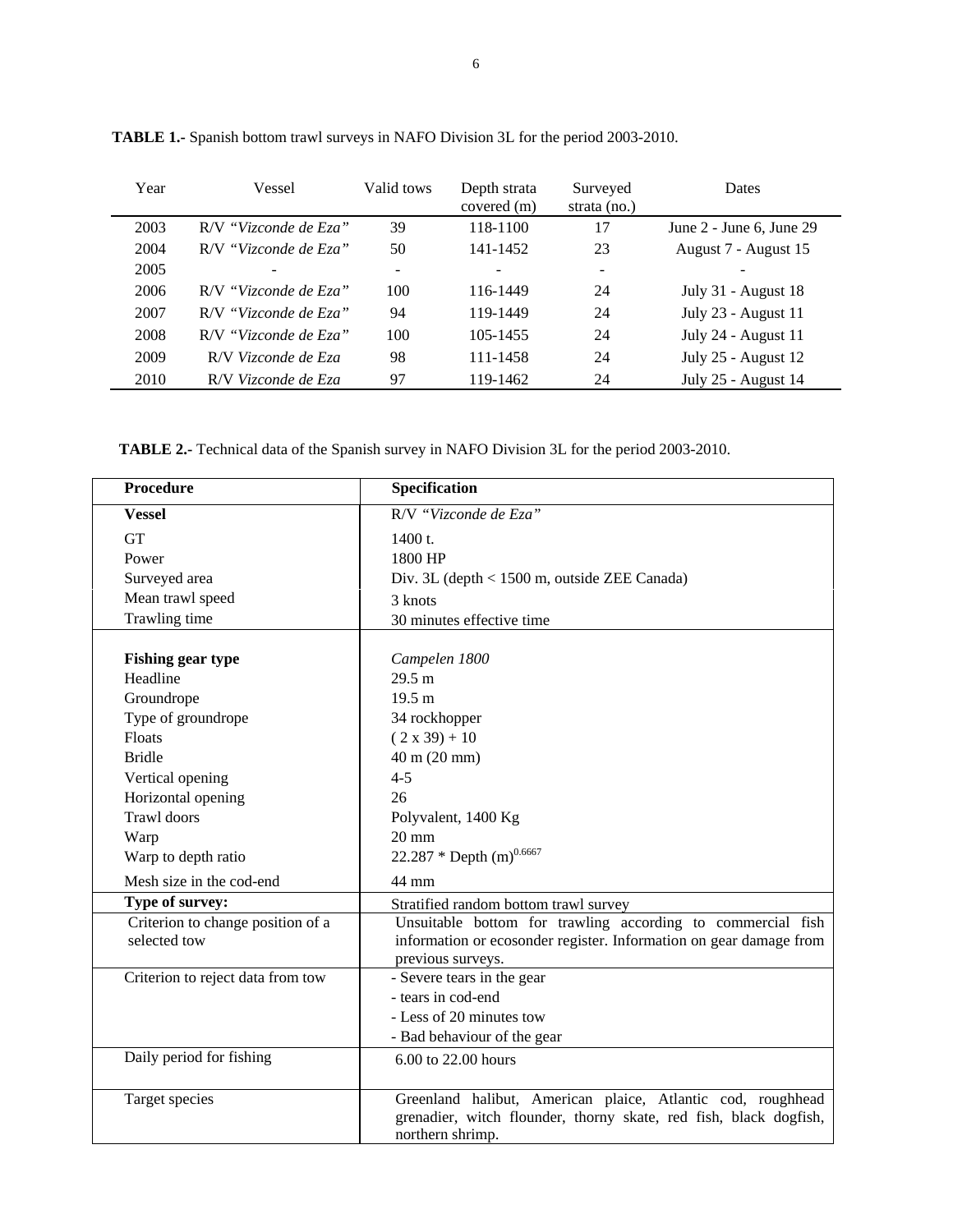|         |        | $2003$ (*)     |        |                          |        | 2004           |        |           |        | 2006           |        |           |        | 2007           |        |               |
|---------|--------|----------------|--------|--------------------------|--------|----------------|--------|-----------|--------|----------------|--------|-----------|--------|----------------|--------|---------------|
| Stratum | Swept  | Tow            | Mean   | <b>SD</b>                | Swept  | Tow            | Mean   | <b>SD</b> | Swept  | Tow            | Mean   | <b>SD</b> | Swept  | Tow            | Mean   | <b>SD</b>     |
|         | area   | number         | catch  |                          | area   | number         | catch  |           | area   | number         | catch  |           | area   | number         | catch  |               |
| 385     | 0.0225 | 2              | 0.000  | 0.000                    | 0.0229 | 2              | 6.025  | 7.814     | 0.0229 | 2              | 15.721 | 8.173     | 0.0225 | $\overline{2}$ | 16.750 | 6.293         |
| 387     | 0.0229 | 2              | 15.890 | 6.661                    | 0.0214 | 2              | 65.550 | 13.930    | 0.0225 | 2              | 52.500 | 4.950     | 0.0225 | 2              | 31.050 | 6.576         |
| 388     | 0.0334 | 3              | 20.870 | 13.452                   | 0.0105 |                | 42.700 |           | 0.0566 | 5              | 47.424 | 8.026     | 0.0563 | 5              | 50.036 | 21.899        |
| 389     | 0.0454 | 4              | 0.459  | 0.507                    | 0.0225 | $\overline{2}$ | 5.770  | 1.796     | 0.0795 | 7              | 32.941 | 14.261    | 0.0900 | 8              | 37.473 | 14.697        |
| 390     | 0.0563 | 5              | 0.020  | 0.029                    | 0.0345 | 3              | 0.000  | 0.000     | 0.1249 | 11             | 12.967 | 16.007    | 0.1350 | 12             | 6.454  | 10.772        |
| 391     | 0.0338 | 3              | 0.313  | 0.369                    | 0.0218 | $\overline{2}$ | 5.710  | 4.398     | 0.0450 | 4              | 17.633 | 5.302     | 0.0450 | 4              | 15.750 | 5.063         |
| 392     | 0.0116 | $\mathbf{1}$   | 12.500 | $\overline{\phantom{a}}$ | 0.0214 | $\overline{2}$ | 15.600 | 10.607    | 0.0229 | $\overline{c}$ | 6.900  | 3.111     | 0.0225 | $\overline{c}$ | 42.350 | 34.153        |
| 729     | 0.0210 | 2              | 34.860 | 7.552                    | 0.0221 | 2              | 30.500 | 3.394     | 0.0338 | 3              | 24.120 | 9.552     | 0.0338 | 3              | 24.695 | 4.326         |
| 730     | 0.0221 | $\overline{2}$ | 24.400 | 5.798                    | 0.0221 | $\overline{2}$ | 7.650  | 2.616     | 0.0326 | 3              | 8.403  | 6.415     | 0.0225 | $\overline{2}$ | 4.840  | 3.620         |
| 731     | 0.0229 | 2              | 36.350 | 2.758                    | 0.0233 | $\overline{2}$ | 27.260 | 3.338     | 0.0341 | 3              | 16.643 | 6.408     | 0.0338 | 3              | 31.299 | 16.813        |
| 732     | 0.0113 | 1              | 43.100 | $\sim$                   | 0.0210 | $\overline{2}$ | 11.050 | 0.778     | 0.0334 | 3              | 6.570  | 3.380     | 0.0338 | 3              | 9.847  | 3.027         |
| 733     | n.s.   | n.s.           | n.s.   | n.s.                     | 0.0330 | 3              | 18.233 | 2.495     | 0.0454 | 4              | 18.556 | 8.530     | 0.0338 | 3              | 24.610 | 12.655        |
| 734     | n.s.   | n.s.           | n.s.   | n.s.                     | 0.0304 | 3              | 20.567 | 11.620    | 0.0225 | 2              | 4.478  | 1.340     | 0.0225 | $\overline{2}$ | 4.639  | 1.940         |
| 741     | 0.0113 |                | 27.200 | $\blacksquare$           | 0.0323 | 3              | 11.517 | 6.225     | 0.0218 | 2              | 5.648  | 0.583     | 0.0225 | $\overline{c}$ | 4.590  | 6.491         |
| 742     | 0.0116 | 1              | 31.800 | $\overline{\phantom{a}}$ | 0.0120 |                | 31.100 |           | 0.0229 | $\overline{c}$ | 10.593 | 1.453     | 0.0225 | $\overline{c}$ | 4.728  | 1.503         |
| 743     | n.s.   | n.s.           | n.s.   | n.s.                     | 0.0188 | 2              | 8.765  | 10.090    | 0.0225 | $\overline{c}$ | 4.750  | 6.718     | 0.0225 | $\overline{2}$ | 10.925 | 2.185         |
| 744     | n.s.   | n.s.           | n.s.   | n.s.                     | 0.0101 |                | 7.500  |           | 0.0229 | 2              | 10.520 | 9.588     | 0.0218 | $\overline{2}$ | 28.770 | 21.835        |
| 745     | 0.0341 | 3              | 11.000 | 8.296                    | 0.0319 | 3              | 12.933 | 1.026     | 0.0686 | 6              | 7.227  | 3.098     | 0.0675 | 6              | 8.536  | 4.108         |
| 746     | 0.0446 | 4              | 29.503 | 16.252                   | 0.0338 | 3              | 9.533  | 5.315     | 0.0675 | 6              | 5.672  | 4.188     | 0.0664 | 6              | 6.965  | 6.921         |
| 747     | n.s.   | n.s.           | n.s.   | n.s.                     | 0.0308 | 3              | 0.507  | 0.443     | 0.1230 | 11             | 4.328  | 5.447     | 0.1238 | 11             | 5.519  | 6.837         |
| 748     | 0.0109 | $\mathbf{1}$   | 13.700 | $\blacksquare$           | 0.0199 | 2              | 6.375  | 5.056     | 0.0326 | 3              | 3.428  | 4.404     | 0.0338 | 3              | 6.460  | 6.984         |
| 749     | 0.0221 | 2              | 8.540  | 4.016                    | 0.0221 | $\mathbf{2}$   | 6.550  | 9.263     | 0.0229 | 2              | 4.250  | 6.010     | 0.0113 |                | 4.010  |               |
| 750     | n.s.   | n.s.           | n.s.   | n.s.                     | 0.0180 | $\overline{2}$ | 0.000  | 0.000     | 0.1005 | 9              | 10.041 | 12.221    | 0.0679 | 6              | 9.362  | 16.847        |
| 751     | n.s.   | n.s.           | n.s.   | n.s.                     | n.s.   | n.s.           | n.s    | n.s       | 0.0454 | 4              | 4.570  | 5.958     | 0.0225 | $\mathfrak{D}$ |        | 20.400 15.981 |

**TABLE 3.-** Swept area, number of hauls and **Greenland halibut** mean catch (Kg) and SD (\*\*) by stratum. Spanish Survey on NAFO Div. 3L in the period 2003-2010, on board R/V "*Vizconde de Eza"*. (\*) In 2003, the data correspond to 69% of the total area prospected in 2006-2010.

$$
(**) SD = \frac{\sum (x_i - \overline{x})}{n-1}
$$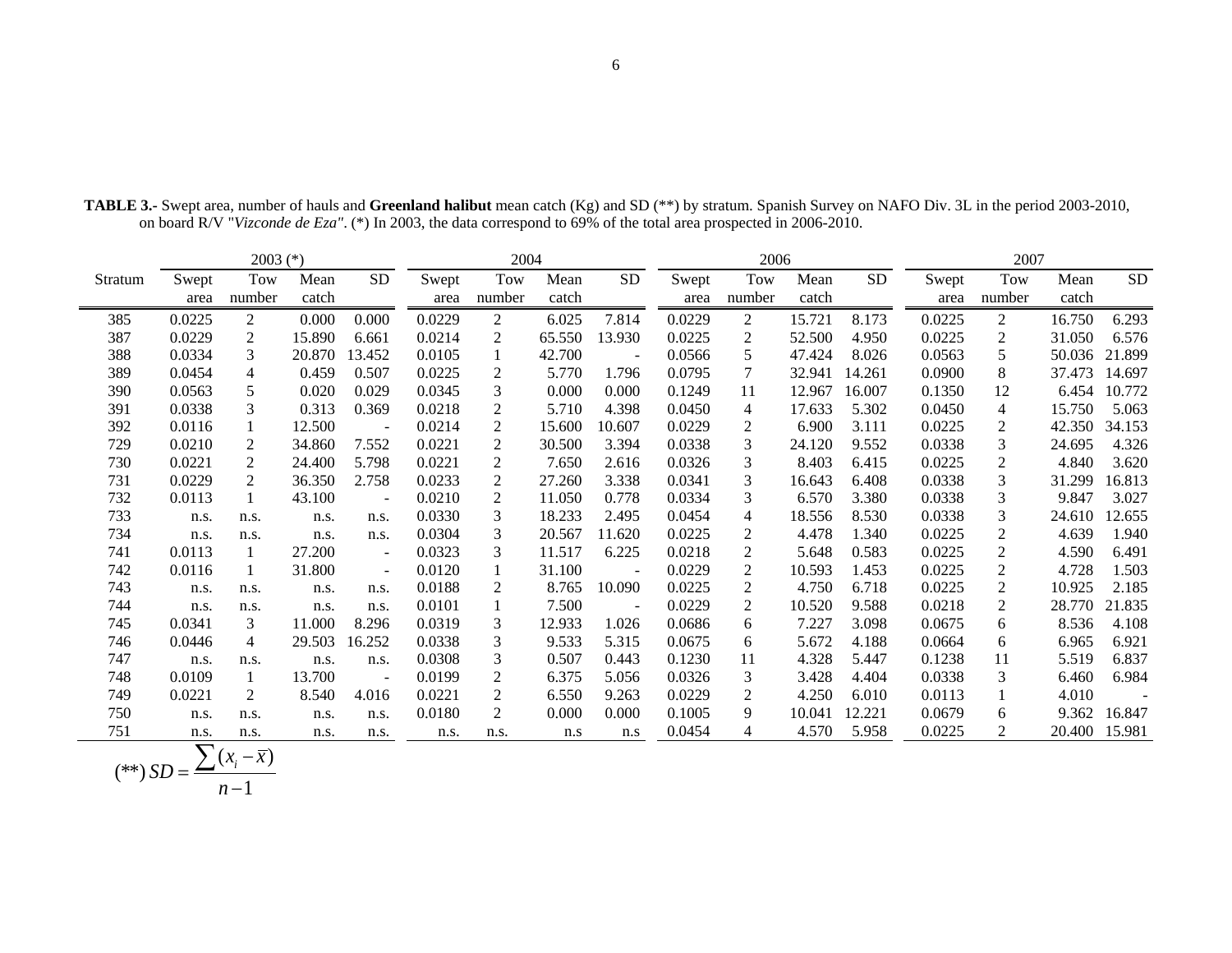|         | 2008                     |                |        |           |        | 2009   |        |        |        | 2010           |               |               |       |        |       |    |
|---------|--------------------------|----------------|--------|-----------|--------|--------|--------|--------|--------|----------------|---------------|---------------|-------|--------|-------|----|
| Stratum | Swept                    | Tow            | Mean   | <b>SD</b> | Swept  | Tow    | Mean   | SD     | Swept  | Tow            | Mean          | SD            | Swept | Tow    | Mean  | SD |
|         | area                     | number         | catch  |           | area   | number | catch  |        | area   | number         | catch         |               | area  | number | catch |    |
| 385     | 0.0229                   | 2              | 18.011 | 17.521    | 0.0225 | 2      | 4.975  | 0.318  | 0.0225 | 2              | 1.250         | 1.768         |       |        |       |    |
| 387     | 0.0435                   | 4              | 46.511 | 13.072    | 0.0439 | 4      | 33.070 | 21.146 | 0.0458 | 4              | 23.848        | 6.951         |       |        |       |    |
| 388     | 0.0559                   | 5              | 31.870 | 17.546    | 0.0555 | 5      | 13.421 | 9.628  | 0.0570 | 5              | 19.602        | 14.676        |       |        |       |    |
| 389     | 0.0780                   | 7              | 42.616 | 22.552    | 0.0803 | 7      | 19.759 | 12.838 | 0.0795 | 7              | 10.144        | 8.949         |       |        |       |    |
| 390     | 0.1395                   | 12             | 5.138  | 7.236     | 0.1373 | 12     | 1.561  | 3.604  | 0.1249 | 11             | 0.168         | 0.535         |       |        |       |    |
| 391     | 0.0454                   | $\overline{4}$ | 22.882 | 4.673     | 0.0458 | 4      | 4.841  | 3.069  | 0.0454 | 4              | 6.375         | 7.709         |       |        |       |    |
| 392     | 0.0221                   | $\overline{2}$ | 11.370 | 3.210     | 0.0229 | 2      | 13.289 | 8.925  | 0.0225 | $\overline{c}$ | 10.390        | 2.673         |       |        |       |    |
| 729     | 0.0338                   | 3              | 17.887 | 7.697     | 0.0341 | 3      | 24.099 | 8.265  | 0.0338 | 3              | 20.733        | 6.933         |       |        |       |    |
| 730     | 0.0323                   | 3              | 40.777 | 14.460    | 0.0338 | 3      | 30.067 | 18.658 | 0.0334 | 3              | 20.463        | 2.567         |       |        |       |    |
| 731     | 0.0330                   | 3              | 42.527 | 10.506    | 0.0341 | 3      | 22.403 | 5.724  | 0.0338 | 3              | 39.567        | 9.874         |       |        |       |    |
| 732     | 0.0446                   | 4              | 42.878 | 42.441    | 0.0450 | 4      | 48.133 | 5.976  | 0.0450 | $\overline{4}$ | 56.683        | 13.345        |       |        |       |    |
| 733     | 0.0431                   | 4              | 31.780 | 5.015     | 0.0450 | 4      | 36.692 | 27.661 | 0.0450 | 4              | 37.143        | 30.058        |       |        |       |    |
| 734     | 0.0221                   | $\overline{c}$ | 7.603  | 1.948     | 0.0218 | 2      | 58.850 | 16.051 | 0.0225 | $\overline{c}$ | 32.400        | 18.102        |       |        |       |    |
| 741     | 0.0210                   | $\overline{c}$ | 7.005  | 5.961     | 0.0221 |        | 35.435 | 26.962 | 0.0225 | 2              |               | 29.235 15.450 |       |        |       |    |
| 742     | 0.0210                   | $\sqrt{2}$     | 14.420 | 16.150    | 0.0214 | 2      | 38.950 | 16.334 | 0.0225 | $\overline{c}$ |               | 57.540 42.936 |       |        |       |    |
| 743     | 0.0203                   | $\overline{c}$ | 6.460  | 2.531     | 0.0203 | 2      | 24.204 | 23.895 | 0.0225 | $\overline{c}$ |               | 49.975 30.399 |       |        |       |    |
| 744     | 0.0221                   | 2              | 23.345 | 16.553    | 0.0210 |        | 31.190 | 28.864 | 0.0229 | 2              |               | 49.185 42.052 |       |        |       |    |
| 745     | 0.0555                   | 5              | 20.900 | 19.813    | 0.0559 | 5      | 29.738 | 14.643 | 0.0563 | 5              | 32.666        | 9.796         |       |        |       |    |
| 746     | 0.0638                   | 6              | 56.842 | 58.887    | 0.0668 | 6      | 23.069 | 23.422 | 0.0679 | 6              | 41.340 32.988 |               |       |        |       |    |
| 747     | 0.1069                   | 10             | 14.341 | 11.441    | 0.1118 | 10     | 11.324 | 7.418  | 0.1125 | 10             |               | 12.295 15.087 |       |        |       |    |
| 748     | 0.0218                   | $\overline{c}$ | 13.600 | 5.940     | 0.0229 |        | 67.150 | 60.458 | 0.0225 | $\overline{c}$ | 18.650        | 18.031        |       |        |       |    |
| 749     | 0.0214                   | $\overline{c}$ | 20.670 | 21.171    | 0.0225 | 2      | 20.250 | 4.313  | 0.0229 | $\overline{c}$ | 10.790        | 0.919         |       |        |       |    |
| 750     | 0.0844                   | 8              | 14.689 | 17.321    | 0.0791 |        | 14.907 | 9.349  | 0.0900 | 8              |               | 45.238 32.993 |       |        |       |    |
| 751     | 0.0413                   | $\overline{4}$ | 20.053 | 13.204    | 0.0338 | 3      | 20.017 | 15.186 | 0.0225 | 2              |               | 39.500 31.113 |       |        |       |    |
|         | $\overline{\phantom{0}}$ |                |        |           |        |        |        |        |        |                |               |               |       |        |       |    |

**TABLE 3 (cont).-** Swept area, number of hauls and **Greenland halibut** mean catch (Kg) and SD (\*\*) by stratum. Spanish Survey on NAFO Div. 3L in the period 2003- 2010, on board R/V "*Vizconde de Eza"*. (\*) In 2003, the data correspond to 69% of the total area prospected in 2006-2010.

$$
(**) SD = \frac{\sum (x_i - \overline{x})}{n-1}
$$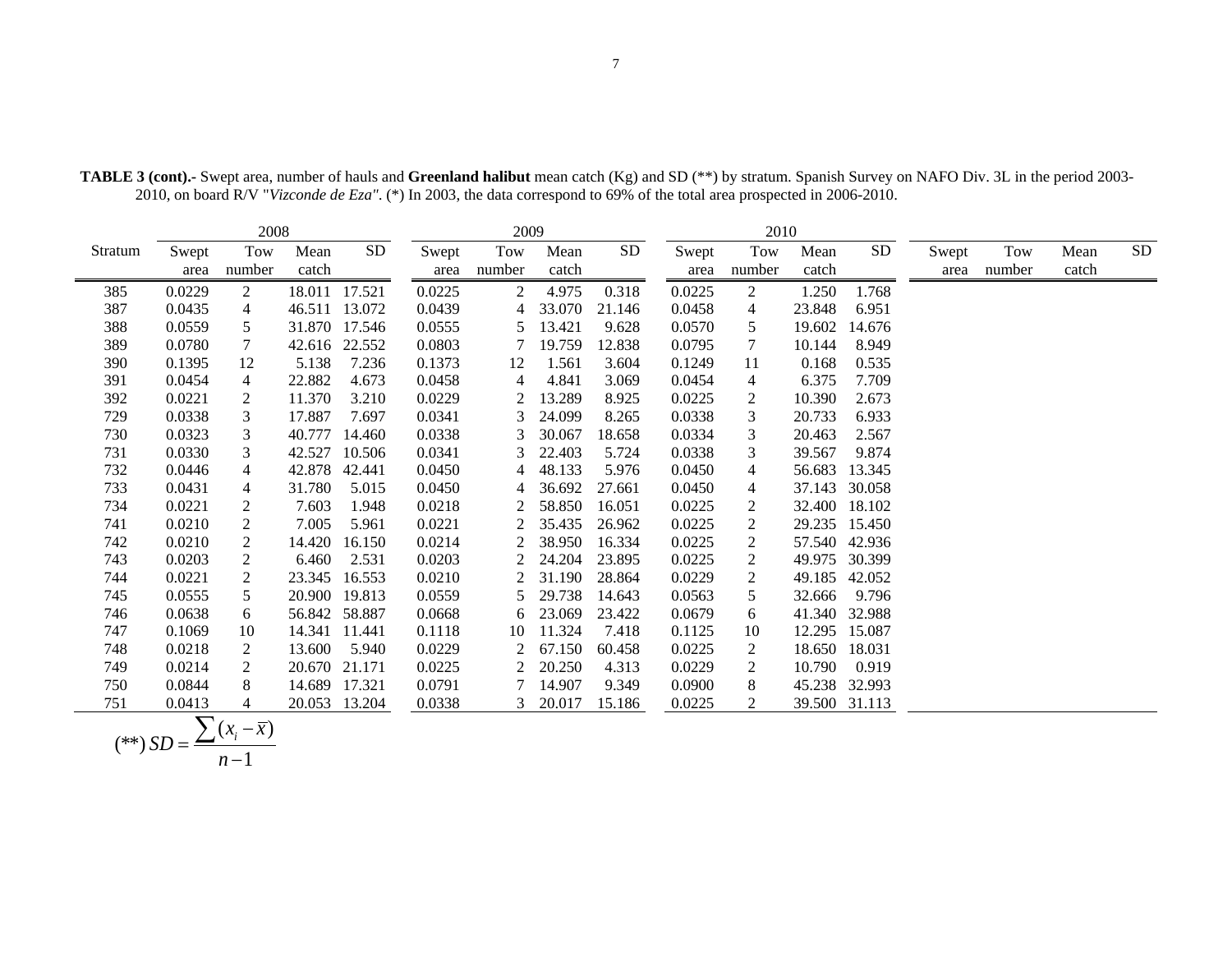|              | Survey   |          |                          |          |           |           |           |           |  |  |  |  |  |  |
|--------------|----------|----------|--------------------------|----------|-----------|-----------|-----------|-----------|--|--|--|--|--|--|
| Stratum      | 2003     | 2004     | 2005                     | 2006     | 2007      | 2008      | 2009      | 2010      |  |  |  |  |  |  |
| 385          | 0.00     | 710.95   | $\overline{\phantom{a}}$ | 1855.08  | 1976.50   | 2125.24   | 587.05    | 147.50    |  |  |  |  |  |  |
| 387          | 4067.84  | 16780.80 | $\overline{\phantom{a}}$ | 13440.00 | 7948.80   | 11906.69  | 8465.92   | 6105.15   |  |  |  |  |  |  |
| 388          | 7450.59  | 15243.90 | $\overline{\phantom{a}}$ | 16930.37 | 17862.78  | 11377.52  | 4791.15   | 6998.06   |  |  |  |  |  |  |
| 389          | 233.76   | 2936.93  | $\blacksquare$           | 16767.19 | 19073.88  | 21691.69  | 10057.48  | 5163.08   |  |  |  |  |  |  |
| 390          | 16.30    | 0.00     | $\blacksquare$           | 10567.88 | 5259.74   | 4187.33   | 1272.22   | 137.14    |  |  |  |  |  |  |
| 391          | 88.36    | 1610.22  | $\blacksquare$           | 4972.37  | 4441.50   | 6452.72   | 1365.02   | 1797.75   |  |  |  |  |  |  |
| 392          | 1812.50  | 2262.00  | $\overline{\phantom{a}}$ | 1000.50  | 6140.75   | 1648.65   | 1926.91   | 1506.55   |  |  |  |  |  |  |
| 729          | 6483.96  | 5673.00  | $\overline{\phantom{a}}$ | 4486.32  | 4593.27   | 3326.92   | 4482.35   | 3856.40   |  |  |  |  |  |  |
| 730          | 4148.00  | 1300.50  | $\blacksquare$           | 1428.57  | 822.80    | 6932.03   | 5111.33   | 3478.77   |  |  |  |  |  |  |
| 731          | 7851.60  | 5888.16  | $\blacksquare$           | 3594.96  | 6760.51   | 9185.76   | 4839.12   | 8546.40   |  |  |  |  |  |  |
| 732          | 9956.10  | 2552.55  | $\blacksquare$           | 1517.67  | 2274.58   | 9904.70   | 11118.61  | 13093.66  |  |  |  |  |  |  |
| 733          | n.s.     | 4266.60  | $\overline{\phantom{a}}$ | 4342.16  | 5758.74   | 7436.52   | 8585.81   | 8691.35   |  |  |  |  |  |  |
| 734          | n.s.     | 3146.70  |                          | 685.06   | 709.69    | 1163.18   | 9004.05   | 4957.20   |  |  |  |  |  |  |
| 741          | 2720.00  | 1151.67  | $\overline{\phantom{a}}$ | 564.75   | 459.00    | 700.50    | 3543.50   | 2923.50   |  |  |  |  |  |  |
| 742          | 2035.20  | 1990.40  | $\blacksquare$           | 677.92   | 302.56    | 922.88    | 2492.80   | 3682.56   |  |  |  |  |  |  |
| 743          | n.s.     | 447.02   |                          | 242.25   | 557.18    | 329.46    | 1234.38   | 2548.73   |  |  |  |  |  |  |
| 744          | n.s.     | 495.00   | $\blacksquare$           | 694.32   | 1898.82   | 1540.77   | 2058.54   | 3246.21   |  |  |  |  |  |  |
| 745          | 3828.00  | 4500.80  | $\blacksquare$           | 2514.88  | 2970.59   | 7273.20   | 10348.82  | 11367.77  |  |  |  |  |  |  |
| 746          | 11564.98 | 3737.07  | $\overline{\phantom{a}}$ | 2223.29  | 2730.28   | 22281.93  | 9042.92   | 16205.28  |  |  |  |  |  |  |
| 747          | n.s.     | 366.83   | $\overline{\phantom{a}}$ | 3133.67  | 3995.56   | 10382.88  | 8198.79   | 8901.58   |  |  |  |  |  |  |
| 748          | 2178.30  | 1013.63  | $\blacksquare$           | 545.11   | 1027.14   | 2162.40   | 10676.85  | 2965.35   |  |  |  |  |  |  |
| 749          | 1076.04  | 825.30   | $\blacksquare$           | 535.50   | 505.26    | 2604.42   | 2551.50   | 1359.54   |  |  |  |  |  |  |
| 750          | n.s.     | 0.00     |                          | 5582.86  | 5205.09   | 8166.95   | 8288.21   | 25152.05  |  |  |  |  |  |  |
| 751          | n.s.     | n.s.     | $\overline{\phantom{a}}$ | 1046.53  | 4671.60   | 4592.14   | 4583.82   | 9045.50   |  |  |  |  |  |  |
|              |          |          |                          |          |           |           |           |           |  |  |  |  |  |  |
| <b>TOTAL</b> | 65511.53 | 76900.01 | $\overline{\phantom{a}}$ | 99349.19 | 107946.61 | 158296.49 | 134627.15 | 151877.06 |  |  |  |  |  |  |
|              | 14.64    | 12.29    | $\blacksquare$           | 15.32    | 16.64     | 24.40     | 20.75     | 23.41     |  |  |  |  |  |  |
| <b>SD</b>    | 1.09     | 0.59     | $\blacksquare$           | 0.95     | 1.33      | 2.12      | 1.68      | 1.92      |  |  |  |  |  |  |

**TABLE 4.-** Stratified mean catches (Kg) and SD of **Greenland halibut** by stratum and year (2003-2010). Research Vessel *Vizconde de Eza*. n.s. means stratum not surveyed. In 2003: the data correspond to 69% of the total area prospected in 2006-2010.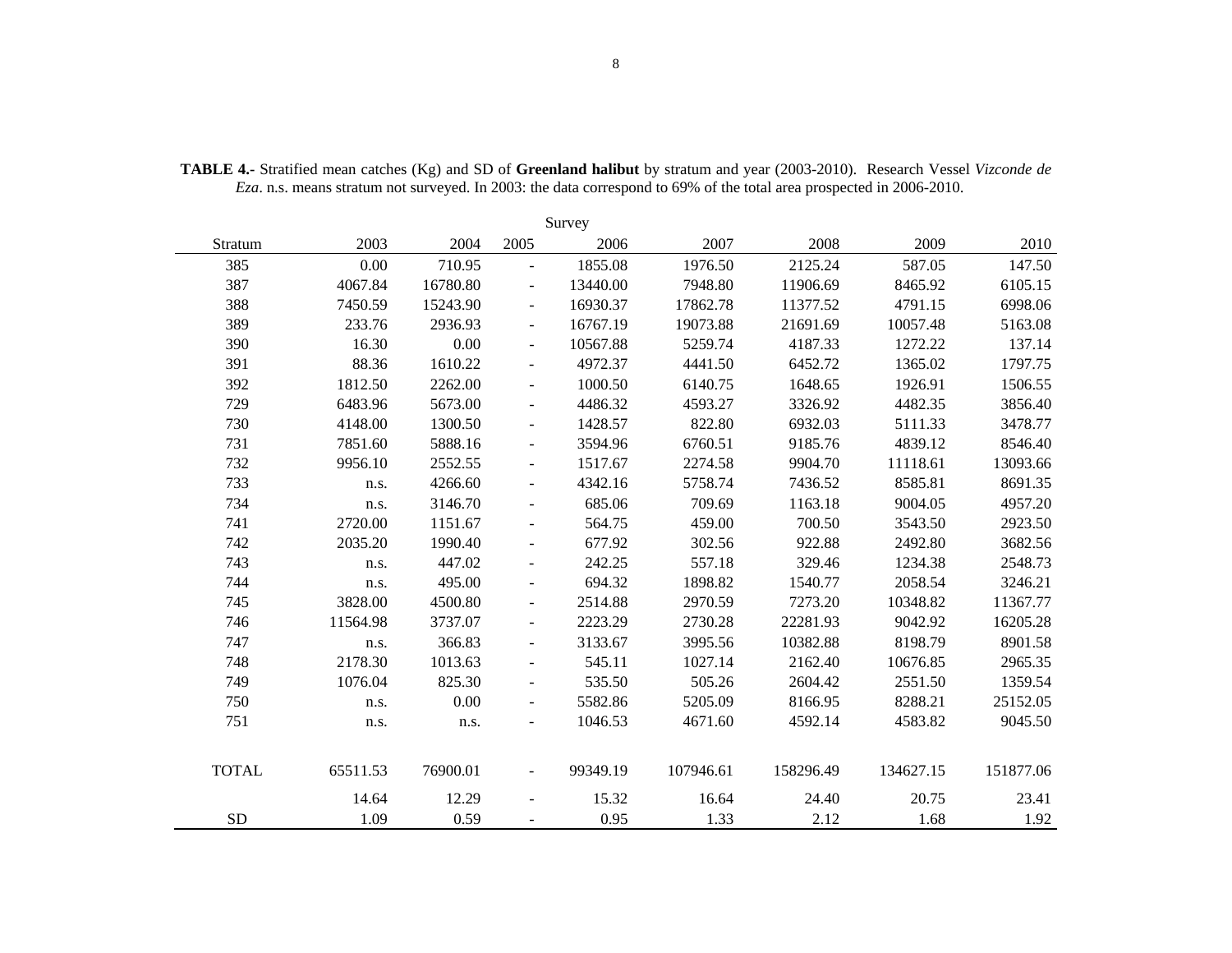|              |                  |                  |                          | Survey |      |       |       |       |
|--------------|------------------|------------------|--------------------------|--------|------|-------|-------|-------|
| Stratum      | 2003             | 2004             | 2005                     | 2006   | 2007 | 2008  | 2009  | 2010  |
| 385          | $\boldsymbol{0}$ | 62               | $\overline{\phantom{a}}$ | 162    | 176  | 186   | 52    | 13    |
| 387          | 356              | 1570             |                          | 1195   | 707  | 1095  | 772   | 534   |
| 388          | 670              | 1452             |                          | 1495   | 1588 | 1018  | 432   | 614   |
| 389          | 21               | 261              |                          | 1476   | 1695 | 1947  | 877   | 455   |
| 390          | $\mathbf{1}$     | $\boldsymbol{0}$ |                          | 931    | 468  | 360   | 111   | 12    |
| 391          | $\,8\,$          | 148              |                          | 442    | 395  | 569   | 119   | 158   |
| 392          | 156              | 212              |                          | 87     | 546  | 149   | 168   | 134   |
| 729          | 618              | 513              |                          | 399    | 408  | 296   | 394   | 343   |
| 730          | 375              | 118              |                          | 131    | 73   | 645   | 454   | 313   |
| 731          | 686              | 507              |                          | 316    | 601  | 835   | 425   | 760   |
| 732          | 885              | 243              |                          | 136    | 202  | 888   | 988   | 1164  |
| 733          | n.s.             | 388              |                          | 383    | 512  | 690   | 763   | 773   |
| 734          | n.s.             | 311              |                          | 61     | 63   | 105   | 828   | 441   |
| 741          | 242              | 107              | $\blacksquare$           | 52     | 41   | 67    | 320   | 260   |
| 742          | 175              | 166              | $\overline{\phantom{a}}$ | 59     | 27   | 88    | 233   | 327   |
| 743          | n.s.             | 48               |                          | $22\,$ | 50   | 33    | 122   | 227   |
| 744          | n.s.             | 49               |                          | 61     | 175  | 139   | 196   | 284   |
| 745          | 337              | 424              | $\qquad \qquad -$        | 220    | 264  | 655   | 926   | 1010  |
| 746          | 1037             | 332              |                          | 198    | 247  | 2097  | 813   | 1433  |
| 747          | n.s.             | 36               |                          | 280    | 355  | 971   | 734   | 791   |
| 748          | 200              | 102              |                          | 50     | 91   | 199   | 933   | 264   |
| 749          | 97               | 75               |                          | 47     | 45   | 244   | 227   | 119   |
| 750          | n.s.             | $\boldsymbol{0}$ |                          | 500    | 460  | 774   | 733   | 2236  |
| 751          | n.s.             | n.s.             |                          | 92     | 415  | 445   | 407   | 804   |
| <b>TOTAL</b> | 5863             | 7121             |                          | 8795   | 9603 | 14494 | 12030 | 13466 |
| <b>SD</b>    | 445              | 325              |                          | 551    | 769  | 1223  | 979   | 1107  |

**TABLE 5.-** Survey estimates (by the swept area method) of **Greenland halibut** biomass (t.) and SD by stratum and year on NAFO Div. 3L (R/V *Vizconde de Eza*). n.s. means stratum not surveyed. In 2003, the data correspond to 69% of the total area prospected in 2006-2010.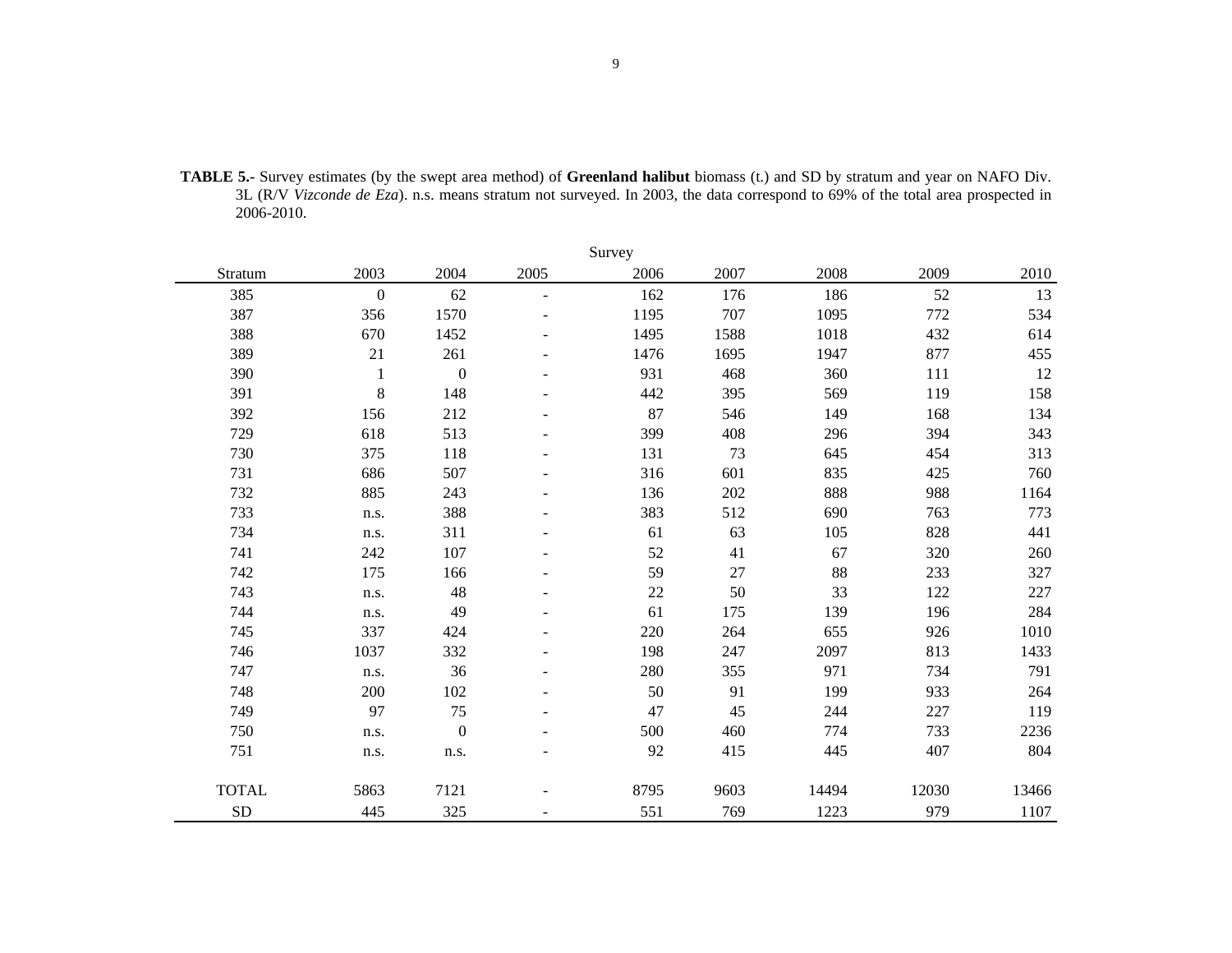|          |         | Greenland halibut,      |      |             |         | American plaice           |           |             |         | Witch flounder          |     |            |
|----------|---------|-------------------------|------|-------------|---------|---------------------------|-----------|-------------|---------|-------------------------|-----|------------|
| Year Sex |         | L-W Equations           | N    | $r^2$       | Sex     | L-W Equations             | ${\bf N}$ | $r^2$       | Sex     | L-W Equations           | N   | $r^2$      |
| 2003 All |         | $W = 0.0020 L^{3.3855}$ | 429  | 0.9897      | All     | $\rm W=0.0018~L^{3.4328}$ |           | 725 0.9873  | All     | $W = 0.0019 L^{3.3452}$ |     | 96 0.9883  |
|          | Males   | $W = 0.0020 L^{3.3776}$ |      | 231 0.9858  | Males   | $W = 0.0025 L^{3.3191}$   |           | 205 0.9813  | Males   | $W = 0.0018 L^{3.3564}$ | 39  | 0.9901     |
|          | Females | $W = 0.0020 L^{3.3914}$ |      | 198 0.9922  | Females | $W = 0.0016 L^{3.4755}$   |           | 516 0.9887  | Females | $W = 0.0018 L^{3.3457}$ |     | 55 0.9861  |
|          |         |                         |      |             |         |                           |           |             |         |                         |     |            |
| 2004     | All     | $W = 0.0025 L^{3.3067}$ |      | 724 0.9817  | All     | $W = 0.0026 L^{3.4033}$   |           | 515 0.9808  | All     | $W = 0.0013 L^{3.4496}$ |     | 139 0.9888 |
|          | Males   | $W = 0.0021 L^{3.3591}$ |      | 335 0.9886  | Males   | $W = 0.0045 L^{3.1673}$   |           | 142 0.9473  | Males   | $W = 0.0009 L^{3.5684}$ |     | 51 0.9796  |
|          | Females | $W = 0.0030 L^{3.2628}$ |      | 389 0.9769  | Females | $W = 0.0022 L^{3.4001}$   |           | 373 0.9856  | Females | $W = 0.0013 L^{3.4636}$ |     | 72 0.9907  |
|          |         |                         |      |             |         |                           |           |             |         |                         |     |            |
| 2006 All |         | $W = 0.0021 L^{3.3631}$ |      | 1220 0.9835 | All     | $W = 0.0025 L^{3.3723}$   |           | 759 0.9784  | All     | $W = 0.0026 L^{3.2619}$ |     | 193 0.9694 |
|          | Males   | $W = 0.0019 L^{3.3863}$ |      | 583 0.9831  | Males   | $W = 0.0026 L^{3.3615}$   |           | 267 0.9629  | Males   | $W = 0.0046 L^{3.0994}$ | 65  | 0.963      |
|          | Females | $W = 0.0023 L^{3.3342}$ |      | 637 0.9835  | Females | $W = 0.0031 L^{3.3146}$   |           | 486 0.9776  | Females | $W = 0.0021 L^{3.3201}$ |     | 123 0.9631 |
|          |         |                         |      |             |         |                           |           |             |         |                         |     |            |
| 2007     | All     | $W = 0.0033 L^{3.2385}$ | 1544 | 0.989       | All     | $W = 0.0024 L^{3.3710}$   |           | 1276 0.9873 | All     | $W = 0.0023 L^{3.3024}$ |     | 249 0.9776 |
|          | Males   | $W = 0.0032 L^{3.2464}$ |      | 694 0.9876  | Males   | $W = 0.0026 L^{3.3456}$   |           | 444 0.9734  | Males   | $W = 0.0033 L^{3.1948}$ |     | 106 0.9618 |
|          | Females | $W = 0.0037 L^{3.2183}$ |      | 842 0.9898  | Females | $W = 0.0028 L^{3.3289}$   | 809       | 0.991       | Females | $W = 0.0025 L^{3.2803}$ | 135 | 0.988      |
|          |         |                         |      |             |         |                           |           |             |         |                         |     |            |
| 2008 All |         | $W = 0.0037 L^{3.2060}$ | 1704 | 0.99        | All     | $W = 0.0044 L^{3.2282}$   |           | 1196 0.9894 | All     | $W = 0.0031 L^{3.2244}$ |     | 381 0.9844 |
|          | Males   | $W = 0.0036 L^{3.2070}$ | 700  | 0.989       | Males   | $W = 0.0057 L^{3.1501}$   |           | 386 0.9853  | Males   | $W = 0.0028 L^{3.2523}$ | 147 | 0.986      |
|          | Females | $W = 0.0038 L^{3.2008}$ | 998  | 0.99        | Females | $W = 0.0042 L^{3.2366}$   |           | 773 0.9931  | Females | $W = 0.0031 L^{3.2241}$ |     | 210 0.9882 |
| 2009 All |         | $W = 0.0032 L^{3.2445}$ |      | 1407 0.9945 | All     | $W = 0.0038 L^{3.2226}$   |           | 812 0.9890  | All     | $W = 0.0020 L^{3.3367}$ |     | 221 0.9906 |
|          |         | $W = 0.0030~L^{3.2546}$ |      | 568 0.9936  |         | $W = 0.0043 L^{3.1859}$   |           | 263 0.9847  | Males   | $W = 0.0016 L^{3.3951}$ |     | 74 0.9845  |
|          | Males   |                         |      |             | Males   |                           |           |             |         |                         |     |            |
|          | Females | $W = 0.0034 L^{3.2303}$ |      | 826 0.9954  | Females | $W = 0.0037 L^{3.2324}$   |           | 542 0.9881  | Females | $W = 0.0018 L^{3.3712}$ |     | 134 0.9891 |
|          |         |                         |      |             |         |                           |           |             |         |                         |     |            |
| 2010 All |         | $W = 0.0045 L^{3.1518}$ |      | 1434 0.9898 | All     | $W = 0.0030 L^{3.3098}$   | 975       | 0.9910      | All     | $W = 0.0016 L^{3.4075}$ |     | 193 0.9936 |
|          | Males   | $W = 0.0045 L^{3.1470}$ | 609  | 0.9903      | Males   | $W = 0.0035 L^{3.2635}$   | 288       | 0.9810      | Males   | $W = 0.0012 L^{3.4881}$ | 55  | 0.9787     |
|          | Females | $W = 0.0048 L^{3.1409}$ | 824  | 0.9897      | Females | $W = 0.0030 L^{3.3045}$   |           | 667 0.9927  | Females | $W = 0.0015 L^{3.4199}$ |     | 119 0.9923 |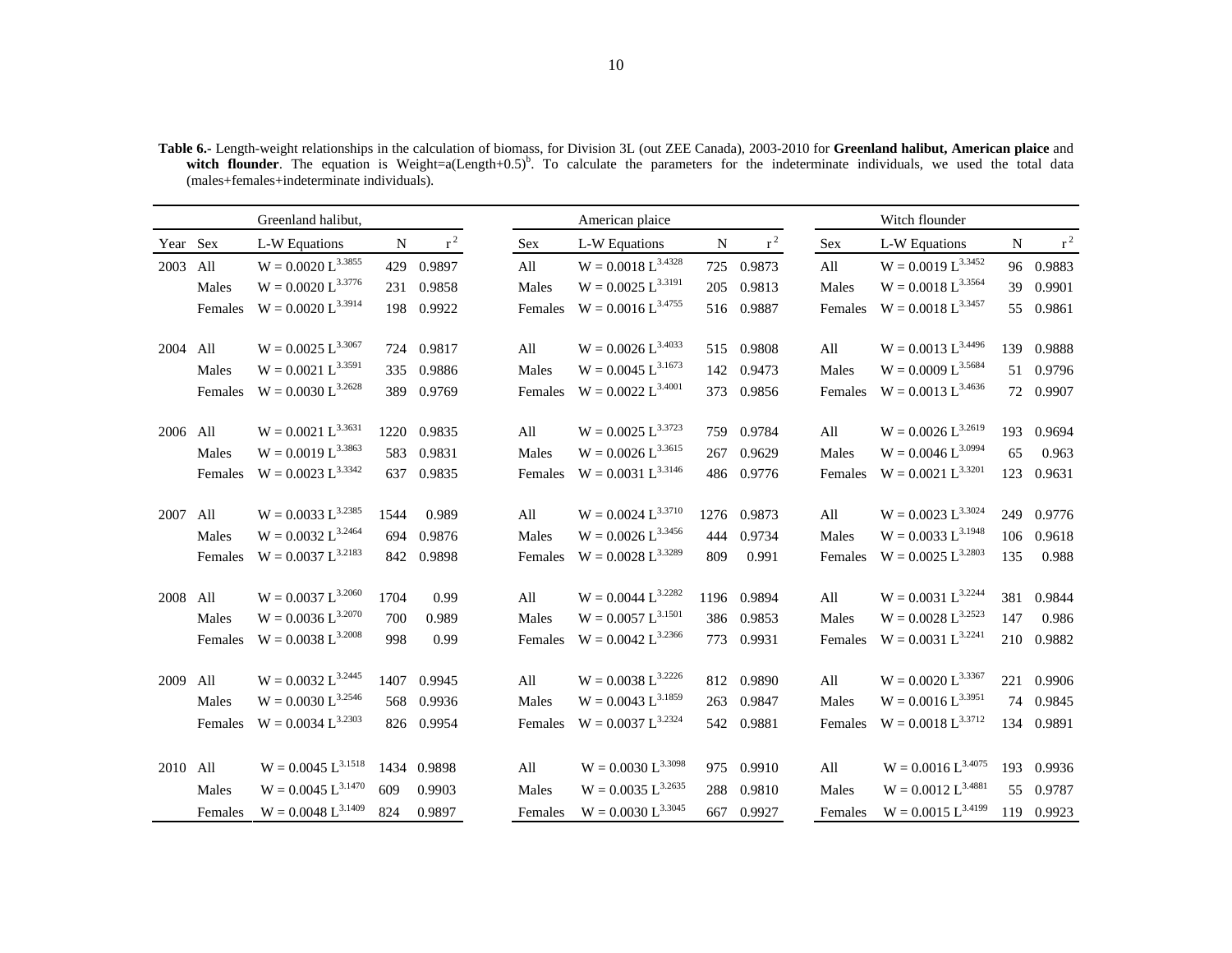**TABLE 7.- Greenland halibut** length distribution per haul mean catches by sex and year. Number per stratified mean catches. Spanish Summer Survey on NAFO 3L: 2003-2010 (R/V *Vizconde de Eza*). Indet. means indeterminate. (\*) In 2003, the data correspond to 69% of the total area prospected in 2006-2010.

| $\mathbf F$<br>$\mathbf T$<br>$\mathbf F$<br>$\mathbf T$<br>${\bf F}$<br>$\boldsymbol{\mathrm{F}}$<br>${\bf T}$<br>I<br>I<br>$\bf{I}$<br>$\mathbf T$<br>$\rm I$<br>М<br>М<br>M<br>M<br>Length (cm.)<br>$0.00\,$<br>0.00<br>0.00<br>$0.00\,$<br>0.00<br>0.07<br>$0.07\,$<br>0.00<br>0.00<br>$0.00\,$<br>$0.00\,$<br>$0.00\,$<br>$0.00\,$<br>6<br>0.00<br>0.00<br>0.00<br>8<br>$0.00\,$<br>0.00<br>0.02<br>0.00<br>0.02<br>0.00<br>0.00<br>0.00<br>0.00<br>0.00<br>0.00<br>0.00<br>0.00<br>0.02<br>0.01<br>0.01<br>10<br>0.49<br>0.64<br>$0.00\,$<br>1.14<br>0.00<br>0.07<br>0.08<br>0.16<br>0.06<br>0.38<br>0.00<br>0.07<br>0.26<br>0.01<br>0.35<br>0.16<br>0.99<br>0.06<br>1.99<br>12<br>1.04<br>1.65<br>0.00<br>2.69<br>0.67<br>0.10<br>1.28<br>2.12<br>1.48<br>0.00<br>3.60<br>0.94<br>0.51<br>0.89<br>1.25<br>0.00<br>2.64<br>3.18<br>$0.00\,$<br>14<br>2.14<br>1.24<br>1.63<br>0.00<br>2.86<br>0.00<br>5.82<br>1.09<br>1.47<br>2.56<br>0.03<br>0.03<br>0.72<br>16<br>0.00<br>0.06<br>1.27<br>1.56<br>0.02<br>2.85<br>1.01<br>1.38<br>0.00<br>2.40<br>0.26<br>0.45<br>0.00<br>18<br>0.06<br>0.06<br>0.00<br>0.12<br>0.09<br>0.68<br>0.00<br>0.05<br>0.15<br>0.00<br>0.01<br>0.00<br>0.07<br>0.77<br>0.19<br>0.06<br>20<br>0.62<br>0.99<br>0.02<br>$0.01\,$<br>$0.01\,$<br>0.02<br>0.04<br>0.06<br>0.36<br>0.00<br>0.01<br>0.00<br>0.03<br>0.00<br>0.02<br>0.00<br>22<br>2.07<br>2.63<br>$0.01\,$<br>0.09<br>0.00<br>4.71<br>0.33<br>0.10<br>0.00<br>0.44<br>0.00<br>0.10<br>0.19<br>0.04<br>0.00<br>0.23<br>24<br>3.81<br>3.68<br>0.00<br>7.49<br>0.33<br>0.00<br>0.16<br>0.08<br>0.00<br>0.24<br>0.42<br>0.45<br>0.00<br>0.88<br>1.08<br>1.42<br>26<br>3.03<br>0.00<br>2.55<br>0.00<br>5.58<br>1.88<br>0.82<br>0.00<br>2.71<br>0.40<br>0.35<br>0.00<br>0.75<br>0.60<br>0.69<br>1.29<br>28<br>1.44<br>1.85<br>0.00<br>3.29<br>1.15<br>2.51<br>0.65<br>0.74<br>0.00<br>0.52<br>0.00<br>0.88<br>1.35<br>0.00<br>1.39<br>0.35<br>30<br>2.21<br>2.13<br>1.32<br>0.70<br>0.08<br>0.29<br>0.00<br>4.35<br>1.95<br>0.00<br>3.28<br>0.82<br>0.00<br>1.52<br>0.21<br>0.00<br>2.52<br>0.83<br>32<br>2.60<br>0.00<br>5.12<br>2.31<br>1.82<br>0.00<br>4.14<br>0.85<br>0.79<br>0.00<br>0.55<br>0.28<br>0.00<br>1.64<br>34<br>1.88<br>0.00<br>2.08<br>0.00<br>2.47<br>4.36<br>2.19<br>0.00<br>4.28<br>1.54<br>1.36<br>0.00<br>2.90<br>0.88<br>0.78<br>1.66<br>1.55<br>1.43<br>0.00<br>2.98<br>1.68<br>2.26<br>0.00<br>3.94<br>1.57<br>1.62<br>0.00<br>3.19<br>1.22<br>1.32<br>0.00<br>2.54<br>36<br>38<br>3.01<br>1.12<br>1.34<br>0.00<br>2.46<br>1.32<br>1.73<br>0.00<br>3.05<br>1.26<br>1.92<br>0.00<br>3.18<br>1.43<br>1.58<br>0.00<br>0.47<br>1.72<br>40<br>1.00<br>0.00<br>1.47<br>0.95<br>1.46<br>0.00<br>1.28<br>0.00<br>2.99<br>1.31<br>2.13<br>0.00<br>3.45<br>2.40<br>0.40<br>0.81<br>$0.00\,$<br>1.56<br>2.05<br>3.16<br>42<br>1.21<br>0.35<br>0.79<br>0.00<br>1.14<br>1.31<br>0.00<br>2.87<br>1.11<br>0.00<br>1.92<br>2.94<br>44<br>0.30<br>0.62<br>0.00<br>0.92<br>0.68<br>0.00<br>0.94<br>0.85<br>1.69<br>0.00<br>1.02<br>0.00<br>0.26<br>2.53<br>$0.08\,$<br>0.25<br>$0.00\,$<br>0.29<br>0.48<br>1.02<br>1.41<br>$0.00\,$<br>2.09<br>46<br>0.33<br>0.11<br>0.00<br>0.40<br>0.00<br>1.50<br>0.69<br>0.21<br>0.81<br>1.02<br>48<br>0.16<br>0.00<br>0.37<br>0.09<br>0.19<br>0.00<br>0.27<br>0.30<br>0.00<br>1.12<br>0.34<br>0.00<br>1.37<br>0.13<br>0.22<br>0.00<br>0.08<br>0.08<br>0.42<br>0.00<br>0.72<br>0.00<br>0.86<br>50<br>0.36<br>0.00<br>0.16<br>0.13<br>0.54<br>0.15<br>52<br>0.74<br>0.14<br>0.17<br>0.00<br>0.30<br>0.00<br>0.07<br>0.00<br>0.07<br>0.05<br>0.28<br>0.00<br>0.16<br>0.57<br>0.00<br>0.33<br>54<br>0.05<br>0.20<br>0.07<br>0.17<br>0.32<br>0.38<br>0.00<br>0.25<br>0.05<br>0.07<br>0.00<br>0.12<br>0.00<br>0.24<br>0.06<br>0.00<br>$0.01\,$<br>0.07<br>56<br>0.10<br>0.00<br>0.12<br>0.02<br>0.03<br>0.00<br>0.05<br>0.01<br>0.00<br>0.03<br>0.13<br>0.00<br>0.16<br>0.08<br>58<br>0.03<br>0.02<br>0.00<br>0.06<br>0.09<br>0.05<br>0.01<br>0.04<br>0.00<br>0.05<br>0.03<br>0.00<br>0.09<br>0.03<br>0.06<br>0.00<br>60<br>0.00<br>0.00<br>0.00<br>0.00<br>0.02<br>0.03<br>0.00<br>0.05<br>0.00<br>0.08<br>0.00<br>0.01<br>0.09<br>0.00<br>0.10<br>0.08<br>62<br>$0.00\,$<br>0.08<br>0.00<br>0.01<br>0.02<br>0.00<br>0.07<br>0.07<br>0.08<br>0.00<br>0.00<br>0.01<br>0.01<br>0.03<br>0.00<br>0.00<br>0.00<br>64<br>0.02<br>0.04<br>0.00<br>0.07<br>0.00<br>0.02<br>0.00<br>0.02<br>0.00<br>0.00<br>0.00<br>0.00<br>0.00<br>0.00<br>0.00<br>0.00<br>0.04<br>0.00<br>0.04<br>0.00<br>0.00<br>0.00<br>0.02<br>0.00<br>0.02<br>0.00<br>0.02<br>66<br>0.00<br>0.00<br>0.02<br>0.00<br>0.04<br>0.02<br>0.01<br>0.01<br>68<br>0.00<br>0.00<br>0.00<br>0.00<br>0.00<br>0.00<br>0.04<br>0.00<br>0.00<br>0.02<br>0.00<br>0.00<br>70<br>$0.00\,$<br>0.01<br>$0.00\,$<br>$0.01\,$<br>0.01<br>0.01<br>0.00<br>0.00<br>0.00<br>0.00<br>0.00<br>0.00<br>0.01<br>0.00<br>0.01<br>0.00<br>72<br>0.00<br>0.04<br>0.00<br>0.04<br>0.00<br>0.00<br>0.00<br>0.00<br>0.00<br>0.00<br>0.00<br>0.00<br>0.00<br>0.00<br>0.00<br>0.00<br>74<br>$0.00\,$<br>0.00<br>0.00<br>$0.01\,$<br>0.00<br>0.00<br>0.00<br>0.02<br>0.02<br>0.00<br>0.04<br>0.04<br>0.00<br>0.00<br>0.01<br>0.00<br>76<br>$0.00\,$<br>0.00<br>0.02<br>0.00<br>0.00<br>0.00<br>0.00<br>0.00<br>0.00<br>0.00<br>0.00<br>0.00<br>0.00<br>0.00<br>0.00<br>0.02<br>78<br>0.00<br>0.00<br>0.00<br>0.00<br>0.00<br>0.00<br>0.00<br>0.00<br>0.00<br>0.00<br>0.00<br>0.00<br>0.00<br>0.00<br>0.00<br>0.00<br>$0.01\,$<br>$0.00\,$<br>$0.00\,$<br>$0.00\,$<br>$0.00\,$<br>$0.01\,$<br>$0.00\,$<br>$0.00\,$<br>$0.01\,$<br>$0.00\,$<br>$0.01\,$<br>$80\,$<br>$0.00\,$<br>0.01<br>$0.00\,$<br>$0.00\,$<br>0.01<br>82<br>0.00<br>0.00<br>0.00<br>0.00<br>0.00<br>0.00<br>0.01<br>0.01<br>0.00<br>$0.00\,$<br>0.00<br>0.00<br>0.00<br>0.00<br>0.00<br>0.00<br>84<br>0.00<br>0.00<br>0.00<br>0.00<br>0.00<br>0.00<br>0.01<br>0.00<br>0.01<br>0.00<br>0.00<br>0.00<br>0.00<br>0.00<br>0.00<br>0.00<br>0.00<br>0.00<br>0.00<br>0.00<br>0.00<br>0.00<br>0.00<br>0.00<br>0.01<br>0.00<br>0.01<br>0.00<br>0.00<br>0.00<br>86<br>0.00<br>0.00<br>88<br>0.00<br>0.00<br>0.00<br>0.02<br>0.00<br>0.02<br>0.00<br>0.00<br>0.00<br>0.00<br>0.00<br>0.00<br>0.00<br>0.00<br>0.00<br>0.00<br>$0.00\,$<br>90<br>0.00<br>0.00<br>0.00<br>0.00<br>0.00<br>0.00<br>0.00<br>0.00<br>0.00<br>0.00<br>0.00<br>0.00<br>0.00<br>0.00<br>0.00<br>92<br>0.00<br>0.00<br>0.00<br>0.00<br>0.00<br>0.00<br>0.00<br>0.00<br>0.00<br>0.00<br>0.00<br>0.00<br>0.00<br>0.00<br>0.00<br>0.00<br>94<br>0.00<br>0.00<br>0.00<br>0.00<br>0.00<br>0.00<br>0.00<br>0.00<br>0.00<br>0.00<br>0.00<br>0.00<br>0.00<br>0.00<br>0.00<br>$0.00\,$<br>0.1<br>Total<br>25.0<br>28.1<br>0.0<br>53.1<br>19.2<br>20.1<br>39.4<br>17.9<br>21.9<br>0.0<br>39.8<br>13.3<br>19.4<br>0.1<br>32.9<br>35<br>43<br>94<br>85<br>$No$ samples:<br>$N^{\circ}$ Ind.:<br>920<br>1035<br>$\boldsymbol{0}$<br>1955<br>935<br>985<br>1924<br>1907<br>3457<br>1205<br>2979<br>1549<br>1761<br>13<br>4<br>1<br>585<br>695<br>1397<br>1533<br>Sampled catch:<br>$9 - 87$<br>10-88<br>$7 - 75$<br>$9 - 80$<br>Range:<br>695<br>Total catch:<br>585<br>1397<br>1533 |                   | $2003$ (*) |    | 2004 |        | 2006 |  |  | 2007 |  |    |
|------------------------------------------------------------------------------------------------------------------------------------------------------------------------------------------------------------------------------------------------------------------------------------------------------------------------------------------------------------------------------------------------------------------------------------------------------------------------------------------------------------------------------------------------------------------------------------------------------------------------------------------------------------------------------------------------------------------------------------------------------------------------------------------------------------------------------------------------------------------------------------------------------------------------------------------------------------------------------------------------------------------------------------------------------------------------------------------------------------------------------------------------------------------------------------------------------------------------------------------------------------------------------------------------------------------------------------------------------------------------------------------------------------------------------------------------------------------------------------------------------------------------------------------------------------------------------------------------------------------------------------------------------------------------------------------------------------------------------------------------------------------------------------------------------------------------------------------------------------------------------------------------------------------------------------------------------------------------------------------------------------------------------------------------------------------------------------------------------------------------------------------------------------------------------------------------------------------------------------------------------------------------------------------------------------------------------------------------------------------------------------------------------------------------------------------------------------------------------------------------------------------------------------------------------------------------------------------------------------------------------------------------------------------------------------------------------------------------------------------------------------------------------------------------------------------------------------------------------------------------------------------------------------------------------------------------------------------------------------------------------------------------------------------------------------------------------------------------------------------------------------------------------------------------------------------------------------------------------------------------------------------------------------------------------------------------------------------------------------------------------------------------------------------------------------------------------------------------------------------------------------------------------------------------------------------------------------------------------------------------------------------------------------------------------------------------------------------------------------------------------------------------------------------------------------------------------------------------------------------------------------------------------------------------------------------------------------------------------------------------------------------------------------------------------------------------------------------------------------------------------------------------------------------------------------------------------------------------------------------------------------------------------------------------------------------------------------------------------------------------------------------------------------------------------------------------------------------------------------------------------------------------------------------------------------------------------------------------------------------------------------------------------------------------------------------------------------------------------------------------------------------------------------------------------------------------------------------------------------------------------------------------------------------------------------------------------------------------------------------------------------------------------------------------------------------------------------------------------------------------------------------------------------------------------------------------------------------------------------------------------------------------------------------------------------------------------------------------------------------------------------------------------------------------------------------------------------------------------------------------------------------------------------------------------------------------------------------------------------------------------------------------------------------------------------------------------------------------------------------------------------------------------------------------------------------------------------------------------------------------------------------------------------------------------------------------------------------------------------------------------------------------------------------------------------------------------------------------------------------------------------------------------------------------------------------------------------------------------------------------------------------------------------------------------------------------------------------------------------------------------------------------------------------------------------------------------------------------------------------------------------------------------------------------------------------------------------------------------------------------------------------------------------------------------------------------------------------------------------------------------------------------------------------------------------------------------------------------------------------------------------------------------------------------------------------------------------------------------------------------------------------------------------------------------------------------------------------------------------------------------------------------------|-------------------|------------|----|------|--------|------|--|--|------|--|----|
|                                                                                                                                                                                                                                                                                                                                                                                                                                                                                                                                                                                                                                                                                                                                                                                                                                                                                                                                                                                                                                                                                                                                                                                                                                                                                                                                                                                                                                                                                                                                                                                                                                                                                                                                                                                                                                                                                                                                                                                                                                                                                                                                                                                                                                                                                                                                                                                                                                                                                                                                                                                                                                                                                                                                                                                                                                                                                                                                                                                                                                                                                                                                                                                                                                                                                                                                                                                                                                                                                                                                                                                                                                                                                                                                                                                                                                                                                                                                                                                                                                                                                                                                                                                                                                                                                                                                                                                                                                                                                                                                                                                                                                                                                                                                                                                                                                                                                                                                                                                                                                                                                                                                                                                                                                                                                                                                                                                                                                                                                                                                                                                                                                                                                                                                                                                                                                                                                                                                                                                                                                                                                                                                                                                                                                                                                                                                                                                                                                                                                                                                                                                                                                                                                                                                                                                                                                                                                                                                                                                                                                                                                                                                                      |                   |            |    |      |        |      |  |  |      |  |    |
|                                                                                                                                                                                                                                                                                                                                                                                                                                                                                                                                                                                                                                                                                                                                                                                                                                                                                                                                                                                                                                                                                                                                                                                                                                                                                                                                                                                                                                                                                                                                                                                                                                                                                                                                                                                                                                                                                                                                                                                                                                                                                                                                                                                                                                                                                                                                                                                                                                                                                                                                                                                                                                                                                                                                                                                                                                                                                                                                                                                                                                                                                                                                                                                                                                                                                                                                                                                                                                                                                                                                                                                                                                                                                                                                                                                                                                                                                                                                                                                                                                                                                                                                                                                                                                                                                                                                                                                                                                                                                                                                                                                                                                                                                                                                                                                                                                                                                                                                                                                                                                                                                                                                                                                                                                                                                                                                                                                                                                                                                                                                                                                                                                                                                                                                                                                                                                                                                                                                                                                                                                                                                                                                                                                                                                                                                                                                                                                                                                                                                                                                                                                                                                                                                                                                                                                                                                                                                                                                                                                                                                                                                                                                                      |                   |            |    |      |        |      |  |  |      |  |    |
|                                                                                                                                                                                                                                                                                                                                                                                                                                                                                                                                                                                                                                                                                                                                                                                                                                                                                                                                                                                                                                                                                                                                                                                                                                                                                                                                                                                                                                                                                                                                                                                                                                                                                                                                                                                                                                                                                                                                                                                                                                                                                                                                                                                                                                                                                                                                                                                                                                                                                                                                                                                                                                                                                                                                                                                                                                                                                                                                                                                                                                                                                                                                                                                                                                                                                                                                                                                                                                                                                                                                                                                                                                                                                                                                                                                                                                                                                                                                                                                                                                                                                                                                                                                                                                                                                                                                                                                                                                                                                                                                                                                                                                                                                                                                                                                                                                                                                                                                                                                                                                                                                                                                                                                                                                                                                                                                                                                                                                                                                                                                                                                                                                                                                                                                                                                                                                                                                                                                                                                                                                                                                                                                                                                                                                                                                                                                                                                                                                                                                                                                                                                                                                                                                                                                                                                                                                                                                                                                                                                                                                                                                                                                                      |                   |            |    |      |        |      |  |  |      |  |    |
|                                                                                                                                                                                                                                                                                                                                                                                                                                                                                                                                                                                                                                                                                                                                                                                                                                                                                                                                                                                                                                                                                                                                                                                                                                                                                                                                                                                                                                                                                                                                                                                                                                                                                                                                                                                                                                                                                                                                                                                                                                                                                                                                                                                                                                                                                                                                                                                                                                                                                                                                                                                                                                                                                                                                                                                                                                                                                                                                                                                                                                                                                                                                                                                                                                                                                                                                                                                                                                                                                                                                                                                                                                                                                                                                                                                                                                                                                                                                                                                                                                                                                                                                                                                                                                                                                                                                                                                                                                                                                                                                                                                                                                                                                                                                                                                                                                                                                                                                                                                                                                                                                                                                                                                                                                                                                                                                                                                                                                                                                                                                                                                                                                                                                                                                                                                                                                                                                                                                                                                                                                                                                                                                                                                                                                                                                                                                                                                                                                                                                                                                                                                                                                                                                                                                                                                                                                                                                                                                                                                                                                                                                                                                                      |                   |            |    |      |        |      |  |  |      |  |    |
|                                                                                                                                                                                                                                                                                                                                                                                                                                                                                                                                                                                                                                                                                                                                                                                                                                                                                                                                                                                                                                                                                                                                                                                                                                                                                                                                                                                                                                                                                                                                                                                                                                                                                                                                                                                                                                                                                                                                                                                                                                                                                                                                                                                                                                                                                                                                                                                                                                                                                                                                                                                                                                                                                                                                                                                                                                                                                                                                                                                                                                                                                                                                                                                                                                                                                                                                                                                                                                                                                                                                                                                                                                                                                                                                                                                                                                                                                                                                                                                                                                                                                                                                                                                                                                                                                                                                                                                                                                                                                                                                                                                                                                                                                                                                                                                                                                                                                                                                                                                                                                                                                                                                                                                                                                                                                                                                                                                                                                                                                                                                                                                                                                                                                                                                                                                                                                                                                                                                                                                                                                                                                                                                                                                                                                                                                                                                                                                                                                                                                                                                                                                                                                                                                                                                                                                                                                                                                                                                                                                                                                                                                                                                                      |                   |            |    |      |        |      |  |  |      |  |    |
|                                                                                                                                                                                                                                                                                                                                                                                                                                                                                                                                                                                                                                                                                                                                                                                                                                                                                                                                                                                                                                                                                                                                                                                                                                                                                                                                                                                                                                                                                                                                                                                                                                                                                                                                                                                                                                                                                                                                                                                                                                                                                                                                                                                                                                                                                                                                                                                                                                                                                                                                                                                                                                                                                                                                                                                                                                                                                                                                                                                                                                                                                                                                                                                                                                                                                                                                                                                                                                                                                                                                                                                                                                                                                                                                                                                                                                                                                                                                                                                                                                                                                                                                                                                                                                                                                                                                                                                                                                                                                                                                                                                                                                                                                                                                                                                                                                                                                                                                                                                                                                                                                                                                                                                                                                                                                                                                                                                                                                                                                                                                                                                                                                                                                                                                                                                                                                                                                                                                                                                                                                                                                                                                                                                                                                                                                                                                                                                                                                                                                                                                                                                                                                                                                                                                                                                                                                                                                                                                                                                                                                                                                                                                                      |                   |            |    |      |        |      |  |  |      |  |    |
|                                                                                                                                                                                                                                                                                                                                                                                                                                                                                                                                                                                                                                                                                                                                                                                                                                                                                                                                                                                                                                                                                                                                                                                                                                                                                                                                                                                                                                                                                                                                                                                                                                                                                                                                                                                                                                                                                                                                                                                                                                                                                                                                                                                                                                                                                                                                                                                                                                                                                                                                                                                                                                                                                                                                                                                                                                                                                                                                                                                                                                                                                                                                                                                                                                                                                                                                                                                                                                                                                                                                                                                                                                                                                                                                                                                                                                                                                                                                                                                                                                                                                                                                                                                                                                                                                                                                                                                                                                                                                                                                                                                                                                                                                                                                                                                                                                                                                                                                                                                                                                                                                                                                                                                                                                                                                                                                                                                                                                                                                                                                                                                                                                                                                                                                                                                                                                                                                                                                                                                                                                                                                                                                                                                                                                                                                                                                                                                                                                                                                                                                                                                                                                                                                                                                                                                                                                                                                                                                                                                                                                                                                                                                                      |                   |            |    |      |        |      |  |  |      |  |    |
|                                                                                                                                                                                                                                                                                                                                                                                                                                                                                                                                                                                                                                                                                                                                                                                                                                                                                                                                                                                                                                                                                                                                                                                                                                                                                                                                                                                                                                                                                                                                                                                                                                                                                                                                                                                                                                                                                                                                                                                                                                                                                                                                                                                                                                                                                                                                                                                                                                                                                                                                                                                                                                                                                                                                                                                                                                                                                                                                                                                                                                                                                                                                                                                                                                                                                                                                                                                                                                                                                                                                                                                                                                                                                                                                                                                                                                                                                                                                                                                                                                                                                                                                                                                                                                                                                                                                                                                                                                                                                                                                                                                                                                                                                                                                                                                                                                                                                                                                                                                                                                                                                                                                                                                                                                                                                                                                                                                                                                                                                                                                                                                                                                                                                                                                                                                                                                                                                                                                                                                                                                                                                                                                                                                                                                                                                                                                                                                                                                                                                                                                                                                                                                                                                                                                                                                                                                                                                                                                                                                                                                                                                                                                                      |                   |            |    |      |        |      |  |  |      |  |    |
|                                                                                                                                                                                                                                                                                                                                                                                                                                                                                                                                                                                                                                                                                                                                                                                                                                                                                                                                                                                                                                                                                                                                                                                                                                                                                                                                                                                                                                                                                                                                                                                                                                                                                                                                                                                                                                                                                                                                                                                                                                                                                                                                                                                                                                                                                                                                                                                                                                                                                                                                                                                                                                                                                                                                                                                                                                                                                                                                                                                                                                                                                                                                                                                                                                                                                                                                                                                                                                                                                                                                                                                                                                                                                                                                                                                                                                                                                                                                                                                                                                                                                                                                                                                                                                                                                                                                                                                                                                                                                                                                                                                                                                                                                                                                                                                                                                                                                                                                                                                                                                                                                                                                                                                                                                                                                                                                                                                                                                                                                                                                                                                                                                                                                                                                                                                                                                                                                                                                                                                                                                                                                                                                                                                                                                                                                                                                                                                                                                                                                                                                                                                                                                                                                                                                                                                                                                                                                                                                                                                                                                                                                                                                                      |                   |            |    |      |        |      |  |  |      |  |    |
|                                                                                                                                                                                                                                                                                                                                                                                                                                                                                                                                                                                                                                                                                                                                                                                                                                                                                                                                                                                                                                                                                                                                                                                                                                                                                                                                                                                                                                                                                                                                                                                                                                                                                                                                                                                                                                                                                                                                                                                                                                                                                                                                                                                                                                                                                                                                                                                                                                                                                                                                                                                                                                                                                                                                                                                                                                                                                                                                                                                                                                                                                                                                                                                                                                                                                                                                                                                                                                                                                                                                                                                                                                                                                                                                                                                                                                                                                                                                                                                                                                                                                                                                                                                                                                                                                                                                                                                                                                                                                                                                                                                                                                                                                                                                                                                                                                                                                                                                                                                                                                                                                                                                                                                                                                                                                                                                                                                                                                                                                                                                                                                                                                                                                                                                                                                                                                                                                                                                                                                                                                                                                                                                                                                                                                                                                                                                                                                                                                                                                                                                                                                                                                                                                                                                                                                                                                                                                                                                                                                                                                                                                                                                                      |                   |            |    |      |        |      |  |  |      |  |    |
|                                                                                                                                                                                                                                                                                                                                                                                                                                                                                                                                                                                                                                                                                                                                                                                                                                                                                                                                                                                                                                                                                                                                                                                                                                                                                                                                                                                                                                                                                                                                                                                                                                                                                                                                                                                                                                                                                                                                                                                                                                                                                                                                                                                                                                                                                                                                                                                                                                                                                                                                                                                                                                                                                                                                                                                                                                                                                                                                                                                                                                                                                                                                                                                                                                                                                                                                                                                                                                                                                                                                                                                                                                                                                                                                                                                                                                                                                                                                                                                                                                                                                                                                                                                                                                                                                                                                                                                                                                                                                                                                                                                                                                                                                                                                                                                                                                                                                                                                                                                                                                                                                                                                                                                                                                                                                                                                                                                                                                                                                                                                                                                                                                                                                                                                                                                                                                                                                                                                                                                                                                                                                                                                                                                                                                                                                                                                                                                                                                                                                                                                                                                                                                                                                                                                                                                                                                                                                                                                                                                                                                                                                                                                                      |                   |            |    |      |        |      |  |  |      |  |    |
|                                                                                                                                                                                                                                                                                                                                                                                                                                                                                                                                                                                                                                                                                                                                                                                                                                                                                                                                                                                                                                                                                                                                                                                                                                                                                                                                                                                                                                                                                                                                                                                                                                                                                                                                                                                                                                                                                                                                                                                                                                                                                                                                                                                                                                                                                                                                                                                                                                                                                                                                                                                                                                                                                                                                                                                                                                                                                                                                                                                                                                                                                                                                                                                                                                                                                                                                                                                                                                                                                                                                                                                                                                                                                                                                                                                                                                                                                                                                                                                                                                                                                                                                                                                                                                                                                                                                                                                                                                                                                                                                                                                                                                                                                                                                                                                                                                                                                                                                                                                                                                                                                                                                                                                                                                                                                                                                                                                                                                                                                                                                                                                                                                                                                                                                                                                                                                                                                                                                                                                                                                                                                                                                                                                                                                                                                                                                                                                                                                                                                                                                                                                                                                                                                                                                                                                                                                                                                                                                                                                                                                                                                                                                                      |                   |            |    |      |        |      |  |  |      |  |    |
|                                                                                                                                                                                                                                                                                                                                                                                                                                                                                                                                                                                                                                                                                                                                                                                                                                                                                                                                                                                                                                                                                                                                                                                                                                                                                                                                                                                                                                                                                                                                                                                                                                                                                                                                                                                                                                                                                                                                                                                                                                                                                                                                                                                                                                                                                                                                                                                                                                                                                                                                                                                                                                                                                                                                                                                                                                                                                                                                                                                                                                                                                                                                                                                                                                                                                                                                                                                                                                                                                                                                                                                                                                                                                                                                                                                                                                                                                                                                                                                                                                                                                                                                                                                                                                                                                                                                                                                                                                                                                                                                                                                                                                                                                                                                                                                                                                                                                                                                                                                                                                                                                                                                                                                                                                                                                                                                                                                                                                                                                                                                                                                                                                                                                                                                                                                                                                                                                                                                                                                                                                                                                                                                                                                                                                                                                                                                                                                                                                                                                                                                                                                                                                                                                                                                                                                                                                                                                                                                                                                                                                                                                                                                                      |                   |            |    |      |        |      |  |  |      |  |    |
|                                                                                                                                                                                                                                                                                                                                                                                                                                                                                                                                                                                                                                                                                                                                                                                                                                                                                                                                                                                                                                                                                                                                                                                                                                                                                                                                                                                                                                                                                                                                                                                                                                                                                                                                                                                                                                                                                                                                                                                                                                                                                                                                                                                                                                                                                                                                                                                                                                                                                                                                                                                                                                                                                                                                                                                                                                                                                                                                                                                                                                                                                                                                                                                                                                                                                                                                                                                                                                                                                                                                                                                                                                                                                                                                                                                                                                                                                                                                                                                                                                                                                                                                                                                                                                                                                                                                                                                                                                                                                                                                                                                                                                                                                                                                                                                                                                                                                                                                                                                                                                                                                                                                                                                                                                                                                                                                                                                                                                                                                                                                                                                                                                                                                                                                                                                                                                                                                                                                                                                                                                                                                                                                                                                                                                                                                                                                                                                                                                                                                                                                                                                                                                                                                                                                                                                                                                                                                                                                                                                                                                                                                                                                                      |                   |            |    |      |        |      |  |  |      |  |    |
|                                                                                                                                                                                                                                                                                                                                                                                                                                                                                                                                                                                                                                                                                                                                                                                                                                                                                                                                                                                                                                                                                                                                                                                                                                                                                                                                                                                                                                                                                                                                                                                                                                                                                                                                                                                                                                                                                                                                                                                                                                                                                                                                                                                                                                                                                                                                                                                                                                                                                                                                                                                                                                                                                                                                                                                                                                                                                                                                                                                                                                                                                                                                                                                                                                                                                                                                                                                                                                                                                                                                                                                                                                                                                                                                                                                                                                                                                                                                                                                                                                                                                                                                                                                                                                                                                                                                                                                                                                                                                                                                                                                                                                                                                                                                                                                                                                                                                                                                                                                                                                                                                                                                                                                                                                                                                                                                                                                                                                                                                                                                                                                                                                                                                                                                                                                                                                                                                                                                                                                                                                                                                                                                                                                                                                                                                                                                                                                                                                                                                                                                                                                                                                                                                                                                                                                                                                                                                                                                                                                                                                                                                                                                                      |                   |            |    |      |        |      |  |  |      |  |    |
|                                                                                                                                                                                                                                                                                                                                                                                                                                                                                                                                                                                                                                                                                                                                                                                                                                                                                                                                                                                                                                                                                                                                                                                                                                                                                                                                                                                                                                                                                                                                                                                                                                                                                                                                                                                                                                                                                                                                                                                                                                                                                                                                                                                                                                                                                                                                                                                                                                                                                                                                                                                                                                                                                                                                                                                                                                                                                                                                                                                                                                                                                                                                                                                                                                                                                                                                                                                                                                                                                                                                                                                                                                                                                                                                                                                                                                                                                                                                                                                                                                                                                                                                                                                                                                                                                                                                                                                                                                                                                                                                                                                                                                                                                                                                                                                                                                                                                                                                                                                                                                                                                                                                                                                                                                                                                                                                                                                                                                                                                                                                                                                                                                                                                                                                                                                                                                                                                                                                                                                                                                                                                                                                                                                                                                                                                                                                                                                                                                                                                                                                                                                                                                                                                                                                                                                                                                                                                                                                                                                                                                                                                                                                                      |                   |            |    |      |        |      |  |  |      |  |    |
|                                                                                                                                                                                                                                                                                                                                                                                                                                                                                                                                                                                                                                                                                                                                                                                                                                                                                                                                                                                                                                                                                                                                                                                                                                                                                                                                                                                                                                                                                                                                                                                                                                                                                                                                                                                                                                                                                                                                                                                                                                                                                                                                                                                                                                                                                                                                                                                                                                                                                                                                                                                                                                                                                                                                                                                                                                                                                                                                                                                                                                                                                                                                                                                                                                                                                                                                                                                                                                                                                                                                                                                                                                                                                                                                                                                                                                                                                                                                                                                                                                                                                                                                                                                                                                                                                                                                                                                                                                                                                                                                                                                                                                                                                                                                                                                                                                                                                                                                                                                                                                                                                                                                                                                                                                                                                                                                                                                                                                                                                                                                                                                                                                                                                                                                                                                                                                                                                                                                                                                                                                                                                                                                                                                                                                                                                                                                                                                                                                                                                                                                                                                                                                                                                                                                                                                                                                                                                                                                                                                                                                                                                                                                                      |                   |            |    |      |        |      |  |  |      |  |    |
|                                                                                                                                                                                                                                                                                                                                                                                                                                                                                                                                                                                                                                                                                                                                                                                                                                                                                                                                                                                                                                                                                                                                                                                                                                                                                                                                                                                                                                                                                                                                                                                                                                                                                                                                                                                                                                                                                                                                                                                                                                                                                                                                                                                                                                                                                                                                                                                                                                                                                                                                                                                                                                                                                                                                                                                                                                                                                                                                                                                                                                                                                                                                                                                                                                                                                                                                                                                                                                                                                                                                                                                                                                                                                                                                                                                                                                                                                                                                                                                                                                                                                                                                                                                                                                                                                                                                                                                                                                                                                                                                                                                                                                                                                                                                                                                                                                                                                                                                                                                                                                                                                                                                                                                                                                                                                                                                                                                                                                                                                                                                                                                                                                                                                                                                                                                                                                                                                                                                                                                                                                                                                                                                                                                                                                                                                                                                                                                                                                                                                                                                                                                                                                                                                                                                                                                                                                                                                                                                                                                                                                                                                                                                                      |                   |            |    |      |        |      |  |  |      |  |    |
|                                                                                                                                                                                                                                                                                                                                                                                                                                                                                                                                                                                                                                                                                                                                                                                                                                                                                                                                                                                                                                                                                                                                                                                                                                                                                                                                                                                                                                                                                                                                                                                                                                                                                                                                                                                                                                                                                                                                                                                                                                                                                                                                                                                                                                                                                                                                                                                                                                                                                                                                                                                                                                                                                                                                                                                                                                                                                                                                                                                                                                                                                                                                                                                                                                                                                                                                                                                                                                                                                                                                                                                                                                                                                                                                                                                                                                                                                                                                                                                                                                                                                                                                                                                                                                                                                                                                                                                                                                                                                                                                                                                                                                                                                                                                                                                                                                                                                                                                                                                                                                                                                                                                                                                                                                                                                                                                                                                                                                                                                                                                                                                                                                                                                                                                                                                                                                                                                                                                                                                                                                                                                                                                                                                                                                                                                                                                                                                                                                                                                                                                                                                                                                                                                                                                                                                                                                                                                                                                                                                                                                                                                                                                                      |                   |            |    |      |        |      |  |  |      |  |    |
|                                                                                                                                                                                                                                                                                                                                                                                                                                                                                                                                                                                                                                                                                                                                                                                                                                                                                                                                                                                                                                                                                                                                                                                                                                                                                                                                                                                                                                                                                                                                                                                                                                                                                                                                                                                                                                                                                                                                                                                                                                                                                                                                                                                                                                                                                                                                                                                                                                                                                                                                                                                                                                                                                                                                                                                                                                                                                                                                                                                                                                                                                                                                                                                                                                                                                                                                                                                                                                                                                                                                                                                                                                                                                                                                                                                                                                                                                                                                                                                                                                                                                                                                                                                                                                                                                                                                                                                                                                                                                                                                                                                                                                                                                                                                                                                                                                                                                                                                                                                                                                                                                                                                                                                                                                                                                                                                                                                                                                                                                                                                                                                                                                                                                                                                                                                                                                                                                                                                                                                                                                                                                                                                                                                                                                                                                                                                                                                                                                                                                                                                                                                                                                                                                                                                                                                                                                                                                                                                                                                                                                                                                                                                                      |                   |            |    |      |        |      |  |  |      |  |    |
|                                                                                                                                                                                                                                                                                                                                                                                                                                                                                                                                                                                                                                                                                                                                                                                                                                                                                                                                                                                                                                                                                                                                                                                                                                                                                                                                                                                                                                                                                                                                                                                                                                                                                                                                                                                                                                                                                                                                                                                                                                                                                                                                                                                                                                                                                                                                                                                                                                                                                                                                                                                                                                                                                                                                                                                                                                                                                                                                                                                                                                                                                                                                                                                                                                                                                                                                                                                                                                                                                                                                                                                                                                                                                                                                                                                                                                                                                                                                                                                                                                                                                                                                                                                                                                                                                                                                                                                                                                                                                                                                                                                                                                                                                                                                                                                                                                                                                                                                                                                                                                                                                                                                                                                                                                                                                                                                                                                                                                                                                                                                                                                                                                                                                                                                                                                                                                                                                                                                                                                                                                                                                                                                                                                                                                                                                                                                                                                                                                                                                                                                                                                                                                                                                                                                                                                                                                                                                                                                                                                                                                                                                                                                                      |                   |            |    |      |        |      |  |  |      |  |    |
|                                                                                                                                                                                                                                                                                                                                                                                                                                                                                                                                                                                                                                                                                                                                                                                                                                                                                                                                                                                                                                                                                                                                                                                                                                                                                                                                                                                                                                                                                                                                                                                                                                                                                                                                                                                                                                                                                                                                                                                                                                                                                                                                                                                                                                                                                                                                                                                                                                                                                                                                                                                                                                                                                                                                                                                                                                                                                                                                                                                                                                                                                                                                                                                                                                                                                                                                                                                                                                                                                                                                                                                                                                                                                                                                                                                                                                                                                                                                                                                                                                                                                                                                                                                                                                                                                                                                                                                                                                                                                                                                                                                                                                                                                                                                                                                                                                                                                                                                                                                                                                                                                                                                                                                                                                                                                                                                                                                                                                                                                                                                                                                                                                                                                                                                                                                                                                                                                                                                                                                                                                                                                                                                                                                                                                                                                                                                                                                                                                                                                                                                                                                                                                                                                                                                                                                                                                                                                                                                                                                                                                                                                                                                                      |                   |            |    |      |        |      |  |  |      |  |    |
|                                                                                                                                                                                                                                                                                                                                                                                                                                                                                                                                                                                                                                                                                                                                                                                                                                                                                                                                                                                                                                                                                                                                                                                                                                                                                                                                                                                                                                                                                                                                                                                                                                                                                                                                                                                                                                                                                                                                                                                                                                                                                                                                                                                                                                                                                                                                                                                                                                                                                                                                                                                                                                                                                                                                                                                                                                                                                                                                                                                                                                                                                                                                                                                                                                                                                                                                                                                                                                                                                                                                                                                                                                                                                                                                                                                                                                                                                                                                                                                                                                                                                                                                                                                                                                                                                                                                                                                                                                                                                                                                                                                                                                                                                                                                                                                                                                                                                                                                                                                                                                                                                                                                                                                                                                                                                                                                                                                                                                                                                                                                                                                                                                                                                                                                                                                                                                                                                                                                                                                                                                                                                                                                                                                                                                                                                                                                                                                                                                                                                                                                                                                                                                                                                                                                                                                                                                                                                                                                                                                                                                                                                                                                                      |                   |            |    |      |        |      |  |  |      |  |    |
|                                                                                                                                                                                                                                                                                                                                                                                                                                                                                                                                                                                                                                                                                                                                                                                                                                                                                                                                                                                                                                                                                                                                                                                                                                                                                                                                                                                                                                                                                                                                                                                                                                                                                                                                                                                                                                                                                                                                                                                                                                                                                                                                                                                                                                                                                                                                                                                                                                                                                                                                                                                                                                                                                                                                                                                                                                                                                                                                                                                                                                                                                                                                                                                                                                                                                                                                                                                                                                                                                                                                                                                                                                                                                                                                                                                                                                                                                                                                                                                                                                                                                                                                                                                                                                                                                                                                                                                                                                                                                                                                                                                                                                                                                                                                                                                                                                                                                                                                                                                                                                                                                                                                                                                                                                                                                                                                                                                                                                                                                                                                                                                                                                                                                                                                                                                                                                                                                                                                                                                                                                                                                                                                                                                                                                                                                                                                                                                                                                                                                                                                                                                                                                                                                                                                                                                                                                                                                                                                                                                                                                                                                                                                                      |                   |            |    |      |        |      |  |  |      |  |    |
|                                                                                                                                                                                                                                                                                                                                                                                                                                                                                                                                                                                                                                                                                                                                                                                                                                                                                                                                                                                                                                                                                                                                                                                                                                                                                                                                                                                                                                                                                                                                                                                                                                                                                                                                                                                                                                                                                                                                                                                                                                                                                                                                                                                                                                                                                                                                                                                                                                                                                                                                                                                                                                                                                                                                                                                                                                                                                                                                                                                                                                                                                                                                                                                                                                                                                                                                                                                                                                                                                                                                                                                                                                                                                                                                                                                                                                                                                                                                                                                                                                                                                                                                                                                                                                                                                                                                                                                                                                                                                                                                                                                                                                                                                                                                                                                                                                                                                                                                                                                                                                                                                                                                                                                                                                                                                                                                                                                                                                                                                                                                                                                                                                                                                                                                                                                                                                                                                                                                                                                                                                                                                                                                                                                                                                                                                                                                                                                                                                                                                                                                                                                                                                                                                                                                                                                                                                                                                                                                                                                                                                                                                                                                                      |                   |            |    |      |        |      |  |  |      |  |    |
|                                                                                                                                                                                                                                                                                                                                                                                                                                                                                                                                                                                                                                                                                                                                                                                                                                                                                                                                                                                                                                                                                                                                                                                                                                                                                                                                                                                                                                                                                                                                                                                                                                                                                                                                                                                                                                                                                                                                                                                                                                                                                                                                                                                                                                                                                                                                                                                                                                                                                                                                                                                                                                                                                                                                                                                                                                                                                                                                                                                                                                                                                                                                                                                                                                                                                                                                                                                                                                                                                                                                                                                                                                                                                                                                                                                                                                                                                                                                                                                                                                                                                                                                                                                                                                                                                                                                                                                                                                                                                                                                                                                                                                                                                                                                                                                                                                                                                                                                                                                                                                                                                                                                                                                                                                                                                                                                                                                                                                                                                                                                                                                                                                                                                                                                                                                                                                                                                                                                                                                                                                                                                                                                                                                                                                                                                                                                                                                                                                                                                                                                                                                                                                                                                                                                                                                                                                                                                                                                                                                                                                                                                                                                                      |                   |            |    |      |        |      |  |  |      |  |    |
|                                                                                                                                                                                                                                                                                                                                                                                                                                                                                                                                                                                                                                                                                                                                                                                                                                                                                                                                                                                                                                                                                                                                                                                                                                                                                                                                                                                                                                                                                                                                                                                                                                                                                                                                                                                                                                                                                                                                                                                                                                                                                                                                                                                                                                                                                                                                                                                                                                                                                                                                                                                                                                                                                                                                                                                                                                                                                                                                                                                                                                                                                                                                                                                                                                                                                                                                                                                                                                                                                                                                                                                                                                                                                                                                                                                                                                                                                                                                                                                                                                                                                                                                                                                                                                                                                                                                                                                                                                                                                                                                                                                                                                                                                                                                                                                                                                                                                                                                                                                                                                                                                                                                                                                                                                                                                                                                                                                                                                                                                                                                                                                                                                                                                                                                                                                                                                                                                                                                                                                                                                                                                                                                                                                                                                                                                                                                                                                                                                                                                                                                                                                                                                                                                                                                                                                                                                                                                                                                                                                                                                                                                                                                                      |                   |            |    |      |        |      |  |  |      |  |    |
|                                                                                                                                                                                                                                                                                                                                                                                                                                                                                                                                                                                                                                                                                                                                                                                                                                                                                                                                                                                                                                                                                                                                                                                                                                                                                                                                                                                                                                                                                                                                                                                                                                                                                                                                                                                                                                                                                                                                                                                                                                                                                                                                                                                                                                                                                                                                                                                                                                                                                                                                                                                                                                                                                                                                                                                                                                                                                                                                                                                                                                                                                                                                                                                                                                                                                                                                                                                                                                                                                                                                                                                                                                                                                                                                                                                                                                                                                                                                                                                                                                                                                                                                                                                                                                                                                                                                                                                                                                                                                                                                                                                                                                                                                                                                                                                                                                                                                                                                                                                                                                                                                                                                                                                                                                                                                                                                                                                                                                                                                                                                                                                                                                                                                                                                                                                                                                                                                                                                                                                                                                                                                                                                                                                                                                                                                                                                                                                                                                                                                                                                                                                                                                                                                                                                                                                                                                                                                                                                                                                                                                                                                                                                                      |                   |            |    |      |        |      |  |  |      |  |    |
|                                                                                                                                                                                                                                                                                                                                                                                                                                                                                                                                                                                                                                                                                                                                                                                                                                                                                                                                                                                                                                                                                                                                                                                                                                                                                                                                                                                                                                                                                                                                                                                                                                                                                                                                                                                                                                                                                                                                                                                                                                                                                                                                                                                                                                                                                                                                                                                                                                                                                                                                                                                                                                                                                                                                                                                                                                                                                                                                                                                                                                                                                                                                                                                                                                                                                                                                                                                                                                                                                                                                                                                                                                                                                                                                                                                                                                                                                                                                                                                                                                                                                                                                                                                                                                                                                                                                                                                                                                                                                                                                                                                                                                                                                                                                                                                                                                                                                                                                                                                                                                                                                                                                                                                                                                                                                                                                                                                                                                                                                                                                                                                                                                                                                                                                                                                                                                                                                                                                                                                                                                                                                                                                                                                                                                                                                                                                                                                                                                                                                                                                                                                                                                                                                                                                                                                                                                                                                                                                                                                                                                                                                                                                                      |                   |            |    |      |        |      |  |  |      |  |    |
|                                                                                                                                                                                                                                                                                                                                                                                                                                                                                                                                                                                                                                                                                                                                                                                                                                                                                                                                                                                                                                                                                                                                                                                                                                                                                                                                                                                                                                                                                                                                                                                                                                                                                                                                                                                                                                                                                                                                                                                                                                                                                                                                                                                                                                                                                                                                                                                                                                                                                                                                                                                                                                                                                                                                                                                                                                                                                                                                                                                                                                                                                                                                                                                                                                                                                                                                                                                                                                                                                                                                                                                                                                                                                                                                                                                                                                                                                                                                                                                                                                                                                                                                                                                                                                                                                                                                                                                                                                                                                                                                                                                                                                                                                                                                                                                                                                                                                                                                                                                                                                                                                                                                                                                                                                                                                                                                                                                                                                                                                                                                                                                                                                                                                                                                                                                                                                                                                                                                                                                                                                                                                                                                                                                                                                                                                                                                                                                                                                                                                                                                                                                                                                                                                                                                                                                                                                                                                                                                                                                                                                                                                                                                                      |                   |            |    |      |        |      |  |  |      |  |    |
|                                                                                                                                                                                                                                                                                                                                                                                                                                                                                                                                                                                                                                                                                                                                                                                                                                                                                                                                                                                                                                                                                                                                                                                                                                                                                                                                                                                                                                                                                                                                                                                                                                                                                                                                                                                                                                                                                                                                                                                                                                                                                                                                                                                                                                                                                                                                                                                                                                                                                                                                                                                                                                                                                                                                                                                                                                                                                                                                                                                                                                                                                                                                                                                                                                                                                                                                                                                                                                                                                                                                                                                                                                                                                                                                                                                                                                                                                                                                                                                                                                                                                                                                                                                                                                                                                                                                                                                                                                                                                                                                                                                                                                                                                                                                                                                                                                                                                                                                                                                                                                                                                                                                                                                                                                                                                                                                                                                                                                                                                                                                                                                                                                                                                                                                                                                                                                                                                                                                                                                                                                                                                                                                                                                                                                                                                                                                                                                                                                                                                                                                                                                                                                                                                                                                                                                                                                                                                                                                                                                                                                                                                                                                                      |                   |            |    |      |        |      |  |  |      |  |    |
|                                                                                                                                                                                                                                                                                                                                                                                                                                                                                                                                                                                                                                                                                                                                                                                                                                                                                                                                                                                                                                                                                                                                                                                                                                                                                                                                                                                                                                                                                                                                                                                                                                                                                                                                                                                                                                                                                                                                                                                                                                                                                                                                                                                                                                                                                                                                                                                                                                                                                                                                                                                                                                                                                                                                                                                                                                                                                                                                                                                                                                                                                                                                                                                                                                                                                                                                                                                                                                                                                                                                                                                                                                                                                                                                                                                                                                                                                                                                                                                                                                                                                                                                                                                                                                                                                                                                                                                                                                                                                                                                                                                                                                                                                                                                                                                                                                                                                                                                                                                                                                                                                                                                                                                                                                                                                                                                                                                                                                                                                                                                                                                                                                                                                                                                                                                                                                                                                                                                                                                                                                                                                                                                                                                                                                                                                                                                                                                                                                                                                                                                                                                                                                                                                                                                                                                                                                                                                                                                                                                                                                                                                                                                                      |                   |            |    |      |        |      |  |  |      |  |    |
|                                                                                                                                                                                                                                                                                                                                                                                                                                                                                                                                                                                                                                                                                                                                                                                                                                                                                                                                                                                                                                                                                                                                                                                                                                                                                                                                                                                                                                                                                                                                                                                                                                                                                                                                                                                                                                                                                                                                                                                                                                                                                                                                                                                                                                                                                                                                                                                                                                                                                                                                                                                                                                                                                                                                                                                                                                                                                                                                                                                                                                                                                                                                                                                                                                                                                                                                                                                                                                                                                                                                                                                                                                                                                                                                                                                                                                                                                                                                                                                                                                                                                                                                                                                                                                                                                                                                                                                                                                                                                                                                                                                                                                                                                                                                                                                                                                                                                                                                                                                                                                                                                                                                                                                                                                                                                                                                                                                                                                                                                                                                                                                                                                                                                                                                                                                                                                                                                                                                                                                                                                                                                                                                                                                                                                                                                                                                                                                                                                                                                                                                                                                                                                                                                                                                                                                                                                                                                                                                                                                                                                                                                                                                                      |                   |            |    |      |        |      |  |  |      |  |    |
|                                                                                                                                                                                                                                                                                                                                                                                                                                                                                                                                                                                                                                                                                                                                                                                                                                                                                                                                                                                                                                                                                                                                                                                                                                                                                                                                                                                                                                                                                                                                                                                                                                                                                                                                                                                                                                                                                                                                                                                                                                                                                                                                                                                                                                                                                                                                                                                                                                                                                                                                                                                                                                                                                                                                                                                                                                                                                                                                                                                                                                                                                                                                                                                                                                                                                                                                                                                                                                                                                                                                                                                                                                                                                                                                                                                                                                                                                                                                                                                                                                                                                                                                                                                                                                                                                                                                                                                                                                                                                                                                                                                                                                                                                                                                                                                                                                                                                                                                                                                                                                                                                                                                                                                                                                                                                                                                                                                                                                                                                                                                                                                                                                                                                                                                                                                                                                                                                                                                                                                                                                                                                                                                                                                                                                                                                                                                                                                                                                                                                                                                                                                                                                                                                                                                                                                                                                                                                                                                                                                                                                                                                                                                                      |                   |            |    |      |        |      |  |  |      |  |    |
|                                                                                                                                                                                                                                                                                                                                                                                                                                                                                                                                                                                                                                                                                                                                                                                                                                                                                                                                                                                                                                                                                                                                                                                                                                                                                                                                                                                                                                                                                                                                                                                                                                                                                                                                                                                                                                                                                                                                                                                                                                                                                                                                                                                                                                                                                                                                                                                                                                                                                                                                                                                                                                                                                                                                                                                                                                                                                                                                                                                                                                                                                                                                                                                                                                                                                                                                                                                                                                                                                                                                                                                                                                                                                                                                                                                                                                                                                                                                                                                                                                                                                                                                                                                                                                                                                                                                                                                                                                                                                                                                                                                                                                                                                                                                                                                                                                                                                                                                                                                                                                                                                                                                                                                                                                                                                                                                                                                                                                                                                                                                                                                                                                                                                                                                                                                                                                                                                                                                                                                                                                                                                                                                                                                                                                                                                                                                                                                                                                                                                                                                                                                                                                                                                                                                                                                                                                                                                                                                                                                                                                                                                                                                                      |                   |            |    |      |        |      |  |  |      |  |    |
|                                                                                                                                                                                                                                                                                                                                                                                                                                                                                                                                                                                                                                                                                                                                                                                                                                                                                                                                                                                                                                                                                                                                                                                                                                                                                                                                                                                                                                                                                                                                                                                                                                                                                                                                                                                                                                                                                                                                                                                                                                                                                                                                                                                                                                                                                                                                                                                                                                                                                                                                                                                                                                                                                                                                                                                                                                                                                                                                                                                                                                                                                                                                                                                                                                                                                                                                                                                                                                                                                                                                                                                                                                                                                                                                                                                                                                                                                                                                                                                                                                                                                                                                                                                                                                                                                                                                                                                                                                                                                                                                                                                                                                                                                                                                                                                                                                                                                                                                                                                                                                                                                                                                                                                                                                                                                                                                                                                                                                                                                                                                                                                                                                                                                                                                                                                                                                                                                                                                                                                                                                                                                                                                                                                                                                                                                                                                                                                                                                                                                                                                                                                                                                                                                                                                                                                                                                                                                                                                                                                                                                                                                                                                                      |                   |            |    |      |        |      |  |  |      |  |    |
|                                                                                                                                                                                                                                                                                                                                                                                                                                                                                                                                                                                                                                                                                                                                                                                                                                                                                                                                                                                                                                                                                                                                                                                                                                                                                                                                                                                                                                                                                                                                                                                                                                                                                                                                                                                                                                                                                                                                                                                                                                                                                                                                                                                                                                                                                                                                                                                                                                                                                                                                                                                                                                                                                                                                                                                                                                                                                                                                                                                                                                                                                                                                                                                                                                                                                                                                                                                                                                                                                                                                                                                                                                                                                                                                                                                                                                                                                                                                                                                                                                                                                                                                                                                                                                                                                                                                                                                                                                                                                                                                                                                                                                                                                                                                                                                                                                                                                                                                                                                                                                                                                                                                                                                                                                                                                                                                                                                                                                                                                                                                                                                                                                                                                                                                                                                                                                                                                                                                                                                                                                                                                                                                                                                                                                                                                                                                                                                                                                                                                                                                                                                                                                                                                                                                                                                                                                                                                                                                                                                                                                                                                                                                                      |                   |            |    |      |        |      |  |  |      |  |    |
|                                                                                                                                                                                                                                                                                                                                                                                                                                                                                                                                                                                                                                                                                                                                                                                                                                                                                                                                                                                                                                                                                                                                                                                                                                                                                                                                                                                                                                                                                                                                                                                                                                                                                                                                                                                                                                                                                                                                                                                                                                                                                                                                                                                                                                                                                                                                                                                                                                                                                                                                                                                                                                                                                                                                                                                                                                                                                                                                                                                                                                                                                                                                                                                                                                                                                                                                                                                                                                                                                                                                                                                                                                                                                                                                                                                                                                                                                                                                                                                                                                                                                                                                                                                                                                                                                                                                                                                                                                                                                                                                                                                                                                                                                                                                                                                                                                                                                                                                                                                                                                                                                                                                                                                                                                                                                                                                                                                                                                                                                                                                                                                                                                                                                                                                                                                                                                                                                                                                                                                                                                                                                                                                                                                                                                                                                                                                                                                                                                                                                                                                                                                                                                                                                                                                                                                                                                                                                                                                                                                                                                                                                                                                                      |                   |            |    |      |        |      |  |  |      |  |    |
|                                                                                                                                                                                                                                                                                                                                                                                                                                                                                                                                                                                                                                                                                                                                                                                                                                                                                                                                                                                                                                                                                                                                                                                                                                                                                                                                                                                                                                                                                                                                                                                                                                                                                                                                                                                                                                                                                                                                                                                                                                                                                                                                                                                                                                                                                                                                                                                                                                                                                                                                                                                                                                                                                                                                                                                                                                                                                                                                                                                                                                                                                                                                                                                                                                                                                                                                                                                                                                                                                                                                                                                                                                                                                                                                                                                                                                                                                                                                                                                                                                                                                                                                                                                                                                                                                                                                                                                                                                                                                                                                                                                                                                                                                                                                                                                                                                                                                                                                                                                                                                                                                                                                                                                                                                                                                                                                                                                                                                                                                                                                                                                                                                                                                                                                                                                                                                                                                                                                                                                                                                                                                                                                                                                                                                                                                                                                                                                                                                                                                                                                                                                                                                                                                                                                                                                                                                                                                                                                                                                                                                                                                                                                                      |                   |            |    |      |        |      |  |  |      |  |    |
|                                                                                                                                                                                                                                                                                                                                                                                                                                                                                                                                                                                                                                                                                                                                                                                                                                                                                                                                                                                                                                                                                                                                                                                                                                                                                                                                                                                                                                                                                                                                                                                                                                                                                                                                                                                                                                                                                                                                                                                                                                                                                                                                                                                                                                                                                                                                                                                                                                                                                                                                                                                                                                                                                                                                                                                                                                                                                                                                                                                                                                                                                                                                                                                                                                                                                                                                                                                                                                                                                                                                                                                                                                                                                                                                                                                                                                                                                                                                                                                                                                                                                                                                                                                                                                                                                                                                                                                                                                                                                                                                                                                                                                                                                                                                                                                                                                                                                                                                                                                                                                                                                                                                                                                                                                                                                                                                                                                                                                                                                                                                                                                                                                                                                                                                                                                                                                                                                                                                                                                                                                                                                                                                                                                                                                                                                                                                                                                                                                                                                                                                                                                                                                                                                                                                                                                                                                                                                                                                                                                                                                                                                                                                                      |                   |            |    |      |        |      |  |  |      |  |    |
|                                                                                                                                                                                                                                                                                                                                                                                                                                                                                                                                                                                                                                                                                                                                                                                                                                                                                                                                                                                                                                                                                                                                                                                                                                                                                                                                                                                                                                                                                                                                                                                                                                                                                                                                                                                                                                                                                                                                                                                                                                                                                                                                                                                                                                                                                                                                                                                                                                                                                                                                                                                                                                                                                                                                                                                                                                                                                                                                                                                                                                                                                                                                                                                                                                                                                                                                                                                                                                                                                                                                                                                                                                                                                                                                                                                                                                                                                                                                                                                                                                                                                                                                                                                                                                                                                                                                                                                                                                                                                                                                                                                                                                                                                                                                                                                                                                                                                                                                                                                                                                                                                                                                                                                                                                                                                                                                                                                                                                                                                                                                                                                                                                                                                                                                                                                                                                                                                                                                                                                                                                                                                                                                                                                                                                                                                                                                                                                                                                                                                                                                                                                                                                                                                                                                                                                                                                                                                                                                                                                                                                                                                                                                                      |                   |            |    |      |        |      |  |  |      |  |    |
|                                                                                                                                                                                                                                                                                                                                                                                                                                                                                                                                                                                                                                                                                                                                                                                                                                                                                                                                                                                                                                                                                                                                                                                                                                                                                                                                                                                                                                                                                                                                                                                                                                                                                                                                                                                                                                                                                                                                                                                                                                                                                                                                                                                                                                                                                                                                                                                                                                                                                                                                                                                                                                                                                                                                                                                                                                                                                                                                                                                                                                                                                                                                                                                                                                                                                                                                                                                                                                                                                                                                                                                                                                                                                                                                                                                                                                                                                                                                                                                                                                                                                                                                                                                                                                                                                                                                                                                                                                                                                                                                                                                                                                                                                                                                                                                                                                                                                                                                                                                                                                                                                                                                                                                                                                                                                                                                                                                                                                                                                                                                                                                                                                                                                                                                                                                                                                                                                                                                                                                                                                                                                                                                                                                                                                                                                                                                                                                                                                                                                                                                                                                                                                                                                                                                                                                                                                                                                                                                                                                                                                                                                                                                                      |                   |            |    |      |        |      |  |  |      |  |    |
|                                                                                                                                                                                                                                                                                                                                                                                                                                                                                                                                                                                                                                                                                                                                                                                                                                                                                                                                                                                                                                                                                                                                                                                                                                                                                                                                                                                                                                                                                                                                                                                                                                                                                                                                                                                                                                                                                                                                                                                                                                                                                                                                                                                                                                                                                                                                                                                                                                                                                                                                                                                                                                                                                                                                                                                                                                                                                                                                                                                                                                                                                                                                                                                                                                                                                                                                                                                                                                                                                                                                                                                                                                                                                                                                                                                                                                                                                                                                                                                                                                                                                                                                                                                                                                                                                                                                                                                                                                                                                                                                                                                                                                                                                                                                                                                                                                                                                                                                                                                                                                                                                                                                                                                                                                                                                                                                                                                                                                                                                                                                                                                                                                                                                                                                                                                                                                                                                                                                                                                                                                                                                                                                                                                                                                                                                                                                                                                                                                                                                                                                                                                                                                                                                                                                                                                                                                                                                                                                                                                                                                                                                                                                                      |                   |            |    |      |        |      |  |  |      |  |    |
|                                                                                                                                                                                                                                                                                                                                                                                                                                                                                                                                                                                                                                                                                                                                                                                                                                                                                                                                                                                                                                                                                                                                                                                                                                                                                                                                                                                                                                                                                                                                                                                                                                                                                                                                                                                                                                                                                                                                                                                                                                                                                                                                                                                                                                                                                                                                                                                                                                                                                                                                                                                                                                                                                                                                                                                                                                                                                                                                                                                                                                                                                                                                                                                                                                                                                                                                                                                                                                                                                                                                                                                                                                                                                                                                                                                                                                                                                                                                                                                                                                                                                                                                                                                                                                                                                                                                                                                                                                                                                                                                                                                                                                                                                                                                                                                                                                                                                                                                                                                                                                                                                                                                                                                                                                                                                                                                                                                                                                                                                                                                                                                                                                                                                                                                                                                                                                                                                                                                                                                                                                                                                                                                                                                                                                                                                                                                                                                                                                                                                                                                                                                                                                                                                                                                                                                                                                                                                                                                                                                                                                                                                                                                                      |                   |            |    |      |        |      |  |  |      |  |    |
|                                                                                                                                                                                                                                                                                                                                                                                                                                                                                                                                                                                                                                                                                                                                                                                                                                                                                                                                                                                                                                                                                                                                                                                                                                                                                                                                                                                                                                                                                                                                                                                                                                                                                                                                                                                                                                                                                                                                                                                                                                                                                                                                                                                                                                                                                                                                                                                                                                                                                                                                                                                                                                                                                                                                                                                                                                                                                                                                                                                                                                                                                                                                                                                                                                                                                                                                                                                                                                                                                                                                                                                                                                                                                                                                                                                                                                                                                                                                                                                                                                                                                                                                                                                                                                                                                                                                                                                                                                                                                                                                                                                                                                                                                                                                                                                                                                                                                                                                                                                                                                                                                                                                                                                                                                                                                                                                                                                                                                                                                                                                                                                                                                                                                                                                                                                                                                                                                                                                                                                                                                                                                                                                                                                                                                                                                                                                                                                                                                                                                                                                                                                                                                                                                                                                                                                                                                                                                                                                                                                                                                                                                                                                                      |                   |            |    |      |        |      |  |  |      |  |    |
|                                                                                                                                                                                                                                                                                                                                                                                                                                                                                                                                                                                                                                                                                                                                                                                                                                                                                                                                                                                                                                                                                                                                                                                                                                                                                                                                                                                                                                                                                                                                                                                                                                                                                                                                                                                                                                                                                                                                                                                                                                                                                                                                                                                                                                                                                                                                                                                                                                                                                                                                                                                                                                                                                                                                                                                                                                                                                                                                                                                                                                                                                                                                                                                                                                                                                                                                                                                                                                                                                                                                                                                                                                                                                                                                                                                                                                                                                                                                                                                                                                                                                                                                                                                                                                                                                                                                                                                                                                                                                                                                                                                                                                                                                                                                                                                                                                                                                                                                                                                                                                                                                                                                                                                                                                                                                                                                                                                                                                                                                                                                                                                                                                                                                                                                                                                                                                                                                                                                                                                                                                                                                                                                                                                                                                                                                                                                                                                                                                                                                                                                                                                                                                                                                                                                                                                                                                                                                                                                                                                                                                                                                                                                                      |                   |            |    |      |        |      |  |  |      |  |    |
|                                                                                                                                                                                                                                                                                                                                                                                                                                                                                                                                                                                                                                                                                                                                                                                                                                                                                                                                                                                                                                                                                                                                                                                                                                                                                                                                                                                                                                                                                                                                                                                                                                                                                                                                                                                                                                                                                                                                                                                                                                                                                                                                                                                                                                                                                                                                                                                                                                                                                                                                                                                                                                                                                                                                                                                                                                                                                                                                                                                                                                                                                                                                                                                                                                                                                                                                                                                                                                                                                                                                                                                                                                                                                                                                                                                                                                                                                                                                                                                                                                                                                                                                                                                                                                                                                                                                                                                                                                                                                                                                                                                                                                                                                                                                                                                                                                                                                                                                                                                                                                                                                                                                                                                                                                                                                                                                                                                                                                                                                                                                                                                                                                                                                                                                                                                                                                                                                                                                                                                                                                                                                                                                                                                                                                                                                                                                                                                                                                                                                                                                                                                                                                                                                                                                                                                                                                                                                                                                                                                                                                                                                                                                                      |                   |            |    |      |        |      |  |  |      |  |    |
|                                                                                                                                                                                                                                                                                                                                                                                                                                                                                                                                                                                                                                                                                                                                                                                                                                                                                                                                                                                                                                                                                                                                                                                                                                                                                                                                                                                                                                                                                                                                                                                                                                                                                                                                                                                                                                                                                                                                                                                                                                                                                                                                                                                                                                                                                                                                                                                                                                                                                                                                                                                                                                                                                                                                                                                                                                                                                                                                                                                                                                                                                                                                                                                                                                                                                                                                                                                                                                                                                                                                                                                                                                                                                                                                                                                                                                                                                                                                                                                                                                                                                                                                                                                                                                                                                                                                                                                                                                                                                                                                                                                                                                                                                                                                                                                                                                                                                                                                                                                                                                                                                                                                                                                                                                                                                                                                                                                                                                                                                                                                                                                                                                                                                                                                                                                                                                                                                                                                                                                                                                                                                                                                                                                                                                                                                                                                                                                                                                                                                                                                                                                                                                                                                                                                                                                                                                                                                                                                                                                                                                                                                                                                                      |                   |            |    |      |        |      |  |  |      |  |    |
|                                                                                                                                                                                                                                                                                                                                                                                                                                                                                                                                                                                                                                                                                                                                                                                                                                                                                                                                                                                                                                                                                                                                                                                                                                                                                                                                                                                                                                                                                                                                                                                                                                                                                                                                                                                                                                                                                                                                                                                                                                                                                                                                                                                                                                                                                                                                                                                                                                                                                                                                                                                                                                                                                                                                                                                                                                                                                                                                                                                                                                                                                                                                                                                                                                                                                                                                                                                                                                                                                                                                                                                                                                                                                                                                                                                                                                                                                                                                                                                                                                                                                                                                                                                                                                                                                                                                                                                                                                                                                                                                                                                                                                                                                                                                                                                                                                                                                                                                                                                                                                                                                                                                                                                                                                                                                                                                                                                                                                                                                                                                                                                                                                                                                                                                                                                                                                                                                                                                                                                                                                                                                                                                                                                                                                                                                                                                                                                                                                                                                                                                                                                                                                                                                                                                                                                                                                                                                                                                                                                                                                                                                                                                                      |                   |            |    |      |        |      |  |  |      |  |    |
|                                                                                                                                                                                                                                                                                                                                                                                                                                                                                                                                                                                                                                                                                                                                                                                                                                                                                                                                                                                                                                                                                                                                                                                                                                                                                                                                                                                                                                                                                                                                                                                                                                                                                                                                                                                                                                                                                                                                                                                                                                                                                                                                                                                                                                                                                                                                                                                                                                                                                                                                                                                                                                                                                                                                                                                                                                                                                                                                                                                                                                                                                                                                                                                                                                                                                                                                                                                                                                                                                                                                                                                                                                                                                                                                                                                                                                                                                                                                                                                                                                                                                                                                                                                                                                                                                                                                                                                                                                                                                                                                                                                                                                                                                                                                                                                                                                                                                                                                                                                                                                                                                                                                                                                                                                                                                                                                                                                                                                                                                                                                                                                                                                                                                                                                                                                                                                                                                                                                                                                                                                                                                                                                                                                                                                                                                                                                                                                                                                                                                                                                                                                                                                                                                                                                                                                                                                                                                                                                                                                                                                                                                                                                                      |                   |            |    |      |        |      |  |  |      |  |    |
|                                                                                                                                                                                                                                                                                                                                                                                                                                                                                                                                                                                                                                                                                                                                                                                                                                                                                                                                                                                                                                                                                                                                                                                                                                                                                                                                                                                                                                                                                                                                                                                                                                                                                                                                                                                                                                                                                                                                                                                                                                                                                                                                                                                                                                                                                                                                                                                                                                                                                                                                                                                                                                                                                                                                                                                                                                                                                                                                                                                                                                                                                                                                                                                                                                                                                                                                                                                                                                                                                                                                                                                                                                                                                                                                                                                                                                                                                                                                                                                                                                                                                                                                                                                                                                                                                                                                                                                                                                                                                                                                                                                                                                                                                                                                                                                                                                                                                                                                                                                                                                                                                                                                                                                                                                                                                                                                                                                                                                                                                                                                                                                                                                                                                                                                                                                                                                                                                                                                                                                                                                                                                                                                                                                                                                                                                                                                                                                                                                                                                                                                                                                                                                                                                                                                                                                                                                                                                                                                                                                                                                                                                                                                                      |                   |            |    |      |        |      |  |  |      |  |    |
|                                                                                                                                                                                                                                                                                                                                                                                                                                                                                                                                                                                                                                                                                                                                                                                                                                                                                                                                                                                                                                                                                                                                                                                                                                                                                                                                                                                                                                                                                                                                                                                                                                                                                                                                                                                                                                                                                                                                                                                                                                                                                                                                                                                                                                                                                                                                                                                                                                                                                                                                                                                                                                                                                                                                                                                                                                                                                                                                                                                                                                                                                                                                                                                                                                                                                                                                                                                                                                                                                                                                                                                                                                                                                                                                                                                                                                                                                                                                                                                                                                                                                                                                                                                                                                                                                                                                                                                                                                                                                                                                                                                                                                                                                                                                                                                                                                                                                                                                                                                                                                                                                                                                                                                                                                                                                                                                                                                                                                                                                                                                                                                                                                                                                                                                                                                                                                                                                                                                                                                                                                                                                                                                                                                                                                                                                                                                                                                                                                                                                                                                                                                                                                                                                                                                                                                                                                                                                                                                                                                                                                                                                                                                                      |                   |            |    |      |        |      |  |  |      |  |    |
|                                                                                                                                                                                                                                                                                                                                                                                                                                                                                                                                                                                                                                                                                                                                                                                                                                                                                                                                                                                                                                                                                                                                                                                                                                                                                                                                                                                                                                                                                                                                                                                                                                                                                                                                                                                                                                                                                                                                                                                                                                                                                                                                                                                                                                                                                                                                                                                                                                                                                                                                                                                                                                                                                                                                                                                                                                                                                                                                                                                                                                                                                                                                                                                                                                                                                                                                                                                                                                                                                                                                                                                                                                                                                                                                                                                                                                                                                                                                                                                                                                                                                                                                                                                                                                                                                                                                                                                                                                                                                                                                                                                                                                                                                                                                                                                                                                                                                                                                                                                                                                                                                                                                                                                                                                                                                                                                                                                                                                                                                                                                                                                                                                                                                                                                                                                                                                                                                                                                                                                                                                                                                                                                                                                                                                                                                                                                                                                                                                                                                                                                                                                                                                                                                                                                                                                                                                                                                                                                                                                                                                                                                                                                                      | Total vlid hauls: |            | 39 |      | $50\,$ |      |  |  | 100  |  | 94 |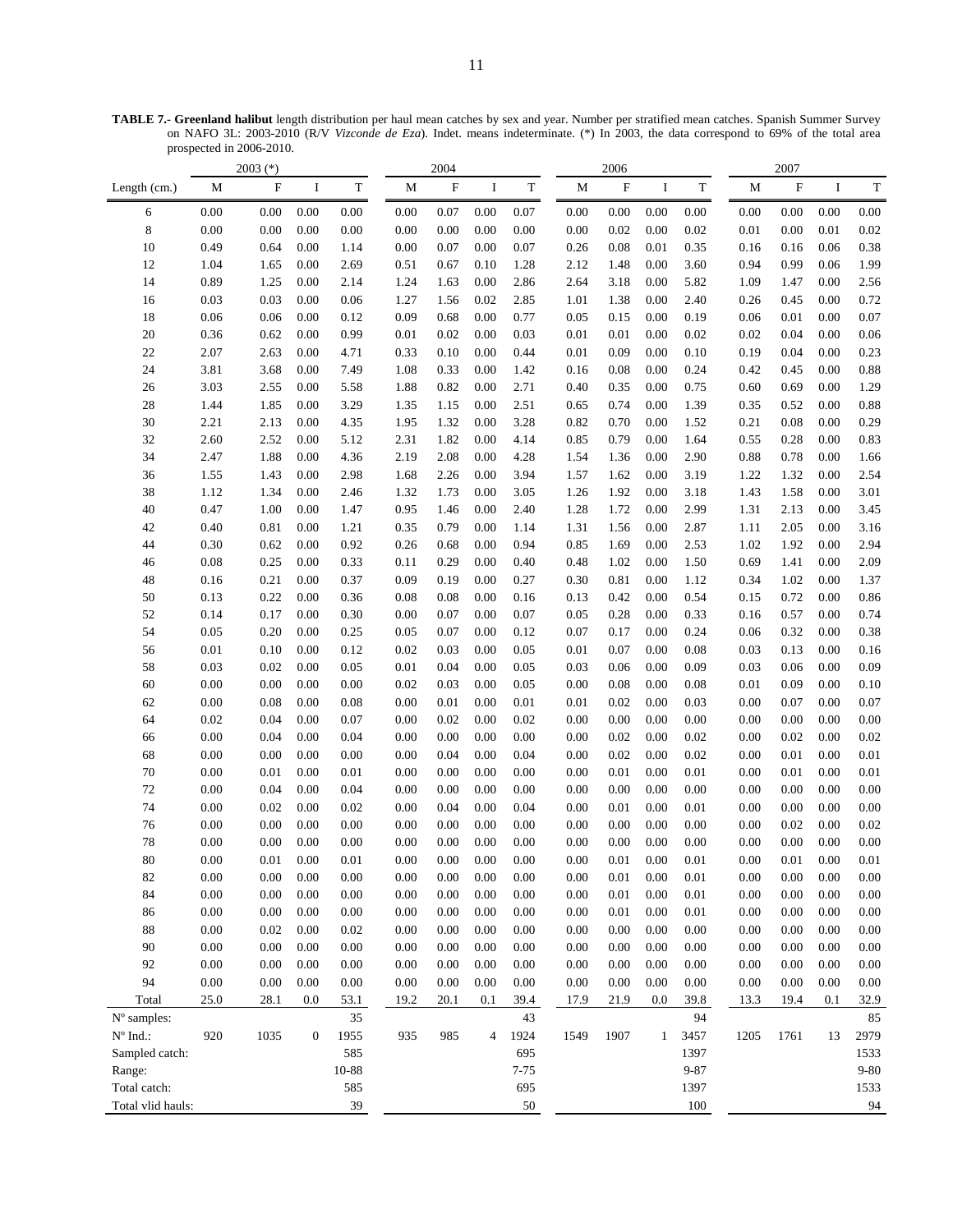**TABLE 8.- Greenland halibut** length distribution per haul mean catches by sex and year. Number per stratified mean catches. Spanish Summer Survey on NAFO 3L: 2007-2010 (R/V *Vizconde de Eza*). Indet. means indeterminate. (\*) In 2003, the data correspond to 69% of the total area prospected in 2006-2010.

|                    |          | 2008                      |          |             |          | 2009                      |          |             | 2010     |                           |          |             |
|--------------------|----------|---------------------------|----------|-------------|----------|---------------------------|----------|-------------|----------|---------------------------|----------|-------------|
| Length (cm.)       | M        | $\boldsymbol{\mathrm{F}}$ | I        | $\mathbf T$ | М        | $\boldsymbol{\mathrm{F}}$ | I        | $\mathbf T$ | М        | $\boldsymbol{\mathrm{F}}$ | $\rm I$  | $\mathbf T$ |
| 6                  | $0.00\,$ | 0.00                      | $0.00\,$ | $0.00\,$    | $0.00\,$ | $0.00\,$                  | $0.00\,$ | $0.00\,$    | $0.00\,$ | $0.00\,$                  | 0.00     | $0.00\,$    |
| $\,$ 8 $\,$        | $0.01\,$ | 0.02                      | 0.02     | 0.05        | $0.00\,$ | $0.00\,$                  | $0.01\,$ | $0.01\,$    | $0.00\,$ | 0.00                      | 0.00     | 0.00        |
| 10                 | 0.37     | 0.35                      | 0.12     | 0.85        | 0.28     | 0.40                      | 0.11     | 0.79        | 0.01     | 0.04                      | 0.07     | 0.12        |
| 12                 | 0.93     | 1.14                      | 0.14     | 2.21        | 1.66     | 2.27                      | 0.20     | 4.13        | 0.12     | 0.16                      | 0.26     | 0.53        |
| 14                 | 0.24     | 0.44                      | 0.05     | 0.73        | 0.77     | 1.22                      | $0.01\,$ | 2.00        | 0.15     | 0.17                      | 0.23     | 0.55        |
| 16                 | 0.00     | 0.00                      | 0.00     | 0.00        | 0.06     | 0.10                      | 0.00     | 0.16        | 0.06     | 0.03                      | 0.01     | 0.11        |
| 18                 | 0.00     | 0.03                      | 0.00     | 0.03        | 0.02     | 0.02                      | 0.00     | 0.04        | 0.05     | 0.04                      | 0.00     | 0.09        |
| 20                 | 0.04     | 0.13                      | 0.00     | 0.17        | 0.05     | 0.09                      | 0.00     | 0.14        | 0.04     | 0.17                      | 0.00     | 0.21        |
| $22\,$             | 0.46     | 0.55                      | 0.00     | 1.01        | 0.21     | 0.26                      | 0.00     | 0.48        | 0.34     | 0.43                      | 0.00     | 0.76        |
| 24                 | 0.89     | 1.16                      | 0.00     | 2.05        | 0.44     | 0.66                      | 0.00     | 1.10        | 0.91     | 0.98                      | 0.00     | 1.90        |
| 26                 | 0.72     | 1.57                      | 0.00     | 2.29        | 0.31     | 0.40                      | 0.00     | 0.71        | 0.76     | 1.00                      | 0.00     | 1.76        |
| 28                 | 0.27     | 0.67                      | 0.00     | 0.94        | 0.23     | 0.20                      | 0.00     | 0.42        | 0.44     | 0.42                      | 0.00     | 0.86        |
| 30                 | 0.23     | 0.21                      | 0.00     | 0.44        | 0.56     | 0.29                      | 0.00     | 0.85        | 0.23     | 0.18                      | 0.00     | 0.41        |
| 32                 | 0.50     | 0.46                      | 0.00     | 0.96        | 0.62     | 0.96                      | 0.00     | 1.58        | 0.53     | 0.57                      | 0.00     | 1.11        |
| 34                 | 0.94     | 0.88                      | 0.00     | 1.82        | 0.88     | 1.28                      | 0.00     | 2.16        | 0.67     | 0.73                      | 0.00     | 1.41        |
| 36                 | 1.12     | 1.20                      | 0.00     | 2.32        | 0.90     | 1.09                      | 0.00     | 1.99        | 1.01     | 0.99                      | 0.00     | 1.99        |
| 38                 | 0.97     | 1.24                      | 0.00     | 2.21        | 0.90     | 1.18                      | 0.00     | 2.08        | 1.28     | 1.24                      | 0.00     | 2.52        |
| 40                 | 1.18     | 1.26                      | 0.00     | 2.43        | 0.92     | 1.67                      | 0.00     | 2.59        | 1.31     | 1.82                      | 0.00     | 3.14        |
| 42                 | 1.69     | 2.02                      | 0.00     | 3.71        | 0.85     | 1.63                      | 0.00     | 2.47        | 1.14     | 1.72                      | 0.00     | 2.86        |
| 44                 | 1.23     | 2.24                      | 0.00     | 3.47        | 0.87     | 1.65                      | 0.00     | 2.52        | 0.86     | 1.49                      | 0.00     | 2.35        |
| 46                 | 1.16     | 2.06                      | 0.00     | 3.22        | 0.82     | 1.47                      | $0.00\,$ | 2.29        | 0.80     | 1.48                      | 0.00     | 2.28        |
| 48                 | 0.87     | 2.08                      | 0.00     | 2.95        | 0.58     | 1.80                      | 0.00     | 2.39        | 0.81     | 1.40                      | 0.00     | 2.21        |
| 50                 | 0.42     | 1.62                      | 0.00     | 2.04        | 0.37     | 1.13                      | 0.00     | 1.49        | 0.50     | 1.19                      | $0.00\,$ | 1.68        |
| 52                 | 0.29     | 1.30                      | 0.00     | 1.59        | 0.23     | 1.13                      | 0.00     | 1.35        | 0.38     | 1.08                      | 0.00     | 1.45        |
| 54                 | 0.18     | 0.80                      | 0.00     | 0.98        | 0.13     | 0.82                      | 0.00     | 0.95        | 0.24     | 0.99                      | 0.00     | 1.23        |
| 56                 | 0.15     | 0.43                      | 0.00     | 0.58        | 0.07     | 0.57                      | 0.00     | 0.64        | 0.11     | 0.84                      | 0.00     | 0.95        |
| 58                 | 0.03     | 0.28                      | 0.00     | 0.30        | 0.02     | 0.31                      | 0.00     | 0.32        | 0.00     | 0.56                      | 0.00     | 0.56        |
| 60                 | $0.01\,$ | 0.13                      | 0.00     | 0.14        | 0.02     | 0.28                      | $0.00\,$ | 0.30        | 0.04     | 0.34                      | 0.00     | 0.38        |
| 62                 | 0.02     | 0.06                      | 0.00     | 0.08        | 0.00     | 0.15                      | 0.00     | 0.15        | 0.00     | 0.20                      | 0.00     | 0.20        |
| 64                 | 0.00     | 0.08                      | 0.00     | 0.08        | 0.00     | 0.09                      | 0.00     | 0.09        | 0.00     | 0.11                      | 0.00     | 0.11        |
| 66                 | 0.00     | 0.05                      | 0.00     | 0.05        | 0.00     | 0.03                      | 0.00     | 0.03        | 0.00     | 0.07                      | 0.00     | 0.07        |
| 68                 | 0.00     | 0.02                      | 0.00     | 0.02        | 0.01     | $0.01\,$                  | 0.00     | 0.02        | 0.00     | 0.06                      | 0.00     | 0.06        |
| 70                 | 0.00     | 0.04                      | 0.00     | 0.04        | 0.00     | 0.01                      | 0.00     | 0.01        | 0.00     | 0.04                      | 0.00     | 0.04        |
| 72                 | 0.00     | 0.02                      | 0.00     | 0.02        | 0.00     | 0.04                      | 0.00     | 0.04        | 0.00     | 0.03                      | 0.00     | 0.03        |
| 74                 | 0.00     | 0.03                      | 0.00     | 0.03        | 0.00     | 0.00                      | 0.00     | 0.00        | 0.00     | 0.02                      | 0.00     | 0.02        |
| 76                 | 0.00     | $0.01\,$                  | 0.00     | 0.01        | 0.00     | 0.02                      | 0.00     | 0.02        | 0.00     | 0.03                      | 0.00     | 0.03        |
| 78                 | 0.00     | 0.02                      | 0.00     | 0.02        | 0.00     | $0.01\,$                  | 0.00     | $0.01\,$    | 0.00     | 0.00                      | 0.00     | 0.00        |
| 80                 | 0.00     | 0.04                      | 0.00     | 0.04        | 0.00     | 0.00                      | 0.00     | 0.00        | 0.00     | 0.03                      | 0.00     | 0.03        |
| 82                 | $0.00\,$ | 0.01                      | $0.00\,$ | 0.01        | 0.00     | 0.02                      | $0.00\,$ | 0.02        | 0.00     | $0.00\,$                  | 0.00     | 0.00        |
| 84                 | 0.00     | 0.00                      | 0.00     | $0.00\,$    | 0.00     | 0.02                      | 0.00     | 0.02        | 0.00     | 0.04                      | 0.00     | 0.04        |
| 86                 | $0.00\,$ | $0.00\,$                  | $0.00\,$ | $0.00\,$    | $0.00\,$ | $0.00\,$                  | $0.00\,$ | $0.00\,$    | 0.00     | $0.00\,$                  | 0.00     | $0.00\,$    |
| 88                 | 0.00     | $0.01\,$                  | 0.00     | $0.01\,$    | 0.00     | 0.00                      | 0.00     | 0.00        | 0.00     | 0.00                      | 0.00     | 0.00        |
| 90                 | 0.00     | 0.00                      | 0.00     | 0.00        | 0.00     | 0.00                      | 0.00     | 0.00        | 0.00     | 0.00                      | 0.00     | 0.00        |
| 92                 | 0.00     | 0.00                      | 0.00     | $0.00\,$    | 0.00     | 0.00                      | 0.00     | $0.00\,$    | 0.00     | 0.00                      | 0.00     | 0.00        |
| 94                 | 0.00     | 0.00                      | 0.00     | $0.00\,$    | 0.00     | 0.00                      | 0.00     | $0.00\,$    | 0.00     | 0.00                      | 0.00     | $0.00\,$    |
| Total              | 14.9     | 24.7                      | 0.3      | 39.9        | 12.8     | 23.3                      | 0.3      | 36.4        | 12.8     | 20.7                      | 0.6      | 34.0        |
| N° samples:        |          |                           |          | 98          |          |                           |          | 96          |          |                           |          | 88          |
| N° Ind.:           | 1447     | 2416                      | 37       | 3900        | 1256     | 2298                      | 31       | 3585        | 1275     | 2055                      | 42       | 3372        |
| Sampled catch:     |          |                           |          | 2431        |          |                           |          | 2098        |          |                           |          | 2403        |
| Range:             |          |                           |          | 9-92        |          |                           |          | $9 - 85$    |          |                           |          | 10-94       |
| Total catch:       |          |                           |          | 2431        |          |                           |          | 2098        |          |                           |          | 2403        |
| Total valid hauls: |          |                           |          | 100         |          |                           |          | 98          |          |                           |          | 97          |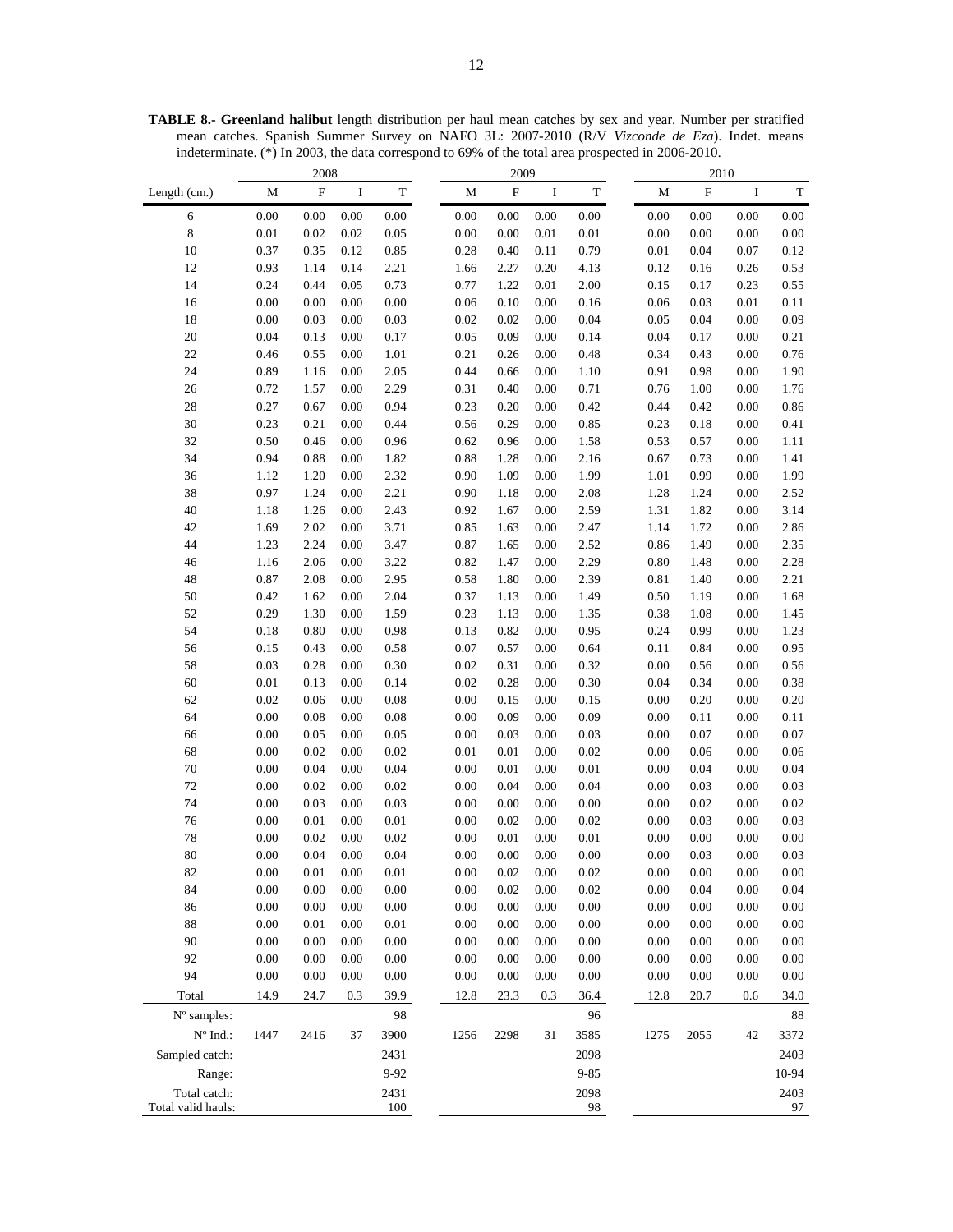|         | $2003$ (*)    |                |               |                          |               | 2004          |               |                          |               | 2006           |               |           |               | 2007                 |               |           |
|---------|---------------|----------------|---------------|--------------------------|---------------|---------------|---------------|--------------------------|---------------|----------------|---------------|-----------|---------------|----------------------|---------------|-----------|
| Stratum | Swept<br>area | Tow<br>number  | Mean<br>catch | <b>SD</b>                | Swept<br>area | Tow<br>number | Mean<br>catch | <b>SD</b>                | Swept<br>area | Tow<br>number  | Mean<br>catch | <b>SD</b> | Swept<br>area | <b>Tow</b><br>number | Mean<br>catch | <b>SD</b> |
| 385     | 0.0225        | 2              | 3.985         | 2.920                    | 0.0229        | 2             | 19.100        | 15.132                   | 0.0229        | $\overline{2}$ | 48.530        | 33.757    | 0.0225        | 2                    | 31.925        | 7.955     |
| 387     | 0.0229        | 2              | 3.850         | 4.031                    | 0.0214        | 2             | 17.810        | 2.814                    | 0.0225        | 2              | 6.653         | 5.533     | 0.0225        | $\overline{c}$       | 7.992         | 2.039     |
| 388     | 0.0334        | 3              | 7.317         | 2.249                    | 0.0105        |               | 13.450        | $\overline{\phantom{a}}$ | 0.0566        | 5              | 7.618         | 2.653     | 0.0563        | 5                    | 8.390         | 2.267     |
| 389     | 0.0454        | $\overline{4}$ | 6.455         | 2.150                    | 0.0225        | 2             | 8.950         | 4.073                    | 0.0795        | $\tau$         | 20.584        | 12.793    | 0.0900        | 8                    | 25.475        | 13.677    |
| 390     | 0.0563        | 5              | 1.854         | 1.584                    | 0.0345        | 3             | 27.777        | 14.246                   | 0.1249        | 11             | 76.086        | 51.616    | 0.1350        | 12                   | 69.235        | 50.977    |
| 391     | 0.0338        | 3              | 6.207         | 1.670                    | 0.0218        | 2             | 14.890        | 3.125                    | 0.0450        | $\overline{4}$ | 10.585        | 9.713     | 0.0450        | $\overline{4}$       | 37.163        | 30.535    |
| 392     | 0.0116        |                | 8.400         | $\overline{\phantom{a}}$ | 0.0214        | 2             | 0.300         | 0.424                    | 0.0229        | 2              | 0.000         | 0.000     | 0.0225        | 2                    | 1.055         | 0.658     |
| 729     | 0.0210        | 2              | 55.190        | 19.643                   | 0.0221        | 2             | 0.150         | 0.212                    | 0.0338        | 3              | 0.000         | 0.000     | 0.0338        | 3                    | 0.000         | 0.000     |
| 730     | 0.0221        | 2              | 59.000        | 21.779                   | 0.0221        | 2             | 0.000         | 0.000                    | 0.0326        | 3              | 0.000         | 0.000     | 0.0225        | $\overline{c}$       | 0.000         | 0.000     |
| 731     | 0.0229        | 2              | 25.610        | 11.017                   | 0.0233        | 2             | 1.450         | 2.051                    | 0.0341        | 3              | 0.000         | 0.000     | 0.0338        | 3                    | 0.253         | 0.439     |
| 732     | 0.0113        |                | 40.700        | $\overline{\phantom{a}}$ | 0.0210        | 2             | 0.000         | 0.000                    | 0.0334        | 3              | 0.000         | 0.000     | 0.0338        | 3                    | 0.000         | 0.000     |
| 733     | n.s.          | n.s.           | n.s.          | n.s.                     | 0.0330        | 3             | 1.267         | 1.186                    | 0.0454        | 4              | 0.000         | 0.000     | 0.0338        | 3                    | 0.320         | 0.554     |
| 734     | n.s.          | n.s.           | n.s.          | n.s.                     | 0.0304        | 3             | 0.000         | 0.000                    | 0.0225        | 2              | 0.000         | 0.000     | 0.0225        | 2                    | 0.000         | 0.000     |
| 741     | 0.0113        |                | 0.000         | $\overline{\phantom{a}}$ | 0.0323        | 3             | 0.000         | 0.000                    | 0.0218        | 2              | 0.000         | 0.000     | 0.0225        | 2                    | 0.000         | 0.000     |
| 742     | 0.0116        |                | 0.000         | $\overline{\phantom{a}}$ | 0.0120        |               | 0.000         | $\overline{\phantom{a}}$ | 0.0229        | 2              | 0.000         | 0.000     | 0.0225        | 2                    | 0.000         | 0.000     |
| 743     | n.s.          | n.s.           | n.s.          | n.s.                     | 0.0188        | 2             | 0.000         | 0.000                    | 0.0225        | $\overline{c}$ | 0.000         | 0.000     | 0.0225        | $\overline{c}$       | 0.000         | 0.000     |
| 744     | n.s.          | n.s.           | n.s.          | n.s.                     | 0.0101        |               | 0.000         | $\overline{\phantom{a}}$ | 0.0229        | 2              | 0.000         | 0.000     | 0.0218        | 2                    | 0.000         | 0.000     |
| 745     | 0.0341        | 3              | 0.610         | 0.849                    | 0.0319        | 3             | 0.000         | 0.000                    | 0.0686        | 6              | 0.000         | 0.000     | 0.0675        | 6                    | 0.000         | 0.000     |
| 746     | 0.0446        | 4              | 0.000         | 0.000                    | 0.0338        | 3             | 0.000         | 0.000                    | 0.0675        | 6              | 0.000         | 0.000     | 0.0664        | 6                    | 0.000         | 0.000     |
| 747     | n.s.          | n.s.           | n.s.          | n.s.                     | 0.0308        | 3             | 0.000         | 0.000                    | 0.1230        | 11             | 0.000         | 0.000     | 0.1238        | 11                   | 0.000         | 0.000     |
| 748     | 0.0109        |                | 1.010         | $\overline{\phantom{a}}$ | 0.0199        | 2             | 0.000         | 0.000                    | 0.0326        | 3              | 0.000         | 0.000     | 0.0338        | 3                    | 0.000         | 0.000     |
| 749     | 0.0221        | 2              | 0.000         | 0.000                    | 0.0221        | 2             | 0.000         | 0.000                    | 0.0229        | 2              | 0.000         | 0.000     | 0.0113        | 1                    | 0.000         |           |
| 750     | n.s.          | n.s.           | n.s.          | n.s.                     | 0.0180        | 2             | 0.000         | 0.000                    | 0.1005        | 9              | 0.000         | 0.000     | 0.0679        | 6                    | 0.000         | 0.000     |
| 751     | n.s.          | n.s.           | n.s.          | n.s.                     | n.s.          | n.s.          | n.s           | n.s                      | 0.0454        | 4              | 0.000         | 0.000     | 0.0225        | 2                    | 0.000         | 0.000     |

**TABLE 9.-** Swept area, number of hauls and **American plaice** mean catch (Kg) and SD (\*\*) by stratum. Spanish Survey on NAFO Div. 3L in the period 2003-2010, on board R/V "*Vizconde de Eza"*. (\*) In 2003, the data correspond to 69% of the total area prospected in 2006-2010.

$$
(**) SD = \frac{\sum (x_i - \overline{x})}{n-1}
$$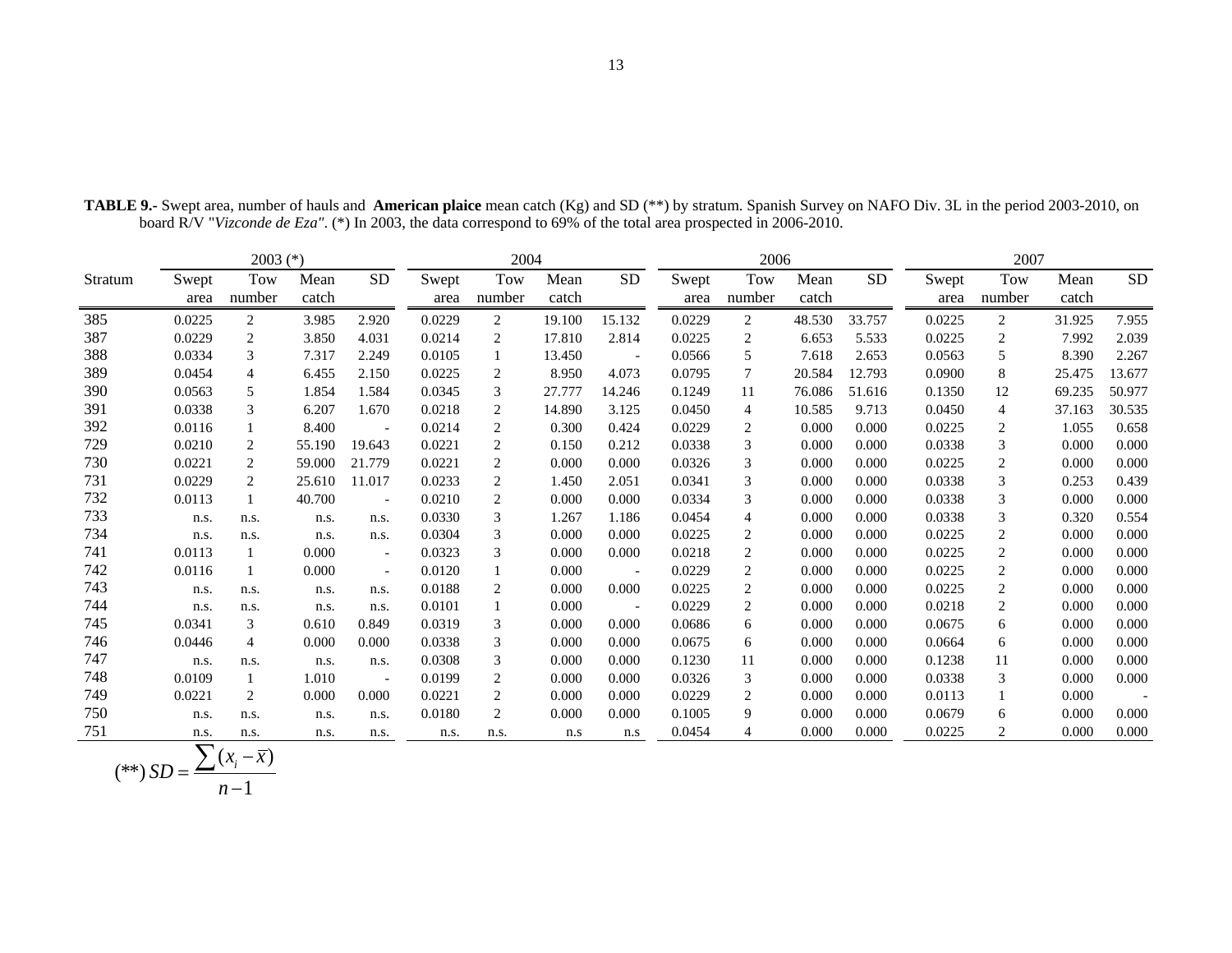14

|         |               | 2008           |               |         |               | 2009                 |               |           |               | 2010           |               |           |               |               |               |    |
|---------|---------------|----------------|---------------|---------|---------------|----------------------|---------------|-----------|---------------|----------------|---------------|-----------|---------------|---------------|---------------|----|
| Stratum | Swept<br>area | Tow<br>number  | Mean<br>catch | SD      | Swept<br>area | <b>Tow</b><br>number | Mean<br>catch | <b>SD</b> | Swept<br>area | Tow<br>number  | Mean<br>catch | <b>SD</b> | Swept<br>area | Tow<br>number | Mean<br>catch | SD |
| 385     | 0.0229        | $\overline{2}$ | 64.750        | 60.033  | 0.0225        | 2                    | 561.169       | 81.785    | 0.0225        | $\overline{2}$ | 2.761         | 1.119     |               |               |               |    |
| 387     | 0.0435        | 4              | 5.906         | 4.512   | 0.0439        | 4                    | 6.887         | 2.182     | 0.0458        | 4              | 1.394         | 2.182     |               |               |               |    |
| 388     | 0.0559        | 5              | 2.925         | 1.905   | 0.0555        | 5                    | 3.681         | 4.233     | 0.0570        | 5              | 22.107        | 36.161    |               |               |               |    |
| 389     | 0.0780        | 7              | 12.982        | 11.014  | 0.0803        | 7                    | 24.644        | 25.370    | 0.0795        | 7              | 35.954        | 30.883    |               |               |               |    |
| 390     | 0.1395        | 12             | 117.141       | 134.128 | 0.1373        | 12                   | 114.493       | 164.475   | 0.1249        | 11             | 9.692         | 8.751     |               |               |               |    |
| 391     | 0.0454        | 4              | 20.580        | 28.816  | 0.0458        | 4                    | 9.601         | 7.900     | 0.0454        | 4              | 0.526         | 0.744     |               |               |               |    |
| 392     | 0.0221        | 2              | 0.000         | 0.000   | 0.0229        | 2                    | 1.060         | 0.905     | 0.0225        | $\overline{c}$ | 0.000         | 0.000     |               |               |               |    |
| 729     | 0.0338        | 3              | 0.000         | 0.000   | 0.0341        | 3                    | 0.020         | 0.035     | 0.0338        | 3              | 0.000         | 0.000     |               |               |               |    |
| 730     | 0.0323        | 3              | 0.000         | 0.000   | 0.0338        | 3                    | 0.194         | 0.335     | 0.0334        | 3              | 0.000         | 0.000     |               |               |               |    |
| 731     | 0.0330        | 3              | 0.327         | 0.566   | 0.0341        | 3                    | 0.104         | 0.179     | 0.0338        | 3              | 0.000         | 0.000     |               |               |               |    |
| 732     | 0.0446        | 4              | 0.000         | 0.000   | 0.0450        | $\overline{4}$       | 0.000         | 0.000     | 0.0450        | 4              | 0.039         | 0.057     |               |               |               |    |
| 733     | 0.0431        | 4              | 0.426         | 0.762   | 0.0450        | 4                    | 0.018         | 0.036     | 0.0450        | 4              | 0.555         | 0.785     |               |               |               |    |
| 734     | 0.0221        | 2              | 0.066         | 0.093   | 0.0218        | 2                    | 0.000         | 0.000     | 0.0225        | 2              | 0.000         | 0.000     |               |               |               |    |
| 741     | 0.0210        | 2              | 0.000         | 0.000   | 0.0221        | 2                    | 0.000         | 0.000     | 0.0225        | 2              | 0.000         | 0.000     |               |               |               |    |
| 742     | 0.0210        | 2              | 0.000         | 0.000   | 0.0214        | $\overline{2}$       | 0.000         | 0.000     | 0.0225        | 2              | 0.000         | 0.000     |               |               |               |    |
| 743     | 0.0203        | 2              | 0.000         | 0.000   | 0.0203        | $\overline{c}$       | 0.000         | 0.000     | 0.0225        | 2              | 0.000         | 0.000     |               |               |               |    |
| 744     | 0.0221        | 2              | 0.000         | 0.000   | 0.0210        | $\overline{c}$       | 0.000         | 0.000     | 0.0229        | 2              | 0.000         | 0.000     |               |               |               |    |
| 745     | 0.0555        | 5              | 0.000         | 0.000   | 0.0559        | 5                    | 0.000         | 0.000     | 0.0563        | 5              | 0.000         | 0.000     |               |               |               |    |
| 746     | 0.0638        | 6              | 0.000         | 0.000   | 0.0668        | 6                    | 0.065         | 0.159     | 0.0679        | 6              | 0.000         | 0.000     |               |               |               |    |
| 747     | 0.1069        | 10             | 0.000         | 0.000   | 0.1118        | 10                   | 0.000         | 0.000     | 0.1125        | 10             | 0.000         | 0.000     |               |               |               |    |
| 748     | 0.0218        | $\overline{2}$ | 0.000         | 0.000   | 0.0229        | 2                    | 0.000         | 0.000     | 0.0225        | 2              | 0.000         | 0.000     |               |               |               |    |
| 749     | 0.0214        | 2              | 0.000         | 0.000   | 0.0225        | 2                    | 0.000         | 0.000     | 0.0229        | 2              | 0.000         | 0.000     |               |               |               |    |
| 750     | 0.0844        | 8              | 0.000         | 0.000   | 0.0791        | 7                    | 0.000         | 0.000     | 0.0900        | 8              | 0.000         | 0.000     |               |               |               |    |
| 751     | 0.0413        | $\overline{4}$ | 0.000         | 0.000   | 0.0338        | 3                    | 0.000         | 0.000     | 0.0225        | 2              | 0.000         | 0.000     |               |               |               |    |

**TABLE 9 (cont).-** Swept area, number of hauls and **American plaice** mean catch (Kg) and SD (\*\*) by stratum. Spanish Survey on NAFO Div. 3L in the period 2003- 2010, on board R/V "*Vizconde de Eza"*. (\*) In 2003, the data correspond to 69% of the total area prospected in 2006-2010.

$$
(**) SD = \frac{\sum (x_i - \overline{x})}{n-1}
$$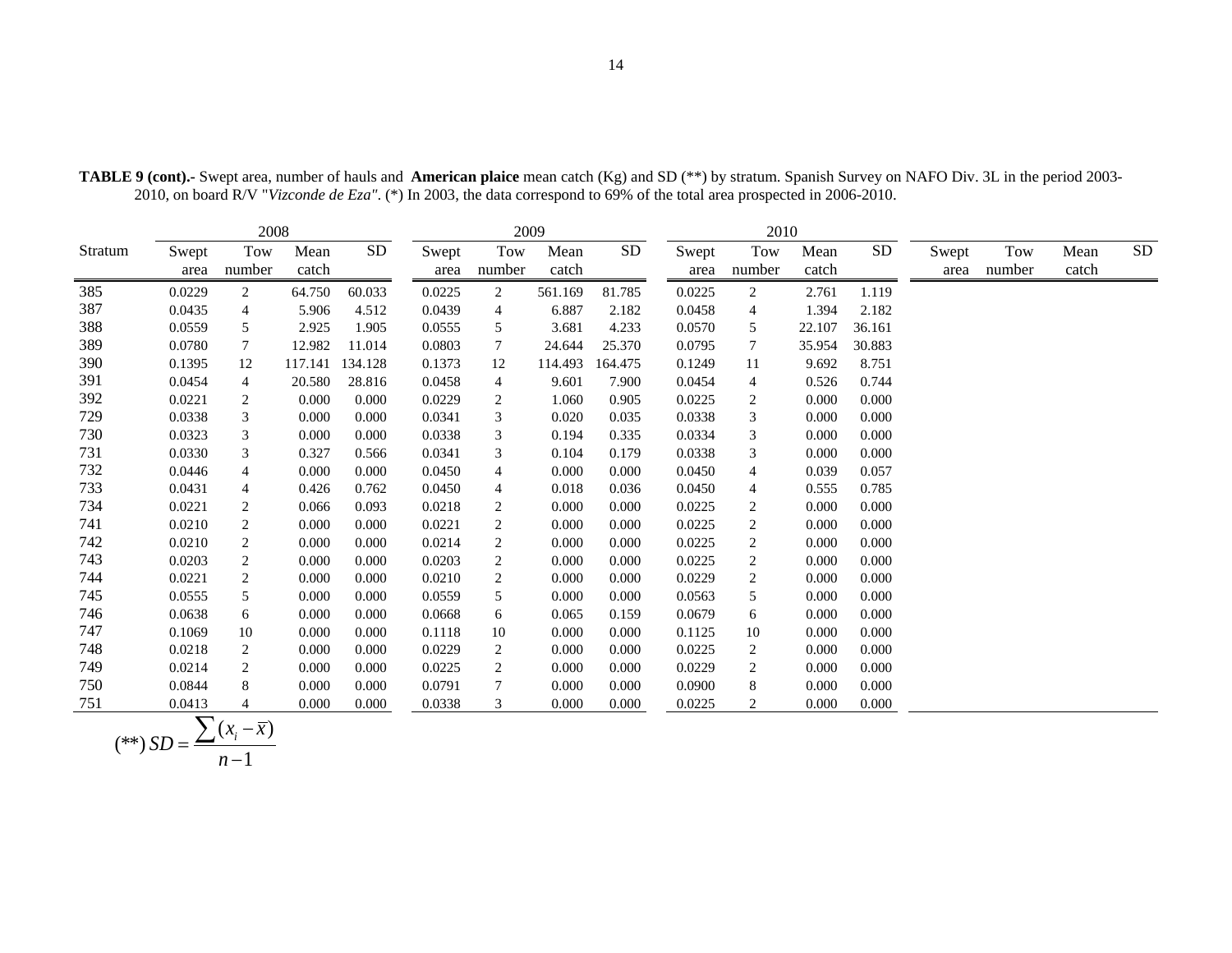|              | Survey   |          |                          |          |          |           |           |          |  |  |  |  |  |  |
|--------------|----------|----------|--------------------------|----------|----------|-----------|-----------|----------|--|--|--|--|--|--|
| Stratum      | 2003     | 2004     | 2005                     | 2006     | 2007     | 2008      | 2009      | 2010     |  |  |  |  |  |  |
| 385          | 470.23   | 2253.80  | $\bar{\phantom{a}}$      | 5726.54  | 3767.15  | 7640.50   | 66217.94  | 325.80   |  |  |  |  |  |  |
| 387          | 985.60   | 4559.36  | ÷,                       | 1703.04  | 2045.95  | 1511.87   | 1763.14   | 356.97   |  |  |  |  |  |  |
| 388          | 2612.05  | 4801.65  | $\overline{\phantom{a}}$ | 2719.48  | 2995.09  | 1044.23   | 1314.12   | 7892.20  |  |  |  |  |  |  |
| 389          | 3285.60  | 4555.55  | $\overline{\phantom{a}}$ | 10477.26 | 12966.65 | 6608.06   | 12543.72  | 18300.40 |  |  |  |  |  |  |
| 390          | 1511.01  | 22637.98 | $\overline{\phantom{a}}$ | 62010.39 | 56426.39 | 95469.71  | 93311.86  | 7899.18  |  |  |  |  |  |  |
| 391          | 1750.28  | 4198.98  | $\overline{\phantom{a}}$ | 2984.97  | 10479.83 | 5803.56   | 2707.34   | 148.33   |  |  |  |  |  |  |
| 392          | 1218.00  | 43.50    | $\blacksquare$           | 0.00     | 152.90   | 0.00      | 153.70    | 0.00     |  |  |  |  |  |  |
| 729          | 10265.34 | 27.90    | $\overline{\phantom{a}}$ | 0.00     | 0.00     | 0.00      | 3.72      | 0.00     |  |  |  |  |  |  |
| 730          | 10030.00 | $0.00\,$ | $\blacksquare$           | 0.00     | 0.00     | 0.00      | 32.92     | 0.00     |  |  |  |  |  |  |
| 731          | 5531.76  | 313.20   | $\overline{\phantom{a}}$ | 0.00     | 54.72    | 70.56     | 22.54     | 0.00     |  |  |  |  |  |  |
| 732          | 9401.70  | 0.00     | $\blacksquare$           | 0.00     | 0.00     | $0.00\,$  | 0.00      | 9.07     |  |  |  |  |  |  |
| 733          | n.s      | 296.40   | ÷,                       | 0.00     | 74.88    | 99.68     | 4.15      | 129.87   |  |  |  |  |  |  |
| 734          | n.s      | 0.00     | $\overline{\phantom{a}}$ | 0.00     | 0.00     | 10.10     | 0.00      | 0.00     |  |  |  |  |  |  |
| 741          | 0.00     | 0.00     | $\overline{a}$           | 0.00     | 0.00     | 0.00      | 0.00      | 0.00     |  |  |  |  |  |  |
| 742          | 0.00     | 0.00     | $\overline{\phantom{a}}$ | 0.00     | 0.00     | 0.00      | 0.00      | 0.00     |  |  |  |  |  |  |
| 743          | n.s      | 0.00     | $\overline{\phantom{a}}$ | 0.00     | 0.00     | 0.00      | 0.00      | 0.00     |  |  |  |  |  |  |
| 744          | n.s      | 0.00     | $\overline{\phantom{a}}$ | 0.00     | 0.00     | 0.00      | 0.00      | 0.00     |  |  |  |  |  |  |
| 745          | 212.28   | 0.00     | $\overline{\phantom{a}}$ | 0.00     | 0.00     | 0.00      | 0.00      | 0.00     |  |  |  |  |  |  |
| 746          | 0.00     | 0.00     |                          | 0.00     | 0.00     | 0.00      | 25.48     | 0.00     |  |  |  |  |  |  |
| 747          | n.s      | 0.00     | $\overline{a}$           | 0.00     | 0.00     | 0.00      | 0.00      | 0.00     |  |  |  |  |  |  |
| 748          | 160.59   | 0.00     | $\overline{\phantom{a}}$ | 0.00     | 0.00     | 0.00      | 0.00      | 0.00     |  |  |  |  |  |  |
| 749          | 0.00     | 0.00     | $\overline{\phantom{a}}$ | 0.00     | 0.00     | 0.00      | 0.00      | 0.00     |  |  |  |  |  |  |
| 750          | n.s      | 0.00     | $\overline{a}$           | 0.00     | 0.00     | 0.00      | 0.00      | 0.00     |  |  |  |  |  |  |
| 751          | n.s      | n.s      |                          | 0.00     | 0.00     | 0.00      | 0.00      | 0.00     |  |  |  |  |  |  |
|              |          |          |                          |          |          |           |           |          |  |  |  |  |  |  |
| <b>TOTAL</b> | 47434.44 | 43688.32 | $\overline{\phantom{a}}$ | 85621.68 | 88963.55 | 118258.27 | 178100.64 | 35061.82 |  |  |  |  |  |  |
|              | 10.60    | 6.98     | $\overline{a}$           | 13.20    | 13.71    | 18.23     | 27.46     | 5.40     |  |  |  |  |  |  |
| <b>SD</b>    | 0.95     | 1.12     |                          | 2.06     | 2.00     | 4.98      | 6.11      | 1.32     |  |  |  |  |  |  |

**TABLE 10.-** Stratified mean catches (Kg) and SD of **American plaice** by stratum and year (2003-2010). Research Vessel *Vizconde de Eza*. n.s. means stratum not surveyed. In 2003: the data correspond to 69% of the total area prospected in 2006-2010.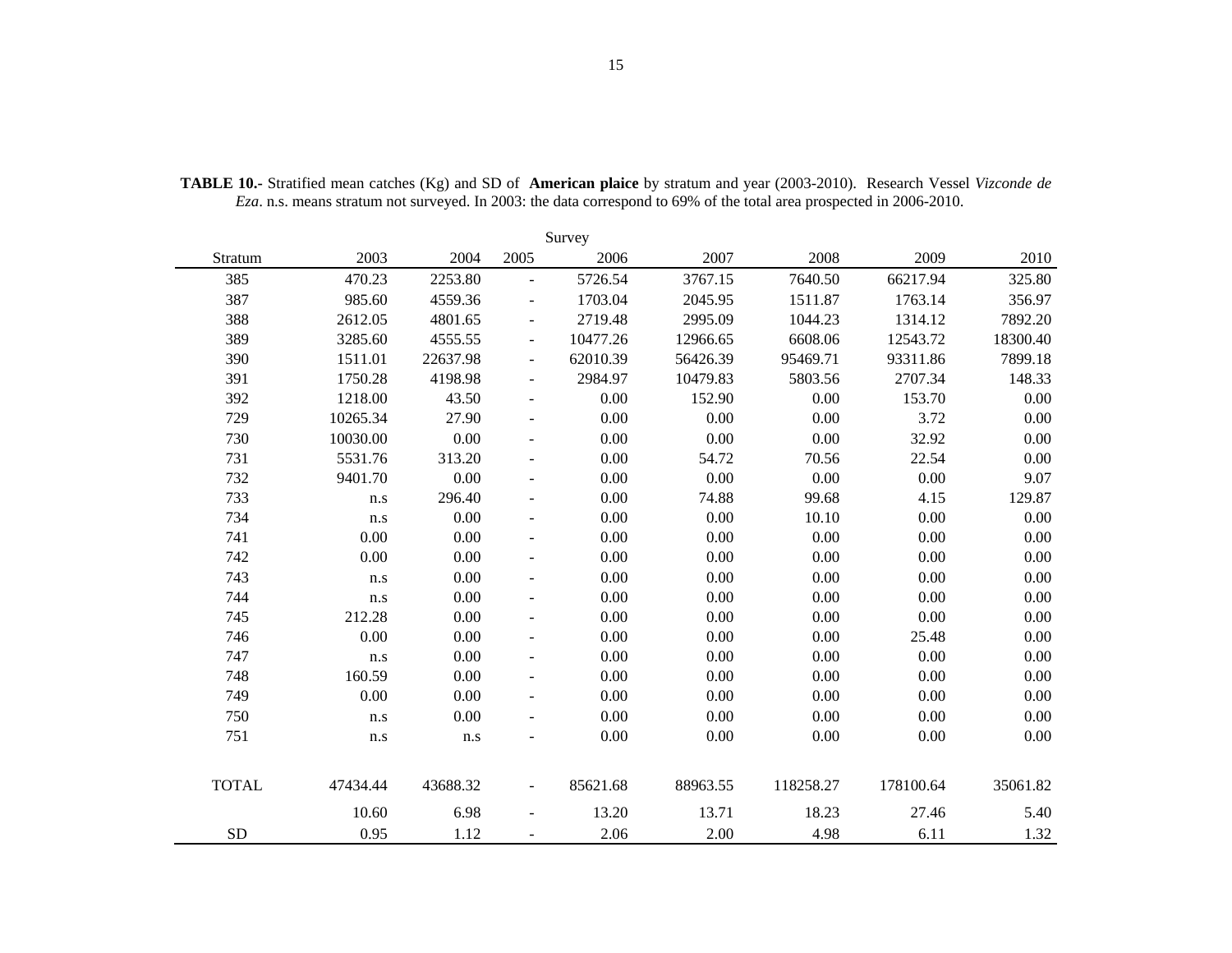**TABLE 11.-** Survey estimates (by the swept area method) of **American plaice** biomass (t.) and SD by stratum and year on NAFO Div. 3L (R/V *Vizconde de Eza*). n.s. means stratum not surveyed. In 2003, the data correspond to 69% of the total area prospected in 2006- 2010.

|              | Survey           |                          |                |                  |                  |                  |                  |                  |  |  |  |  |
|--------------|------------------|--------------------------|----------------|------------------|------------------|------------------|------------------|------------------|--|--|--|--|
| Stratum      | 2003             | 2004                     | 2005           | 2006             | 2007             | 2008             | 2009             | 2010             |  |  |  |  |
| 385          | 42               | 197                      | $\blacksquare$ | 501              | 335              | 668              | 5886             | 685              |  |  |  |  |
| 387          | 86               | 427                      |                | 151              | 182              | 139              | 161              | 54               |  |  |  |  |
| 388          | 235              | 457                      |                | 240              | 266              | 93               | 118              | 44               |  |  |  |  |
| 389          | 290              | 405                      |                | 923              | 1153             | 593              | 1094             | 991              |  |  |  |  |
| 390          | 134              | 1969                     |                | 5462             | 5016             | 8212             | 8158             | 2581             |  |  |  |  |
| 391          | 156              | 386                      |                | 265              | 932              | 512              | 237              | 241              |  |  |  |  |
| 392          | 105              | $\overline{\mathcal{L}}$ |                | $\boldsymbol{0}$ | 14               | $\boldsymbol{0}$ | 13               | 7                |  |  |  |  |
| 729          | 978              | 3                        |                | $\boldsymbol{0}$ | $\boldsymbol{0}$ | $\theta$         | $\boldsymbol{0}$ | $\theta$         |  |  |  |  |
| 730          | 907              | $\boldsymbol{0}$         |                | $\boldsymbol{0}$ | $\boldsymbol{0}$ | $\boldsymbol{0}$ | 3                | $\boldsymbol{0}$ |  |  |  |  |
| 731          | 484              | 27                       |                | 0                | 5                | 6                | $\overline{c}$   | $\mathbf{0}$     |  |  |  |  |
| 732          | 836              | $\boldsymbol{0}$         |                | $\boldsymbol{0}$ | $\boldsymbol{0}$ | $\theta$         | $\boldsymbol{0}$ | $\mathbf{0}$     |  |  |  |  |
| 733          | n.s              | 27                       |                | $\boldsymbol{0}$ | 7                | 9                | 0                |                  |  |  |  |  |
| 734          | n.s              | $\boldsymbol{0}$         |                | 0                | $\theta$         |                  | 0                | $\,8\,$          |  |  |  |  |
| 741          | $\boldsymbol{0}$ | $\boldsymbol{0}$         |                | $\boldsymbol{0}$ | $\boldsymbol{0}$ | $\theta$         | $\overline{0}$   | $\boldsymbol{0}$ |  |  |  |  |
| 742          | $\boldsymbol{0}$ | $\mathbf{0}$             |                | 0                | $\boldsymbol{0}$ | $\Omega$         | 0                | $\theta$         |  |  |  |  |
| 743          | n.s              | $\theta$                 |                | $\overline{0}$   | $\boldsymbol{0}$ | $\Omega$         | $\theta$         | $\boldsymbol{0}$ |  |  |  |  |
| 744          | n.s              | $\boldsymbol{0}$         |                | 0                | $\boldsymbol{0}$ | $\theta$         | 0                | $\boldsymbol{0}$ |  |  |  |  |
| 745          | 19               | $\theta$                 |                | $\theta$         | $\boldsymbol{0}$ | $\theta$         | $\theta$         | $\theta$         |  |  |  |  |
| 746          | $\boldsymbol{0}$ | $\theta$                 |                | $\overline{0}$   | $\boldsymbol{0}$ | $\theta$         | $\overline{2}$   | $\boldsymbol{0}$ |  |  |  |  |
| 747          | n.s              | $\theta$                 |                | 0                | $\boldsymbol{0}$ | $\theta$         | $\overline{0}$   | $\theta$         |  |  |  |  |
| 748          | 15               | $\boldsymbol{0}$         |                | $\boldsymbol{0}$ | $\boldsymbol{0}$ | $\theta$         | $\boldsymbol{0}$ | $\boldsymbol{0}$ |  |  |  |  |
| 749          | $\boldsymbol{0}$ | $\boldsymbol{0}$         |                | 0                | $\boldsymbol{0}$ | $\Omega$         | 0                | $\mathbf{0}$     |  |  |  |  |
| 750          | n.s              | $\mathbf{0}$             |                | $\boldsymbol{0}$ | $\boldsymbol{0}$ | $\mathbf{0}$     | $\Omega$         | $\mathbf{0}$     |  |  |  |  |
| 751          | n.s              | n.s                      |                | $\boldsymbol{0}$ | $\boldsymbol{0}$ | $\boldsymbol{0}$ | $\boldsymbol{0}$ | $\boldsymbol{0}$ |  |  |  |  |
| <b>TOTAL</b> | 4284             | 3901                     |                | 7542             | 7908             | 10234            | 15676            | 4611             |  |  |  |  |
| <b>SD</b>    | 362              | 626                      |                | 1150             | 1156             | 2805             | 3411             | 925              |  |  |  |  |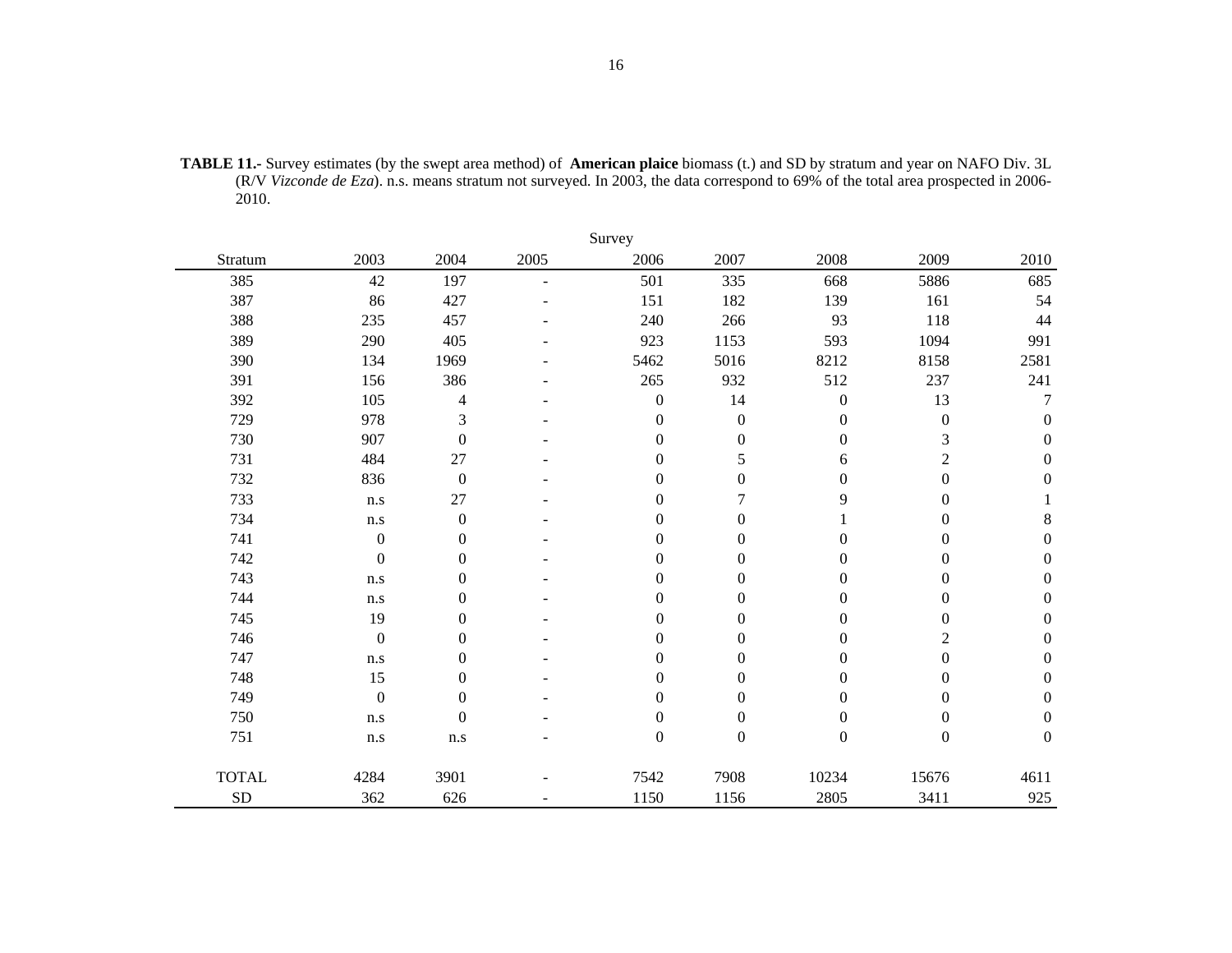**TABLE 12.- American plaice** length distribution per haul mean catches by sex and year. Number per stratified mean catches. Spanish Summer Survey on NAFO 3L: 2003-2010 (R/V *Vizconde de Eza*). Indet. means indeterminate. (\*) In 2003, the data correspond to 69% of the total area prospected in 2006-2010.

|                                 |       | $2003$ (*) |        |            |       | 2004    |        |          |       | 2006    |        |          |          | 2007     |        |          |
|---------------------------------|-------|------------|--------|------------|-------|---------|--------|----------|-------|---------|--------|----------|----------|----------|--------|----------|
| Length (cm.)                    | Males | Females    | Indet. | Total      | Males | Females | Indet. | Total    | Males | Females | Indet. | Total    | Males    | Females  | Indet. | Total    |
| $\mathbf{2}$                    | 0.00  | $0.00\,$   | 0.00   | 0.00       | 0.00  | 0.00    | 0.00   | 0.00     | 0.02  | 0.00    | 0.00   | 0.02     | $0.00\,$ | $0.00\,$ | 0.00   | 0.00     |
| 4                               | 0.00  | 0.00       | 0.00   | 0.00       | 0.00  | 0.00    | 0.00   | 0.00     | 0.10  | 0.00    | 0.00   | 0.10     | 0.00     | 0.00     | 0.02   | 0.02     |
| 6                               | 0.00  | 0.03       | 0.07   | 0.10       | 0.05  | 0.00    | 0.00   | 0.05     | 0.02  | 0.02    | 0.29   | 0.33     | 0.02     | 0.00     | 1.10   | 1.12     |
| 8                               | 0.24  | 0.19       | 0.04   | 0.47       | 0.04  | 0.00    | 0.06   | 0.10     | 0.23  | 0.10    | 1.28   | 1.62     | 0.06     | 0.02     | 0.73   | 0.82     |
| 10                              | 0.15  | 0.32       | 0.04   | 0.50       | 0.09  | 0.09    | 0.19   | 0.37     | 0.07  | 0.05    | 0.02   | 0.14     | 0.36     | 0.33     | 0.03   | 0.72     |
| 12                              | 0.55  | 0.70       | 0.00   | 1.26       | 0.03  | 0.42    | 0.06   | 0.52     | 1.10  | 1.39    | 0.00   | 2.49     | 2.67     | 2.75     | 0.00   | 5.43     |
| 14                              | 0.43  | 1.06       | 0.00   | 1.50       | 0.65  | 0.56    | 0.31   | 1.52     | 1.87  | 2.18    | 0.00   | 4.05     | 2.16     | 2.08     | 0.00   | 4.24     |
| 16                              | 1.28  | 3.08       | 0.00   | 4.36       | 0.62  | 0.81    | 0.00   | 1.43     | 0.56  | 0.80    | 0.00   | 1.36     | 1.14     | 1.79     | 0.00   | 2.93     |
| 18                              | 1.16  | 3.38       | 0.00   | 4.53       | 0.59  | 1.37    | 0.00   | 1.96     | 0.34  | 0.63    | 0.00   | 0.97     | 1.72     | 3.00     | 0.00   | 4.72     |
| 20                              | 0.97  | 3.38       | 0.00   | 4.35       | 0.43  | 2.85    | 0.00   | 3.29     | 0.42  | 0.60    | 0.00   | 1.03     | 1.19     | 2.15     | 0.00   | 3.34     |
| 22                              | 0.49  | 3.34       | 0.00   | 3.83       | 0.71  | 4.01    | 0.00   | 4.73     | 0.66  | 1.06    | 0.00   | 1.72     | 0.52     | 1.28     | 0.00   | 1.80     |
| 24                              | 0.41  | 2.34       | 0.00   | 2.75       | 0.88  | 4.92    | 0.00   | 5.79     | 0.56  | 1.28    | 0.00   | 1.85     | 0.68     | 1.36     | 0.00   | 2.04     |
| 26                              | 0.21  | 1.55       | 0.00   | 1.76       | 0.32  | 3.80    | 0.00   | 4.12     | 0.47  | 1.47    | 0.02   | 1.96     | 0.63     | 1.50     | 0.00   | 2.13     |
| 28                              | 0.18  | 1.08       | 0.00   | 1.26       | 0.34  | 2.16    | 0.00   | 2.50     | 0.48  | 2.43    | 0.00   | 2.91     | 0.53     | 1.52     | 0.00   | 2.05     |
| 30                              | 0.33  | 0.86       | 0.00   | 1.20       | 0.06  | 0.94    | 0.00   | 1.00     | 0.35  | 2.95    | 0.00   | 3.30     | 0.29     | 1.65     | 0.00   | 1.94     |
| 32                              | 0.39  | 0.51       | 0.00   | 0.90       | 0.04  | 0.55    | 0.00   | 0.59     | 0.34  | 2.59    | 0.00   | 2.93     | 0.18     | 2.14     | 0.00   | 2.32     |
| 34                              | 0.43  | 0.90       | 0.00   | 1.33       | 0.04  | 0.45    | 0.00   | 0.49     | 0.20  | 2.57    | 0.00   | 2.77     | 0.16     | 2.87     | 0.00   | 3.03     |
| 36                              | 0.29  | 1.35       | 0.00   | 1.64       | 0.00  | 0.51    | 0.00   | 0.51     | 0.20  | 1.90    | 0.00   | 2.10     | 0.20     | 2.45     | 0.00   | 2.65     |
| 38                              | 0.19  | 2.03       | 0.00   | 2.22       | 0.00  | 0.47    | 0.00   | 0.47     | 0.09  | 1.15    | 0.00   | 1.24     | 0.08     | 2.29     | 0.00   | 2.38     |
| 40                              | 0.06  | 2.07       | 0.00   | 2.13       | 0.12  | 0.68    | 0.00   | 0.80     | 0.02  | 0.74    | 0.00   | 0.75     | 0.04     | 1.83     | 0.00   | 1.88     |
| 42                              | 0.07  | 1.78       | 0.00   | 1.85       | 0.00  | 0.70    | 0.00   | 0.70     | 0.01  | 0.74    | 0.00   | 0.76     | 0.00     | 1.23     | 0.00   | 1.23     |
| 44                              | 0.07  | 1.51       | 0.00   | 1.58       | 0.00  | 0.43    | 0.00   | 0.43     | 0.02  | 1.00    | 0.00   | 1.02     | 0.01     | 0.90     | 0.00   | 0.91     |
| 46                              | 0.02  | 0.83       | 0.00   | 0.85       | 0.00  | 0.62    | 0.00   | 0.62     | 0.02  | 1.01    | 0.00   | 1.03     | 0.02     | 0.74     | 0.00   | 0.77     |
| 48                              | 0.00  | 0.32       | 0.00   | 0.32       | 0.00  | 0.20    | 0.00   | 0.20     | 0.03  | 1.11    | 0.00   | 1.15     | 0.00     | 0.57     | 0.00   | 0.57     |
| 50                              | 0.00  | 0.36       | 0.00   | 0.36       | 0.00  | 0.17    | 0.00   | 0.17     | 0.02  | 0.50    | 0.00   | 0.52     | 0.02     | 0.60     | 0.00   | 0.63     |
| 52                              | 0.00  | 0.07       | 0.00   | 0.07       | 0.00  | 0.02    | 0.00   | 0.02     | 0.00  | 0.50    | 0.00   | 0.50     | 0.01     | 0.35     | 0.00   | 0.36     |
| 54                              | 0.00  | 0.04       | 0.00   | 0.04       | 0.00  | 0.02    | 0.00   | 0.02     | 0.00  | 0.15    | 0.00   | 0.15     | 0.00     | 0.23     | 0.00   | 0.23     |
| 56                              | 0.00  | 0.00       | 0.00   | 0.00       | 0.00  | 0.02    | 0.00   | 0.02     | 0.00  | 0.07    | 0.00   | 0.07     | 0.00     | 0.09     | 0.00   | 0.09     |
| 58                              | 0.00  | 0.00       | 0.00   | 0.00       | 0.00  | 0.00    | 0.00   | 0.00     | 0.00  | 0.02    | 0.00   | 0.02     | 0.00     | 0.10     | 0.00   | 0.10     |
| 60                              | 0.00  | 0.00       | 0.00   | 0.00       | 0.00  | 0.00    | 0.00   | 0.00     | 0.00  | 0.01    | 0.00   | 0.01     | 0.00     | 0.01     | 0.00   | 0.01     |
| 62                              | 0.00  | 0.00       | 0.00   | 0.00       | 0.00  | 0.00    | 0.00   | 0.00     | 0.00  | 0.00    | 0.00   | 0.00     | 0.00     | 0.02     | 0.00   | 0.02     |
|                                 |       |            |        |            |       |         |        |          |       |         |        |          |          |          |        |          |
| Total                           | 7.95  | 33.07      |        | 0.14 41.16 | 5.02  | 26.77   | 0.62   | 32.41    | 8.20  | 29.04   | 1.62   | 38.86    | 12.72    | 35.86    | 1.88   | 50.46    |
|                                 |       |            |        |            |       |         |        |          |       |         |        |          |          |          |        |          |
| N° samples:                     |       |            |        | 30         |       |         |        | 17       |       |         |        | 31       |          |          |        | 37       |
| $\mathrm{N}^{\mathrm{o}}$ Ind.: | 333   | 1297       | 5      | 1635       | 178   | 846     | 10     | 1034     | 704   | 2441    | 136    | 3281     | 1129     | 3116     | 179    | 4424     |
| Sampled catch:                  |       |            |        | 423        |       |         |        | 226      |       |         |        | 1172     |          |          |        | 1309     |
| Range:                          |       |            |        | $6 - 54$   |       |         |        | $7 - 57$ |       |         |        | $3 - 60$ |          |          |        | $4 - 63$ |
| Total catch:                    |       |            |        | 423        |       |         |        | 226      |       |         |        | 1172     |          |          |        | 1309     |
| Total valid hauls:              |       |            |        | 39         |       |         |        | $50\,$   |       |         |        | 100      |          |          |        | 94       |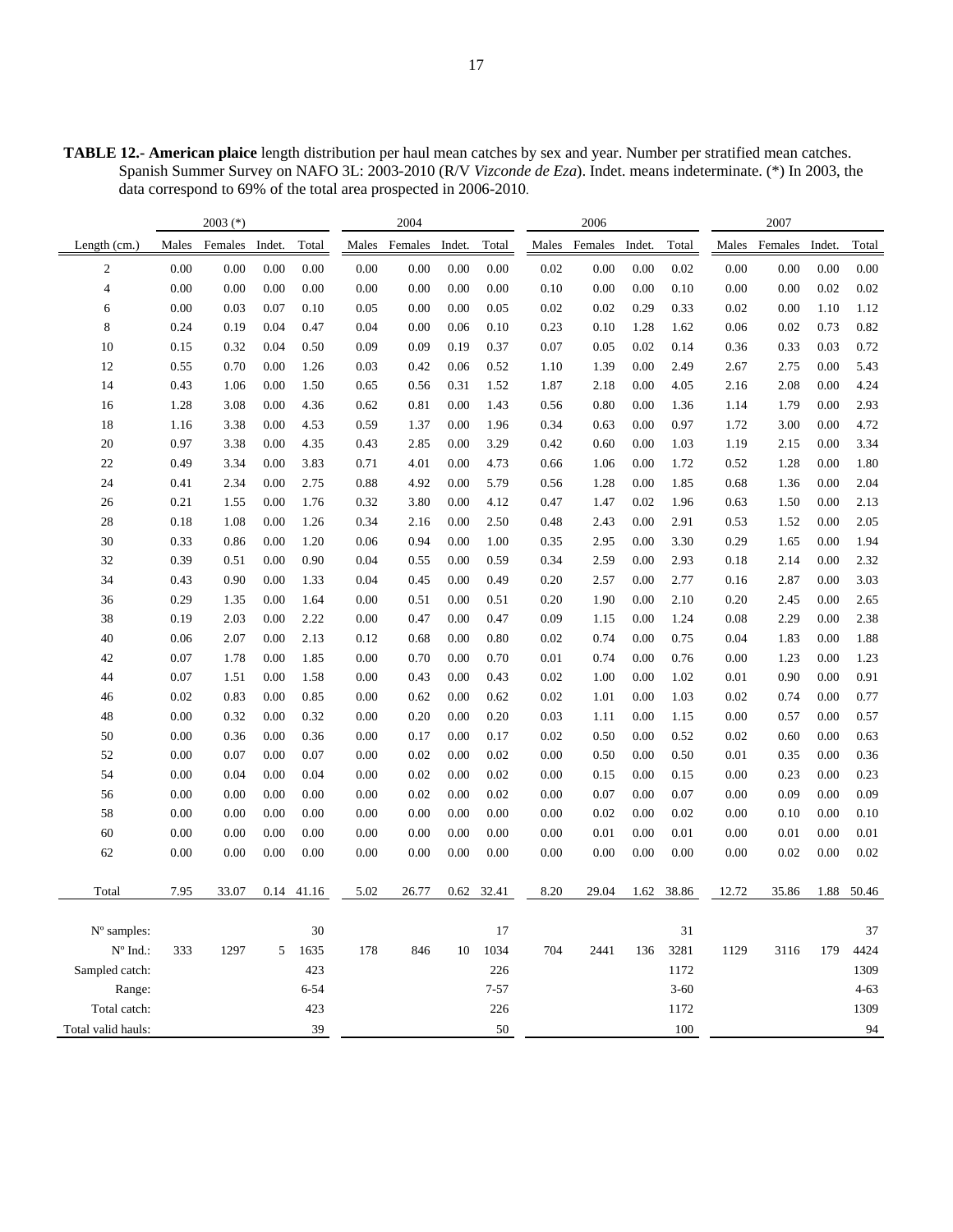|                    | 2008         |          |         |        |          |          | 2009    |        |          | 2010  |          |        |          |  |
|--------------------|--------------|----------|---------|--------|----------|----------|---------|--------|----------|-------|----------|--------|----------|--|
| Length (cm.)       |              | Males    | Females | Indet. | Total    | Males    | Females | Indet. | Total    | Males | Females  | Indet. | Total    |  |
| $\overline{c}$     |              | 0.00     | 0.00    | 0.00   | 0.00     | 0.00     | 0.00    | 0.00   | 0.00     | 0.00  | 0.00     | 0.00   | 0.00     |  |
| $\overline{4}$     |              | 0.00     | 0.00    | 0.00   | 0.00     | 0.00     | 0.00    | 0.00   | 0.00     | 0.00  | 0.00     | 0.01   | 0.01     |  |
| 6                  |              | 0.00     | 0.00    | 0.76   | 0.76     | 0.06     | 0.04    | 0.15   | 0.25     | 0.20  | 0.10     | 0.97   | 1.28     |  |
| 8                  |              | $0.01\,$ | 0.02    | 0.87   | 0.90     | 0.22     | 0.12    | 0.07   | 0.41     | 0.22  | 0.26     | 0.76   | 1.24     |  |
| 10                 |              | 0.55     | 0.39    | 0.05   | 0.99     | 4.28     | 3.78    | 0.09   | 8.15     | 0.49  | 0.58     | 0.17   | 1.25     |  |
| 12                 |              | 3.49     | 3.58    | 0.06   | 7.13     | 3.28     | 3.70    | 0.01   | 6.99     | 1.60  | 1.48     | 0.03   | 3.10     |  |
| 14                 |              | 1.95     | 2.05    | 0.00   | 4.00     | 2.29     | 4.64    | 0.01   | 6.95     | 1.05  | 2.29     | 0.00   | 3.34     |  |
| 16                 |              | 0.86     | 1.36    | 0.00   | 2.22     | 3.81     | 7.38    | 0.00   | 11.19    | 1.27  | 1.93     | 0.00   | 3.20     |  |
| 18                 |              | 1.45     | 2.22    | 0.00   | 3.67     | 1.42     | 2.83    | 0.00   | 4.26     | 0.78  | 1.76     | 0.00   | 2.54     |  |
| 20                 |              | 0.92     | 2.03    | 0.00   | 2.94     | 1.07     | 3.16    | 0.00   | 4.23     | 0.78  | 2.20     | 0.00   | 2.98     |  |
| 22                 |              | 0.94     | 2.10    | 0.00   | 3.04     | 0.88     | 3.30    | 0.00   | 4.18     | 0.33  | 1.25     | 0.00   | 1.58     |  |
| 24                 |              | 1.12     | 1.96    | 0.00   | 3.08     | 0.82     | 3.04    | 0.00   | 3.86     | 0.19  | 0.68     | 0.00   | 0.87     |  |
| 26                 |              | 0.94     | 1.68    | 0.00   | 2.62     | 1.27     | 3.98    | 0.00   | 5.25     | 0.23  | 0.85     | 0.00   | 1.08     |  |
| 28                 |              | 0.75     | 1.70    | 0.00   | 2.46     | 1.09     | 3.71    | 0.00   | 4.81     | 0.21  | 0.84     | 0.00   | 1.05     |  |
| 30                 |              | 0.56     | 1.26    | 0.00   | 1.81     | 0.77     | 3.61    | 0.00   | 4.38     | 0.20  | 0.74     | 0.00   | 0.94     |  |
| 32                 |              | 0.62     | 1.00    | 0.00   | 1.63     | 0.81     | 3.21    | 0.00   | 4.02     | 0.11  | 0.98     | 0.00   | 1.08     |  |
| 34                 |              | 0.46     | 0.83    | 0.00   | 1.30     | 0.64     | 3.33    | 0.00   | 3.97     | 0.07  | 1.02     | 0.00   | 1.08     |  |
| 36                 |              | 0.44     | 1.45    | 0.00   | 1.89     | 0.43     | 2.47    | 0.00   | 2.91     | 0.09  | 0.63     | 0.00   | 0.72     |  |
| 38                 |              | 0.35     | 1.89    | 0.00   | 2.23     | 0.24     | 3.29    | 0.00   | 3.53     | 0.02  | 0.70     | 0.00   | 0.71     |  |
| 40                 |              | 0.12     | 2.43    | 0.00   | 2.55     | 0.12     | 4.41    | 0.00   | 4.53     | 0.02  | 0.39     | 0.00   | 0.41     |  |
| 42                 |              | 0.07     | 2.41    | 0.00   | 2.48     | 0.02     | 4.78    | 0.00   | 4.80     | 0.02  | 0.49     | 0.00   | 0.51     |  |
| 44                 |              | 0.00     | 1.88    | 0.00   | 1.88     | 0.08     | 4.09    | 0.00   | 4.16     | 0.01  | 0.53     | 0.00   | 0.53     |  |
| 46                 |              | 0.00     | 1.59    | 0.00   | 1.59     | 0.04     | 2.20    | 0.00   | 2.24     | 0.00  | 0.46     | 0.00   | 0.46     |  |
| 48                 |              | 0.00     | 1.09    | 0.00   | 1.09     | 0.00     | 1.62    | 0.00   | 1.62     | 0.00  | 0.21     | 0.00   | 0.21     |  |
| 50                 |              | 0.00     | 0.83    | 0.00   | 0.83     | $0.00\,$ | 1.13    | 0.00   | 1.13     | 0.02  | 0.12     | 0.00   | 0.14     |  |
| 52                 |              | 0.00     | 0.66    | 0.00   | 0.66     | 0.00     | 0.73    | 0.00   | 0.73     | 0.00  | 0.14     | 0.00   | 0.14     |  |
| 54                 |              | 0.00     | 0.34    | 0.00   | 0.34     | 0.04     | 0.40    | 0.00   | 0.44     | 0.00  | 0.07     | 0.00   | 0.07     |  |
| 56                 |              | $0.00\,$ | 0.04    | 0.00   | 0.04     | 0.00     | 0.13    | 0.00   | 0.13     | 0.00  | 0.03     | 0.00   | 0.03     |  |
| 58                 |              | 0.00     | 0.04    | 0.00   | 0.04     | 0.00     | 0.12    | 0.00   | 0.12     | 0.00  | 0.01     | 0.00   | 0.01     |  |
| 60                 |              | 0.00     | 0.04    | 0.00   | 0.04     | 0.00     | 0.00    | 0.00   | 0.00     | 0.00  | 0.02     | 0.00   | 0.02     |  |
| 62                 |              | 0.00     | 0.00    | 0.00   | 0.00     | 0.00     | 0.00    | 0.00   | 0.00     | 0.00  | $0.01\,$ | 0.00   | 0.01     |  |
| Total              |              | 15.61    | 36.88   | 1.75   | 54.24    | 23.70    | 75.22   | 0.34   | 99.26    | 7.90  | 20.75    | 1.94   | 30.58    |  |
|                    | N° samples:  |          |         |        | 37       |          |         |        | 41       |       |          |        | 35       |  |
|                    | N° Ind.:     | 924      | 2383    | 98     | 3405     | 1033     | 2843    | 16     | 3892     | 740   | 2014     | 231    | 2985     |  |
| Sampled catch:     |              |          |         |        | 1749     |          |         |        | 2757     |       |          |        | 739      |  |
|                    | Range:       |          |         |        | $6 - 61$ |          |         |        | $6 - 59$ |       |          |        | $5 - 63$ |  |
|                    | Total catch: |          |         |        | 1749     |          |         |        | 2757     |       |          |        | 739      |  |
| Total valid hauls: |              |          |         |        | 100      |          |         |        | 98       |       |          |        | 97       |  |

**TABLE 13.- American plaice** length distribution per haul mean catches by sex and year. Number per stratified mean catches. Spanish Summer Survey on NAFO 3L: 2003-2010 (R/V *Vizconde de Eza*). Indet. means indeterminate. (\*) In 2003, the data correspond to 69% of the total area prospected in 2006-2010.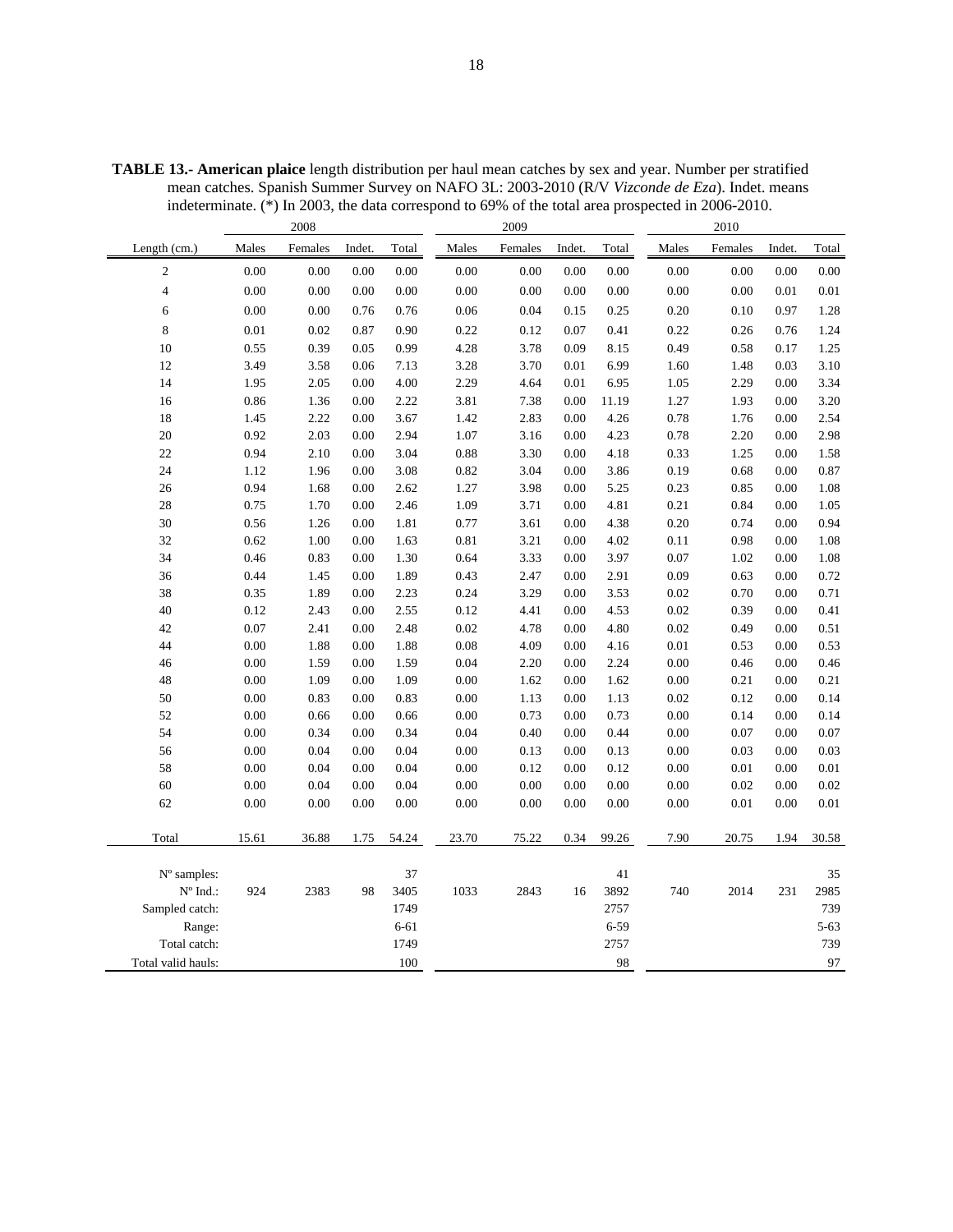|         |        | $2003$ (*)     |                |           |        | 2004       |       |           | 2006   |        |       |                 |        | 2007           |       |           |  |
|---------|--------|----------------|----------------|-----------|--------|------------|-------|-----------|--------|--------|-------|-----------------|--------|----------------|-------|-----------|--|
| Stratum | Swept  | Tow            | Mean           | <b>SD</b> | Swept  | <b>Tow</b> | Mean  | <b>SD</b> | Swept  | Tow    | Mean  | SD <sub>1</sub> | Swept  | Tow            | Mean  | <b>SD</b> |  |
|         | area   | number         | catch          |           | area   | number     | catch |           | area   | number | catch |                 | area   | number         | catch |           |  |
| 385     | 0.0225 | 2              | 0.000          | 0.000     | 0.0229 | 2          | 0.000 | 0.000     | 0.0229 | 2      | 0.240 | 0.339           | 0.0225 | $\overline{2}$ | 0.000 | 0.000     |  |
| 387     | 0.0229 | 2              | 0.260          | 0.368     | 0.0214 | 2          | 2.650 | 2.263     | 0.0225 | 2      | 3.434 | 2.996           | 0.0225 | 2              | 1.300 | 1.399     |  |
| 388     | 0.0334 | 3              | 0.159          | 0.122     | 0.0105 |            | 4.327 |           | 0.0566 | 5      | 0.876 | 0.480           | 0.0563 | 5              | 1.492 | 1.300     |  |
| 389     | 0.0454 | $\overline{4}$ | 0.013          | 0.019     | 0.0225 | 2          | 0.093 | 0.131     | 0.0795 | 7      | 0.284 | 0.372           | 0.0900 | 8              | 0.001 | 0.002     |  |
| 390     | 0.0563 | 5              | 0.000          | 0.000     | 0.0345 | 3          | 0.000 | 0.000     | 0.1249 | 11     | 0.079 | 0.185           | 0.1350 | 12             | 0.000 | 0.000     |  |
| 391     | 0.0338 | 3              | 0.000          | 0.000     | 0.0218 | 2          | 0.000 | 0.000     | 0.0450 | 4      | 0.388 | 0.775           | 0.0450 | 4              | 0.102 | 0.204     |  |
| 392     | 0.0116 |                | 0.008          |           | 0.0214 | 2          | 0.004 | 0.006     | 0.0229 | 2      | 0.195 | 0.276           | 0.0225 | 2              | 1.175 | 1.300     |  |
| 729     | 0.0210 | 2              | 0.785          | 1.110     | 0.0221 | 2          | 2.310 | 0.820     | 0.0338 | 3      | 1.450 | 1.422           | 0.0338 | 3              | 4.823 | 3.341     |  |
| 730     | 0.0221 | 2              | 5.105          | 4.052     | 0.0221 | 2          | 1.885 | 2.666     | 0.0326 | 3      | 0.460 | 0.797           | 0.0225 | 2              | 0.000 | 0.000     |  |
| 731     | 0.0229 | $\overline{2}$ | 1.815          | 0.969     | 0.0233 | 2          | 3.765 | 3.373     | 0.0341 | 3      | 3.395 | 2.651           | 0.0338 | 3              | 3.854 | 4.324     |  |
| 732     | 0.0113 |                | 7.150          |           | 0.0210 | 2          | 2.150 | 1.131     | 0.0334 | 3      | 1.367 | 1.623           | 0.0338 | 3              | 0.317 | 0.548     |  |
| 733     | n.s.   | n.s.           | n.s.           | n.s.      | 0.0330 | 3          | 2.489 | 2.543     | 0.0454 | 4      | 6.706 | 9.359           | 0.0338 | 3              | 2.052 | 2.218     |  |
| 734     | n.s.   | n.s.           | n.s.           | n.s.      | 0.0304 | 3          | 0.000 | 0.000     | 0.0225 | 2      | 0.190 | 0.269           | 0.0225 | 2              | 0.066 | 0.093     |  |
| 741     | 0.0113 |                | $\overline{0}$ | $\sim$    | 0.0323 | 3          | 0.003 | 0.003     | 0.0218 | 2      | 0.000 | 0.000           | 0.0225 | 2              | 0.000 | 0.000     |  |
| 742     | 0.0116 |                | $\mathbf{0}$   |           | 0.0120 |            | 0.000 |           | 0.0229 | 2      | 0.000 | 0.000           | 0.0225 | 2              | 0.000 | 0.000     |  |
| 743     | n.s.   | n.s.           | n.s.           | n.s.      | 0.0188 | 2          | 0.000 | 0.000     | 0.0225 | 2      | 0.000 | 0.000           | 0.0225 | $\overline{c}$ | 0.000 | 0.000     |  |
| 744     | n.s.   | n.s.           | n.s.           | n.s.      | 0.0101 |            | 0.000 |           | 0.0229 | 2      | 0.000 | 0.000           | 0.0218 | 2              | 0.000 | 0.000     |  |
| 745     | 0.0341 | 3              | 0.377          | 0.635     | 0.0319 | 3          | 0.000 | 0.000     | 0.0686 | 6      | 0.000 | 0.000           | 0.0675 | 6              | 0.002 | 0.004     |  |
| 746     | 0.0446 | 4              | 0.000          | 0.000     | 0.0338 | 3          | 0.000 | 0.000     | 0.0675 | 6      | 0.000 | 0.000           | 0.0664 | 6              | 0.000 | 0.000     |  |
| 747     | n.s.   | n.s.           | n.s.           | n.s.      | 0.0308 | 3          | 0.007 | 0.012     | 0.1230 | 11     | 0.000 | 0.000           | 0.1238 | 11             | 0.000 | 0.000     |  |
| 748     | 0.0109 | -1             | 0.000          |           | 0.0199 | 2          | 0.002 | 0.003     | 0.0326 | 3      | 0.021 | 0.036           | 0.0338 | 3              | 0.000 | 0.000     |  |
| 749     | 0.0221 | 2              | 0.000          | 0.000     | 0.0221 | 2          | 0.000 | 0.000     | 0.0229 | 2      | 0.000 | 0.000           | 0.0113 |                | 0.000 | $\sim$    |  |
| 750     | n.s.   | n.s.           | n.s.           | n.s.      | 0.0180 | 2          | 0.000 | 0.000     | 0.1005 | 9      | 0.000 | 0.000           | 0.0679 | 6              | 0.000 | 0.000     |  |
| 751     | n.s.   | n.s.           | n.s.           | n.s.      | n.s.   | n.s.       | n.s.  | n.s.      | 0.0454 | 4      | 0.000 | 0.000           | 0.0225 | 2              | 0.000 | 0.000     |  |

**TABLE 14.-** Swept area, number of hauls and **Witch flounder** mean catch (Kg) and SD (\*\*) by stratum. Spanish Survey on NAFO Div. 3L in the period 2003-2010, on board R/V "*Vizconde de Eza"*. (\*) In 2003, the data correspond to 69% of the total area prospected in 2006-2010.

$$
(**) SD = \frac{\sum (x_i - \overline{x})}{n-1}
$$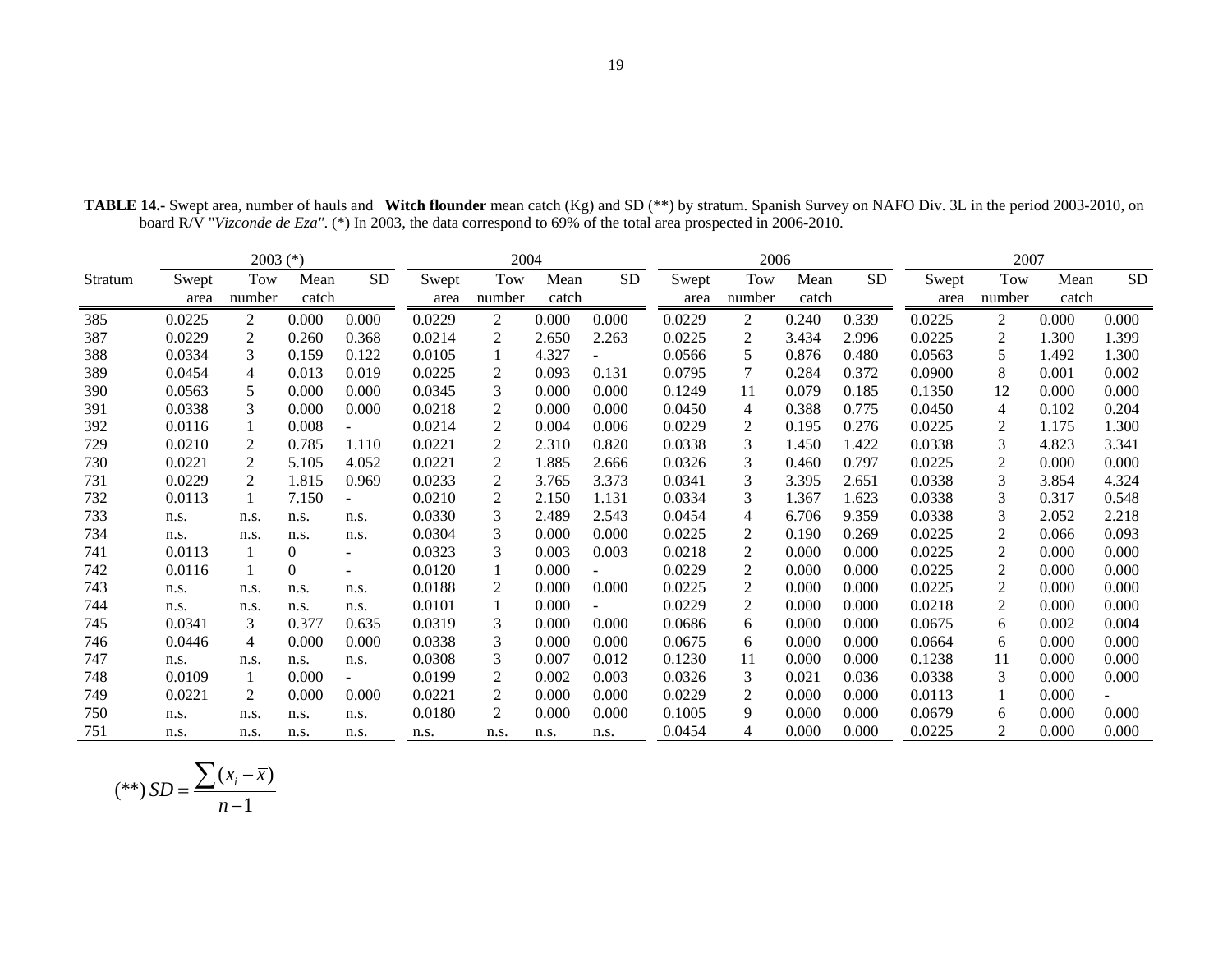|         |               | 2008           |               |       |               |                | 2009          |       |               |                | 2010          |           |               |               |               |           |
|---------|---------------|----------------|---------------|-------|---------------|----------------|---------------|-------|---------------|----------------|---------------|-----------|---------------|---------------|---------------|-----------|
| Stratum | Swept<br>area | Tow<br>number  | Mean<br>catch | SD    | Swept<br>area | Tow<br>number  | Mean<br>catch | SD    | Swept<br>area | Tow<br>number  | Mean<br>catch | <b>SD</b> | Swept<br>area | Tow<br>number | Mean<br>catch | <b>SD</b> |
|         |               | 2              |               | 0.000 |               | 2              |               |       |               | $\overline{2}$ |               | 0.000     |               |               |               |           |
| 385     | 0.0229        |                | 0.000         |       | 0.0225        |                | 0.000         | 0.000 | 0.0225        |                | 0.000         |           |               |               |               |           |
| 387     | 0.0435        | 4              | 3.040         | 1.153 | 0.0439        | 4              | 0.177         | 0.190 | 0.0439        | 4              | 0.177         | 0.190     |               |               |               |           |
| 388     | 0.0559        | 5              | 1.830         | 2.034 | 0.0555        | 5              | 1.327         | 1.272 | 0.0555        | 5              | 1.327         | 1.272     |               |               |               |           |
| 389     | 0.0780        | 7              | 0.184         | 0.262 | 0.0803        | 7              | 0.005         | 0.013 | 0.0803        | $\tau$         | 0.005         | 0.013     |               |               |               |           |
| 390     | 0.1395        | 12             | 0.105         | 0.246 | 0.1373        | 12             | 0.000         | 0.000 | 0.1373        | 12             | 0.000         | 0.000     |               |               |               |           |
| 391     | 0.0454        | 4              | 1.003         | 1.551 | 0.0458        | 4              | 0.103         | 0.198 | 0.0458        | 4              | 0.103         | 0.198     |               |               |               |           |
| 392     | 0.0221        | 2              | 1.694         | 2.336 | 0.0229        | 2              | 1.241         | 1.040 | 0.0229        | 2              | 1.241         | 1.040     |               |               |               |           |
| 729     | 0.0338        | 3              | 2.770         | 3.289 | 0.0341        | 3              | 3.187         | 1.846 | 0.0341        | 3              | 3.187         | 1.846     |               |               |               |           |
| 730     | 0.0323        | 3              | 0.743         | 1.287 | 0.0338        | 3              | 0.000         | 0.000 | 0.0338        | 3              | 0.000         | 0.000     |               |               |               |           |
| 731     | 0.0330        | 3              | 3.445         | 1.075 | 0.0341        | 3              | 5.992         | 2.310 | 0.0341        | 3              | 5.992         | 2.310     |               |               |               |           |
| 732     | 0.0446        | 4              | 2.056         | 1.827 | 0.0450        | 4              | 3.131         | 2.003 | 0.0450        | 4              | 3.131         | 2.003     |               |               |               |           |
| 733     | 0.0431        | 4              | 5.530         | 4.719 | 0.0450        | 4              | 7.234         | 5.816 | 0.0450        | $\overline{4}$ | 7.234         | 5.816     |               |               |               |           |
| 734     | 0.0221        | 2              | 0.200         | 0.283 | 0.0218        | 2              | 0.000         | 0.000 | 0.0218        | 2              | 0.000         | 0.000     |               |               |               |           |
| 741     | 0.0210        | $\overline{c}$ | 0.000         | 0.000 | 0.0221        | $\overline{2}$ | 0.000         | 0.000 | 0.0221        | 2              | 0.000         | 0.000     |               |               |               |           |
| 742     | 0.0210        | $\overline{2}$ | 0.000         | 0.000 | 0.0214        | 2              | 0.000         | 0.000 | 0.0214        | 2              | 0.000         | 0.000     |               |               |               |           |
| 743     | 0.0203        | $\overline{c}$ | 0.000         | 0.000 | 0.0203        | $\overline{2}$ | 0.092         | 0.130 | 0.0203        | 2              | 0.092         | 0.130     |               |               |               |           |
| 744     | 0.0221        | $\overline{c}$ | 0.000         | 0.000 | 0.0210        | $\overline{2}$ | 0.000         | 0.000 | 0.0210        | 2              | 0.000         | 0.000     |               |               |               |           |
| 745     | 0.0555        | 5              | 0.000         | 0.000 | 0.0559        | 5              | 0.010         | 0.022 | 0.0559        | 5              | 0.010         | 0.022     |               |               |               |           |
| 746     | 0.0638        | 6              | 0.000         | 0.000 | 0.0668        | 6              | 0.000         | 0.000 | 0.0668        | 6              | 0.000         | 0.000     |               |               |               |           |
| 747     | 0.1069        | 10             | 0.000         | 0.000 | 0.1118        | 10             | 0.000         | 0.000 | 0.1118        | 10             | 0.000         | 0.000     |               |               |               |           |
| 748     | 0.0218        | $\overline{2}$ | 0.000         | 0.000 | 0.0229        | 2              | 0.000         | 0.000 | 0.0229        | 2              | 0.000         | 0.000     |               |               |               |           |
| 749     | 0.0214        | 2              | 0.000         | 0.000 | 0.0225        | 2              | 0.000         | 0.000 | 0.0225        | 2              | 0.000         | 0.000     |               |               |               |           |
| 750     | 0.0844        | 8              | 0.000         | 0.000 | 0.0791        | 7              | 0.000         | 0.000 | 0.0791        | 7              | 0.000         | 0.000     |               |               |               |           |
| 751     | 0.0413        | $\overline{4}$ | 0.000         | 0.000 | 0.0338        | 3              | 0.000         | 0.000 | 0.0225        | 2              | 0.000         | 0.000     |               |               |               |           |

**TABLE 14 (cont).-** Swept area, number of hauls and **Witch flounder** mean catch (Kg) and SD (\*\*) by stratum. Spanish Survey on NAFO Div. 3L in the period 2003- 2010, on board R/V "*Vizconde de Eza"*. (\*) In 2003, the data correspond to 69% of the total area prospected in 2006-2010.

$$
(**) SD = \frac{\sum (x_i - \overline{x})}{n-1}
$$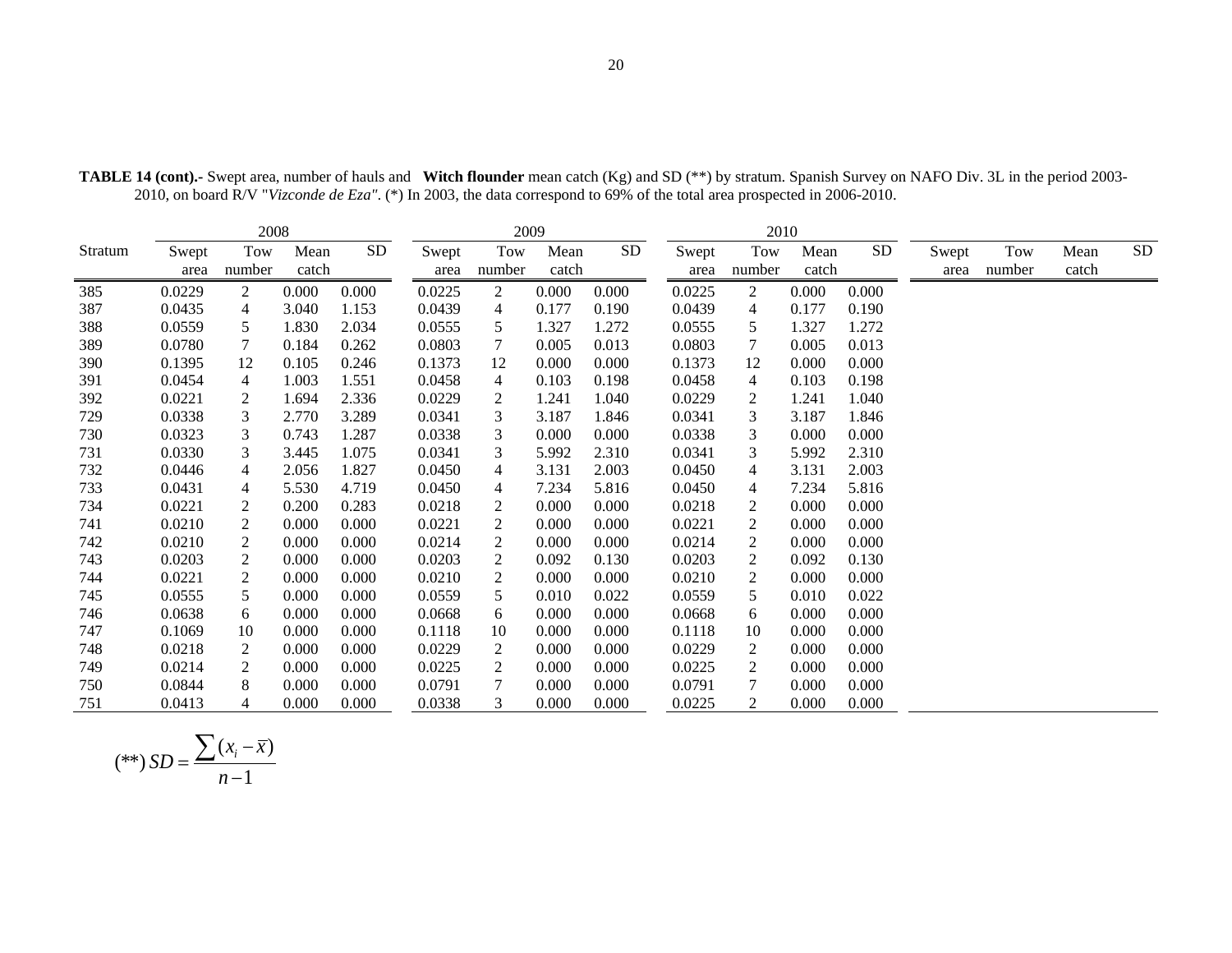|              | Survey                  |         |                          |         |         |         |         |         |  |  |  |  |
|--------------|-------------------------|---------|--------------------------|---------|---------|---------|---------|---------|--|--|--|--|
| Stratum      | 2003                    | 2004    | 2005                     | 2006    | 2007    | 2008    | 2009    | 2010    |  |  |  |  |
| 385          | 0.00                    | 0.00    | $\blacksquare$           | 28.32   | 0.00    | 0.00    | 0.00    | 0.00    |  |  |  |  |
| 387          | 66.56                   | 678.40  | ÷,                       | 878.98  | 332.67  | 778.18  | 45.38   | 393.86  |  |  |  |  |
| 388          | 56.88                   | 1544.74 | ÷.                       | 312.80  | 532.50  | 653.38  | 473.74  | 709.43  |  |  |  |  |
| 389          | 6.36                    | 47.08   |                          | 144.34  | 0.38    | 93.58   | 2.47    | 41.59   |  |  |  |  |
| 390          | 0.00                    | 0.00    | $\overline{\phantom{0}}$ | 64.46   | 0.00    | 85.58   | 0.00    | 0.00    |  |  |  |  |
| 391          | 0.00                    | 0.00    | $\blacksquare$           | 109.28  | 28.69   | 282.71  | 28.98   | 125.42  |  |  |  |  |
| 392          | 1.16                    | 0.58    | $\overline{\phantom{0}}$ | 28.28   | 170.30  | 245.56  | 179.87  | 13.70   |  |  |  |  |
| 729          | 146.01                  | 429.66  | $\overline{\phantom{0}}$ | 269.70  | 897.14  | 515.22  | 592.78  | 1370.20 |  |  |  |  |
| 730          | 867.85                  | 320.45  |                          | 78.20   | 0.00    | 126.37  | 0.00    | 87.83   |  |  |  |  |
| 731          | 392.04                  | 813.24  | $\blacksquare$           | 733.32  | 832.46  | 744.12  | 1294.34 | 1758.96 |  |  |  |  |
| 732          | 1651.65                 | 496.65  | $\blacksquare$           | 315.70  | 73.15   | 474.94  | 723.32  | 1281.47 |  |  |  |  |
| 733          | n.s                     | 582.50  | $\blacksquare$           | 1569.26 | 480.17  | 1293.90 | 1692.76 | 1979.35 |  |  |  |  |
| 734          | $\mathbf{n}.\mathbf{s}$ | 0.00    | $\blacksquare$           | 29.07   | 10.02   | 30.60   | 0.00    | 9.95    |  |  |  |  |
| 741          | 0.00                    | 0.27    | $\equiv$                 | 0.00    | 0.00    | 0.00    | 0.00    | 0.00    |  |  |  |  |
| 742          | 0.00                    | 0.00    | ÷.                       | 0.00    | 0.00    | 0.00    | 0.00    | 0.00    |  |  |  |  |
| 743          | $\mathbf{n}.\mathbf{s}$ | 0.00    | $\sim$                   | 0.00    | 0.00    | 0.00    | 4.69    | 0.00    |  |  |  |  |
| 744          | n.s                     | 0.00    | -                        | 0.00    | 0.00    | 0.00    | 0.00    | 0.00    |  |  |  |  |
| 745          | 131.08                  | 0.00    | $\sim$                   | 0.00    | 0.58    | 0.00    | 3.48    | 2.51    |  |  |  |  |
| 746          | 0.00                    | 0.00    | ÷,                       | 0.00    | 0.00    | 0.00    | 0.00    | 0.00    |  |  |  |  |
| 747          | n.s                     | 4.83    | ÷                        | 0.00    | 0.00    | 0.00    | 0.00    | 0.00    |  |  |  |  |
| 748          | 0.00                    | 0.32    | $\sim$                   | 3.34    | 0.00    | 0.00    | 0.00    | 0.00    |  |  |  |  |
| 749          | 0.00                    | 0.00    | $\blacksquare$           | 0.00    | 0.00    | 0.00    | 0.00    | 0.00    |  |  |  |  |
| 750          | n.s                     | 0.00    | ÷                        | 0.00    | 0.00    | 0.00    | 0.00    | 12.09   |  |  |  |  |
| 751          | n.s                     | n.s     |                          | 0.00    | 0.00    | 0.00    | 0.00    | 0.00    |  |  |  |  |
|              |                         |         |                          |         |         |         |         |         |  |  |  |  |
| <b>TOTAL</b> | 3319.59                 | 4918.72 | $\overline{\phantom{0}}$ | 4565.04 | 3358.07 | 5324.12 | 5041.81 | 7786.36 |  |  |  |  |
|              | 0.74                    | 0.79    |                          | 0.70    | 0.52    | 0.82    | 0.78    | 1.20    |  |  |  |  |
| <b>SD</b>    | 0.12                    | 0.13    |                          | 0.20    | 0.12    | 0.13    | 0.13    | 0.24    |  |  |  |  |

**TABLE 15.-** Stratified mean catches (Kg) and SD of **Witch flounder** by stratum and year (2003-2010). Research Vessel *Vizconde de Eza*. n.s. means stratum not surveyed. In 2003: the data correspond to 69% of the total area prospected in 2006-2010.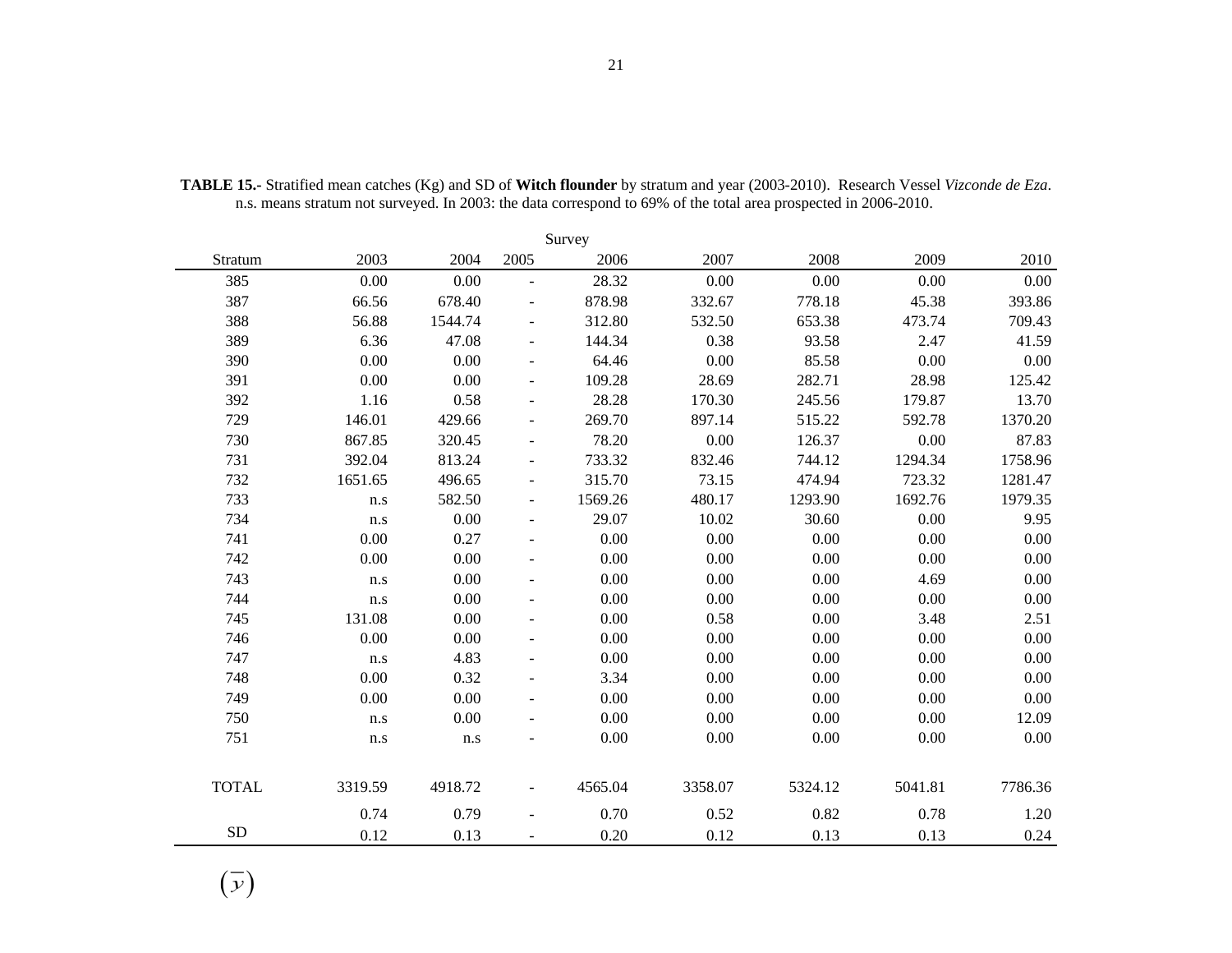|              | Survey                  |                  |                          |                  |                  |                  |                  |                  |  |  |  |
|--------------|-------------------------|------------------|--------------------------|------------------|------------------|------------------|------------------|------------------|--|--|--|
| Stratum      | 2003                    | 2004             | 2005                     | 2006             | 2007             | 2008             | 2009             | 2010             |  |  |  |
| 385          | $\boldsymbol{0}$        | $\boldsymbol{0}$ | $\overline{\phantom{a}}$ | $\overline{2}$   | $\boldsymbol{0}$ | $\boldsymbol{0}$ | $\boldsymbol{0}$ | $\boldsymbol{0}$ |  |  |  |
| 387          | 6                       | 63               |                          | 78               | 30               | 72               | 4                | 34               |  |  |  |
| 388          | 5                       | 147              |                          | 28               | $47\,$           | 58               | 43               | 62               |  |  |  |
| 389          |                         | 4                |                          | 13               | $\boldsymbol{0}$ | $\,8\,$          | $\boldsymbol{0}$ | 4                |  |  |  |
| 390          | $\Omega$                | $\boldsymbol{0}$ |                          | 6                | $\boldsymbol{0}$ | 7                | $\overline{0}$   | $\boldsymbol{0}$ |  |  |  |
| 391          | $\Omega$                | $\boldsymbol{0}$ |                          | 10               | 3                | 25               | 3                | 11               |  |  |  |
| 392          | $\mathbf{0}$            | $\boldsymbol{0}$ |                          | $\sqrt{2}$       | 15               | 22               | 16               | $\mathbf{1}$     |  |  |  |
| 729          | 14                      | 39               |                          | 24               | 80               | 46               | 52               | 122              |  |  |  |
| 730          | 78                      | 29               |                          | $\overline{7}$   | $\boldsymbol{0}$ | 12               | $\boldsymbol{0}$ | $\,8\,$          |  |  |  |
| 731          | 34                      | 70               |                          | 64               | 74               | 68               | 114              | 156              |  |  |  |
| 732          | 147                     | 47               |                          | 28               | 7                | 43               | 64               | 114              |  |  |  |
| 733          | n.s                     | 53               |                          | 138              | 43               | 120              | 150              | 176              |  |  |  |
| 734          | n.s                     | $\boldsymbol{0}$ |                          | 3                |                  | 3                | $\boldsymbol{0}$ |                  |  |  |  |
| 741          | $\boldsymbol{0}$        | $\boldsymbol{0}$ |                          | $\boldsymbol{0}$ | $\theta$         | $\boldsymbol{0}$ | $\boldsymbol{0}$ | $\boldsymbol{0}$ |  |  |  |
| 742          | $\boldsymbol{0}$        | $\boldsymbol{0}$ |                          | $\theta$         | 0                | $\Omega$         | 0                | $\boldsymbol{0}$ |  |  |  |
| 743          | n.s                     | $\boldsymbol{0}$ |                          | $\theta$         | $\mathbf{0}$     | $\mathbf{0}$     | 0                | $\mathbf{0}$     |  |  |  |
| 744          | $\mathbf{n}.\mathbf{s}$ | $\boldsymbol{0}$ |                          | $\theta$         | 0                | $\mathbf{0}$     | 0                | $\boldsymbol{0}$ |  |  |  |
| 745          | 12                      | $\boldsymbol{0}$ |                          | $\theta$         | 0                | $\theta$         | 0                | $\boldsymbol{0}$ |  |  |  |
| 746          | $\boldsymbol{0}$        | $\boldsymbol{0}$ |                          | $\theta$         | 0                | $\boldsymbol{0}$ | 0                | $\boldsymbol{0}$ |  |  |  |
| 747          | n.s                     | $\boldsymbol{0}$ |                          | $\theta$         | 0                | $\theta$         | 0                | $\boldsymbol{0}$ |  |  |  |
| 748          | $\boldsymbol{0}$        | $\boldsymbol{0}$ |                          | $\theta$         | $\mathbf{0}$     | $\theta$         | 0                | $\boldsymbol{0}$ |  |  |  |
| 749          | $\mathbf{0}$            | $\boldsymbol{0}$ |                          | $\theta$         | 0                | $\theta$         | 0                | $\mathbf{0}$     |  |  |  |
| 750          | n.s                     | $\boldsymbol{0}$ |                          | $\mathbf{0}$     | $\boldsymbol{0}$ | $\boldsymbol{0}$ | 0                |                  |  |  |  |
| 751          | n.s                     | $\rm n.s$        |                          | $\boldsymbol{0}$ | $\boldsymbol{0}$ | $\boldsymbol{0}$ | $\boldsymbol{0}$ | $\boldsymbol{0}$ |  |  |  |
| <b>TOTAL</b> | 297                     | 453              |                          | 404              | 298              | 483              | 447              | 691              |  |  |  |
| ${\rm SD}$   | 51                      | 75               |                          | 116              | 71               | 80               | 74               | 137              |  |  |  |

**TABLE 16.-** Survey estimates (by the swept area method) of **Witch flounder** biomass (t.) and SD by stratum and year on NAFO Div. 3L (R/V *Vizconde de Eza*). n.s. means stratum not surveyed. In 2003, the data correspond to 69% of the total area prospected in 2006- 2010.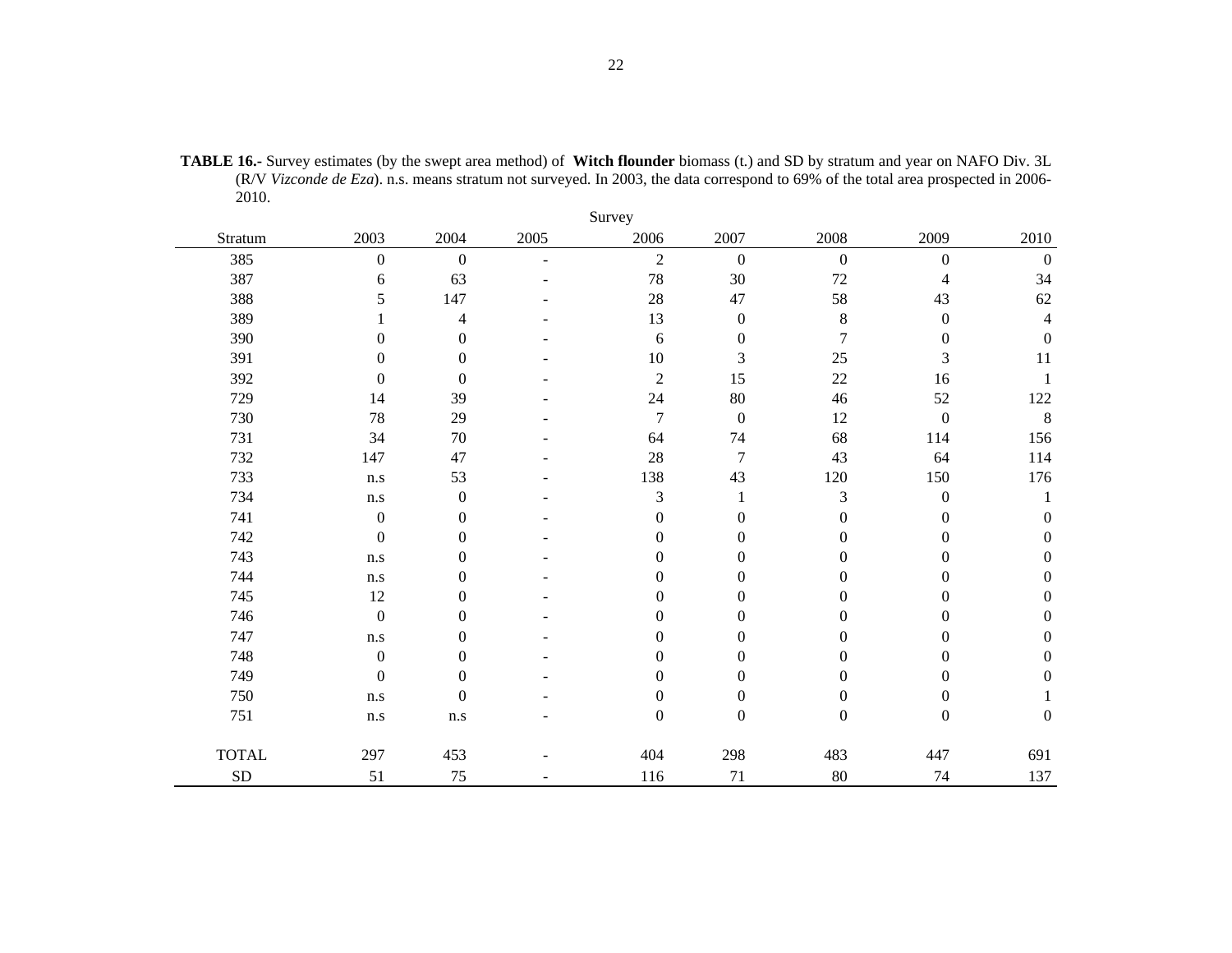**TABLE 17.- Witch flounder** length distribution per haul mean catches by sex and year. Number per stratified mean catches. Spanish Summer Survey on NAFO 3L: 2003-2010 (R/V *Vizconde de Eza*). Indet. means indeterminate. (\*) In 2003, the data correspond to 69% of the total area prospected in 2006-2010.

|                                 |       | $2003$ (*) |                |          | 2004  |         |        | 2006     |       |         |        |       | 2007  |         |        |          |
|---------------------------------|-------|------------|----------------|----------|-------|---------|--------|----------|-------|---------|--------|-------|-------|---------|--------|----------|
| Length (cm.)                    | Males | Females    | Indet.         | Total    | Males | Females | Indet. | Total    | Males | Females | Indet. | Total | Males | Females | Indet. | Total    |
| 6                               | 0.00  | 0.00       | 0.03           | 0.03     | 0.00  | 0.00    | 0.06   | 0.06     | 0.00  | 0.00    | 0.00   | 0.00  | 0.00  | 0.00    | 0.00   | 0.00     |
| 8                               | 0.00  | 0.00       | 0.03           | 0.03     | 0.00  | 0.00    | 0.31   | 0.31     | 0.02  | 0.00    | 0.06   | 0.09  | 0.00  | 0.01    | 0.02   | 0.03     |
| 10                              | 0.03  | 0.03       | 0.00           | 0.05     | 0.04  | 0.00    | 0.10   | 0.14     | 0.03  | 0.02    | 0.01   | 0.07  | 0.02  | 0.01    | 0.05   | 0.09     |
| 12                              | 0.13  | 0.22       | 0.00           | 0.35     | 0.00  | 0.00    | 0.01   | 0.01     | 0.00  | 0.00    | 0.00   | 0.00  | 0.00  | 0.01    | 0.00   | 0.01     |
| 14                              | 0.38  | 0.70       | 0.00           | 1.08     | 0.01  | 0.00    | 0.07   | 0.09     | 0.04  | 0.01    | 0.01   | 0.06  | 0.01  | 0.07    | 0.03   | 0.11     |
| 16                              | 0.03  | 0.03       | 0.00           | 0.06     | 0.14  | 0.17    | 0.06   | 0.37     | 0.15  | 0.18    | 0.00   | 0.34  | 0.03  | 0.02    | 0.01   | 0.07     |
| 18                              | 0.05  | 0.03       | 0.00           | 0.08     | 0.11  | 0.18    | 0.06   | 0.35     | 0.11  | 0.15    | 0.00   | 0.26  | 0.02  | 0.01    | 0.01   | 0.04     |
| 20                              | 0.15  | 0.12       | 0.00           | 0.27     | 0.11  | 0.32    | 0.00   | 0.43     | 0.06  | 0.07    | 0.00   | 0.14  | 0.04  | 0.13    | 0.00   | 0.17     |
| 22                              | 0.04  | 0.07       | 0.00           | 0.12     | 0.20  | 0.37    | 0.00   | 0.57     | 0.10  | 0.32    | 0.00   | 0.42  | 0.12  | 0.26    | 0.00   | 0.38     |
| 24                              | 0.07  | 0.00       | 0.00           | 0.07     | 0.17  | 0.08    | 0.00   | 0.25     | 0.22  | 0.31    | 0.00   | 0.52  | 0.22  | 0.15    | 0.00   | 0.37     |
| 26                              | 0.04  | 0.05       | 0.00           | 0.09     | 0.09  | 0.18    | 0.00   | 0.28     | 0.02  | 0.11    | 0.00   | 0.13  | 0.14  | 0.10    | 0.01   | 0.25     |
| 28                              | 0.00  | 0.07       | 0.00           | 0.07     | 0.21  | 0.18    | 0.00   | 0.39     | 0.07  | 0.09    | 0.00   | 0.16  | 0.32  | 0.34    | 0.00   | 0.66     |
| 30                              | 0.18  | 0.23       | 0.00           | 0.41     | 0.14  | 0.05    | 0.00   | 0.19     | 0.10  | 0.22    | 0.00   | 0.33  | 0.12  | 0.11    | 0.00   | 0.23     |
| 32                              | 0.02  | 0.00       | 0.00           | 0.02     | 0.04  | 0.14    | 0.00   | 0.18     | 0.21  | 0.24    | 0.00   | 0.46  | 0.03  | 0.03    | 0.00   | 0.07     |
| 34                              | 0.09  | 0.09       | 0.00           | 0.18     | 0.01  | 0.23    | 0.00   | 0.25     | 0.13  | 0.12    | 0.00   | 0.25  | 0.03  | 0.07    | 0.00   | 0.10     |
| 36                              | 0.09  | 0.08       | 0.00           | 0.17     | 0.01  | 0.02    | 0.00   | 0.03     | 0.02  | 0.05    | 0.00   | 0.07  | 0.03  | 0.04    | 0.00   | 0.08     |
| 38                              | 0.08  | 0.04       | 0.00           | 0.12     | 0.07  | 0.03    | 0.00   | 0.10     | 0.02  | 0.13    | 0.00   | 0.15  | 0.02  | 0.08    | 0.00   | 0.10     |
| 40                              | 0.09  | 0.00       | 0.00           | 0.09     | 0.03  | 0.09    | 0.00   | 0.12     | 0.03  | 0.09    | 0.00   | 0.12  | 0.02  | 0.03    | 0.00   | 0.05     |
| 42                              | 0.02  | 0.10       | 0.00           | 0.13     | 0.00  | 0.18    | 0.00   | 0.18     | 0.00  | 0.07    | 0.00   | 0.07  | 0.02  | 0.01    | 0.00   | 0.03     |
| 44                              | 0.00  | 0.00       | 0.00           | 0.00     | 0.00  | 0.12    | 0.00   | 0.12     | 0.00  | 0.07    | 0.00   | 0.07  | 0.00  | 0.04    | 0.00   | 0.04     |
| 46                              | 0.00  | 0.03       | 0.00           | 0.03     | 0.00  | 0.00    | 0.00   | 0.00     | 0.00  | 0.01    | 0.00   | 0.01  | 0.00  | 0.06    | 0.00   | 0.06     |
| 48                              | 0.00  | 0.05       | 0.00           | 0.05     | 0.00  | 0.00    | 0.00   | 0.00     | 0.00  | 0.02    | 0.00   | 0.02  | 0.00  | 0.00    | 0.00   | 0.00     |
| 50                              | 0.02  | 0.00       | 0.00           | 0.02     | 0.00  | 0.03    | 0.00   | 0.03     | 0.00  | 0.01    | 0.00   | 0.01  | 0.00  | 0.01    | 0.00   | 0.01     |
| 52                              | 0.00  | 0.05       | 0.00           | 0.05     | 0.00  | 0.09    | 0.00   | 0.09     | 0.00  | 0.00    | 0.00   | 0.00  | 0.00  | 0.00    | 0.00   | 0.00     |
| 54                              | 0.00  | 0.05       | 0.00           | 0.05     | 0.00  | 0.00    | 0.00   | 0.00     | 0.00  | 0.00    | 0.00   | 0.00  | 0.00  | 0.01    | 0.00   | 0.01     |
| 56                              | 0.00  | 0.00       | 0.00           | 0.00     | 0.00  | 0.00    | 0.00   | 0.00     | 0.00  | 0.00    | 0.00   | 0.00  | 0.00  | 0.00    | 0.00   | 0.00     |
| 58                              | 0.00  | 0.00       | 0.00           | 0.00     | 0.00  | 0.00    | 0.00   | 0.00     | 0.00  | 0.02    | 0.00   | 0.02  | 0.00  | 0.00    | 0.00   | 0.00     |
| 60                              | 0.00  | 0.05       | 0.00           | 0.05     | 0.00  | 0.00    | 0.00   | 0.00     | 0.00  | 0.01    | 0.00   | 0.01  | 0.00  | 0.00    | 0.00   | 0.00     |
|                                 |       |            |                |          |       |         |        |          |       |         |        |       |       |         |        |          |
| Total                           | 1.52  | 2.08       | 0.05           | 3.66     | 1.39  | 2.47    | 0.68   | 4.54     | 1.36  | 2.31    | 0.09   | 3.76  | 1.21  | 1.62    | 0.14   | 2.97     |
|                                 |       |            |                |          |       |         |        |          |       |         |        |       |       |         |        |          |
| $No$ samples:                   |       |            |                | 15       |       |         |        | 17       |       |         |        | 32    |       |         |        | 22       |
| $\mathrm{N}^{\mathrm{o}}$ Ind.: | 57    | 70         | $\overline{2}$ | 129      | 70    | 101     | 20     | 191      | 113   | 198     | 8      | 319   | 106   | 139     | 13     | 258      |
| Sampled catch:                  |       |            |                | 25       |       |         |        | 38       |       |         |        | 64    |       |         |        | 46       |
| Range:                          |       |            |                | $7 - 61$ |       |         |        | $7 - 53$ |       |         |        | 8-60  |       |         |        | $9 - 54$ |
| Total catch:                    |       |            |                | 25       |       |         |        | 38       |       |         |        | 64    |       |         |        | 46       |
| Total valid hauls:              |       |            |                | 39       |       |         |        | 50       |       |         |        | 100   |       |         |        | 94       |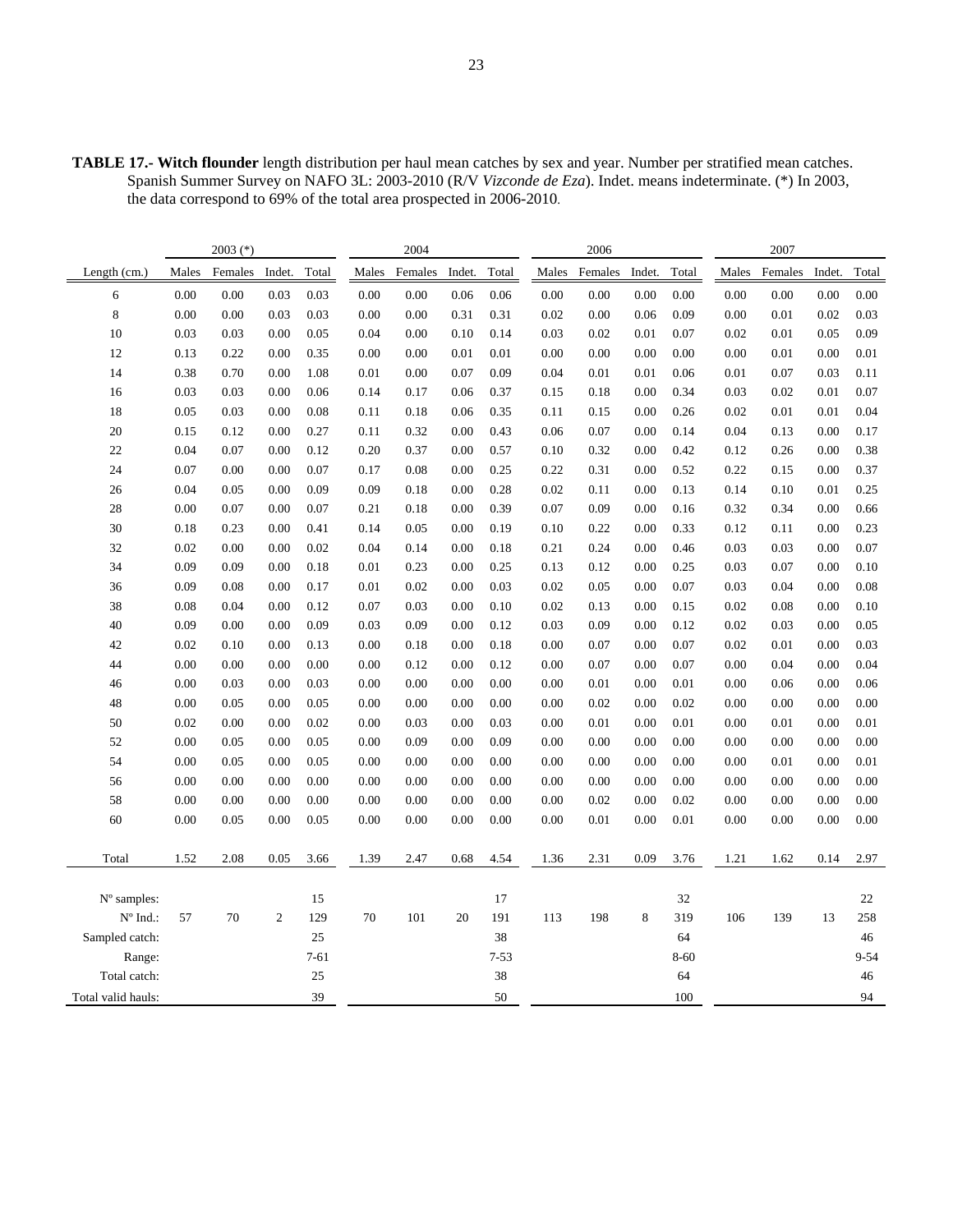|                                 | 2008     |         |        |          |       | 2009    |        |          | 2010     |          |          |          |
|---------------------------------|----------|---------|--------|----------|-------|---------|--------|----------|----------|----------|----------|----------|
| Length $(cm.)$                  | Males    | Females | Indet. | Total    | Males | Females | Indet. | Total    | Males    | Females  | Indet.   | Total    |
| 6                               | $0.00\,$ | 0.00    | 0.02   | 0.02     | 0.00  | 0.00    | 0.07   | 0.07     | $0.00\,$ | $0.00\,$ | 0.02     | 0.02     |
| $\,$ 8 $\,$                     | 0.00     | 0.01    | 0.22   | 0.23     | 0.00  | 0.00    | 0.07   | 0.07     | 0.00     | 0.00     | $0.18\,$ | 0.18     |
| 10                              | 0.03     | 0.01    | 0.08   | 0.12     | 0.00  | 0.00    | 0.01   | 0.01     | 0.00     | 0.02     | 0.04     | 0.06     |
| 12                              | 0.01     | 0.00    | 0.00   | 0.01     | 0.01  | 0.01    | 0.00   | 0.02     | 0.00     | 0.01     | 0.00     | 0.01     |
| 14                              | 0.07     | 0.12    | 0.04   | 0.23     | 0.03  | 0.05    | 0.00   | 0.08     | 0.06     | 0.06     | 0.02     | 0.15     |
| 16                              | 0.11     | 0.10    | 0.02   | 0.23     | 0.03  | 0.04    | 0.00   | 0.07     | 0.05     | 0.05     | 0.00     | 0.10     |
| 18                              | 0.17     | 0.20    | 0.00   | 0.37     | 0.04  | 0.05    | 0.00   | 0.09     | 0.00     | 0.03     | 0.01     | 0.04     |
| 20                              | 0.05     | 0.08    | 0.00   | 0.13     | 0.01  | 0.07    | 0.00   | 0.08     | 0.03     | 0.05     | 0.00     | 0.08     |
| 22                              | 0.15     | 0.10    | 0.00   | 0.25     | 0.11  | 0.10    | 0.00   | 0.21     | 0.10     | 0.09     | 0.00     | 0.19     |
| 24                              | 0.11     | 0.11    | 0.00   | 0.23     | 0.07  | 0.15    | 0.00   | 0.22     | 0.13     | 0.19     | 0.00     | 0.33     |
| 26                              | 0.13     | 0.08    | 0.00   | 0.21     | 0.07  | 0.10    | 0.00   | 0.17     | 0.15     | 0.12     | 0.00     | 0.27     |
| $28\,$                          | 0.29     | 0.32    | 0.00   | 0.61     | 0.07  | 0.16    | 0.00   | 0.23     | 0.30     | 0.24     | 0.00     | 0.55     |
| $30\,$                          | 0.09     | 0.15    | 0.00   | 0.24     | 0.15  | 0.15    | 0.00   | 0.30     | 0.34     | 0.24     | 0.00     | 0.58     |
| 32                              | 0.14     | 0.14    | 0.00   | 0.29     | 0.23  | 0.16    | 0.00   | 0.40     | 0.12     | 0.21     | 0.00     | 0.32     |
| 34                              | 0.06     | 0.09    | 0.00   | 0.15     | 0.10  | 0.16    | 0.00   | 0.26     | 0.08     | 0.23     | 0.00     | 0.31     |
| 36                              | 0.09     | 0.08    | 0.00   | 0.16     | 0.05  | 0.15    | 0.00   | 0.20     | 0.11     | 0.23     | 0.00     | 0.33     |
| 38                              | 0.04     | 0.17    | 0.00   | 0.21     | 0.08  | 0.12    | 0.00   | 0.20     | 0.10     | 0.17     | 0.00     | 0.27     |
| $40\,$                          | 0.04     | 0.11    | 0.00   | 0.15     | 0.02  | 0.13    | 0.00   | 0.15     | 0.10     | 0.27     | 0.00     | 0.37     |
| 42                              | 0.01     | 0.11    | 0.00   | 0.12     | 0.01  | 0.14    | 0.00   | 0.15     | 0.02     | 0.16     | 0.00     | 0.18     |
| 44                              | 0.00     | 0.06    | 0.00   | 0.06     | 0.01  | 0.04    | 0.00   | 0.05     | 0.00     | 0.11     | 0.00     | 0.11     |
| 46                              | 0.00     | 0.12    | 0.00   | 0.12     | 0.00  | 0.10    | 0.00   | 0.10     | 0.00     | 0.07     | 0.00     | 0.07     |
| 48                              | 0.00     | 0.03    | 0.00   | 0.03     | 0.00  | 0.04    | 0.00   | 0.04     | 0.00     | 0.06     | 0.00     | 0.06     |
| 50                              | 0.00     | 0.00    | 0.00   | 0.00     | 0.00  | 0.01    | 0.00   | 0.01     | 0.00     | 0.01     | 0.00     | 0.01     |
| 52                              | 0.00     | 0.00    | 0.00   | 0.00     | 0.00  | 0.00    | 0.00   | 0.00     | 0.00     | 0.00     | 0.00     | 0.00     |
| 54                              | 0.00     | 0.01    | 0.00   | 0.01     | 0.00  | 0.00    | 0.00   | 0.00     | 0.00     | 0.01     | 0.00     | 0.01     |
| 56                              | 0.00     | 0.00    | 0.00   | 0.00     | 0.00  | 0.00    | 0.00   | 0.00     | $0.00\,$ | 0.00     | 0.00     | 0.00     |
| 58                              | 0.00     | 0.00    | 0.00   | 0.00     | 0.00  | 0.00    | 0.00   | 0.00     | 0.00     | 0.00     | 0.00     | 0.00     |
| 60                              | 0.00     | 0.00    | 0.00   | 0.00     | 0.00  | 0.00    | 0.00   | 0.00     | 0.00     | 0.00     | 0.00     | 0.00     |
| Total                           | 1.59     | 2.19    | 0.38   | 4.16     | 1.11  | 1.93    | 0.15   | 3.18     | 1.69     | 2.65     | 0.28     | 4.62     |
| N° samples:                     |          |         |        | 36       |       |         |        | $28\,$   |          |          |          | 35       |
| $\mathrm{N}^{\mathrm{o}}$ Ind.: | 159      | 223     | 37     | 419      | 110   | 193     | 13     | 316      | 169      | 272      | 25       | 466      |
| Sampled catch:                  |          |         |        | 83       |       |         |        | 80       |          |          |          | 123      |
| Range:                          |          |         |        | $7 - 54$ |       |         |        | $6 - 50$ |          |          |          | $6 - 55$ |
| Total catch:                    |          |         |        | 83       |       |         |        | 80       |          |          |          | 123      |
| Total valid hauls:              |          |         |        | 100      |       |         |        | 98       |          |          |          | 97       |
|                                 |          |         |        |          |       |         |        |          |          |          |          |          |

**TABLE 18.- Witch flounder** length distribution per haul mean catches by sex and year. Number per stratified mean catches. Spanish Summer Survey on NAFO 3L: 2003-2010 (R/V *Vizconde de Eza*). Indet. means indeterminate. (\*) In 2003, the data correspond to 69% of the total area prospected in 2006-2010.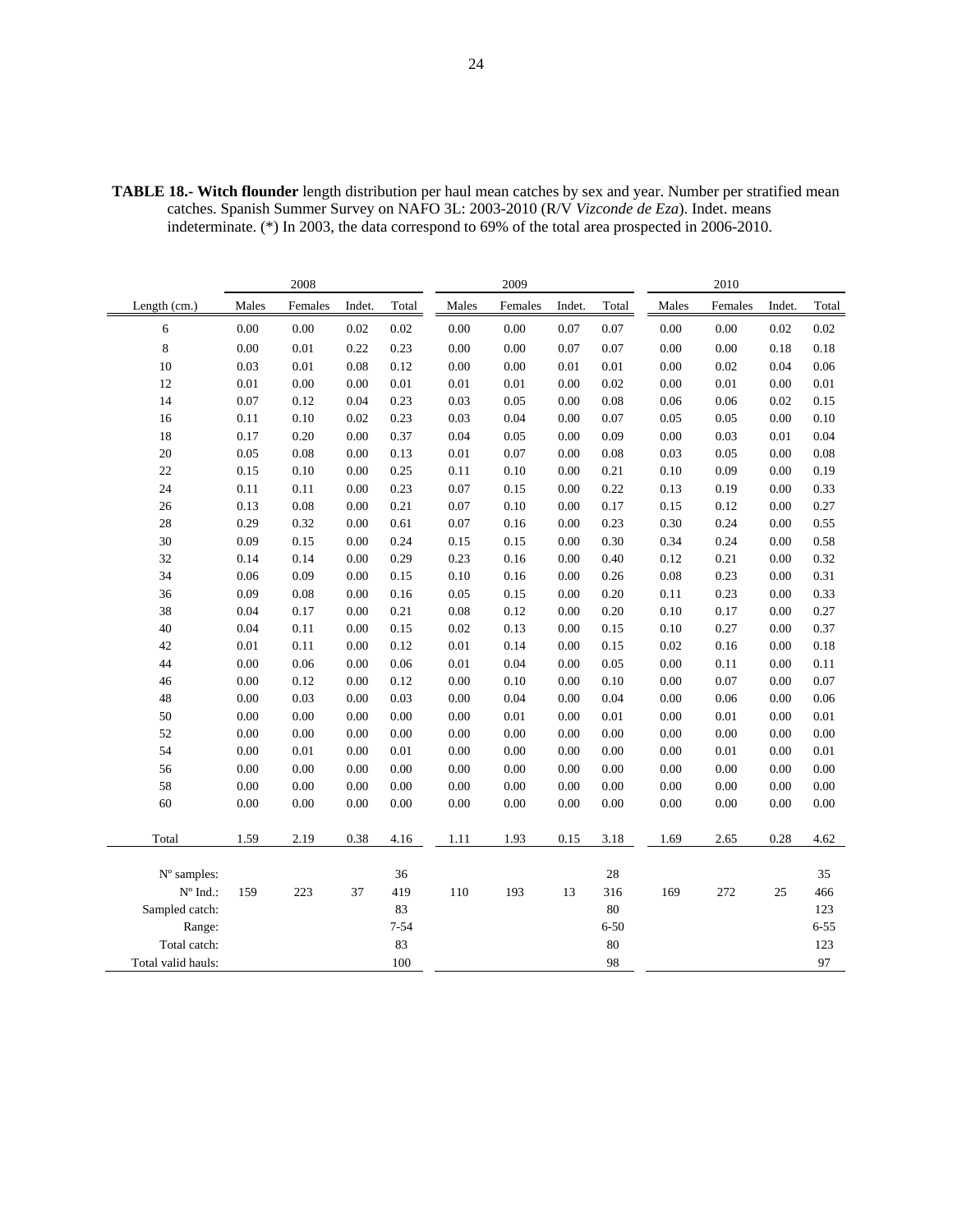

**FIGURE 1.-** Haul positions of the Spanish surveys in NAFO Division 3L in the period 2003 - 2010 (R/V *"Vizconde de Eza"*).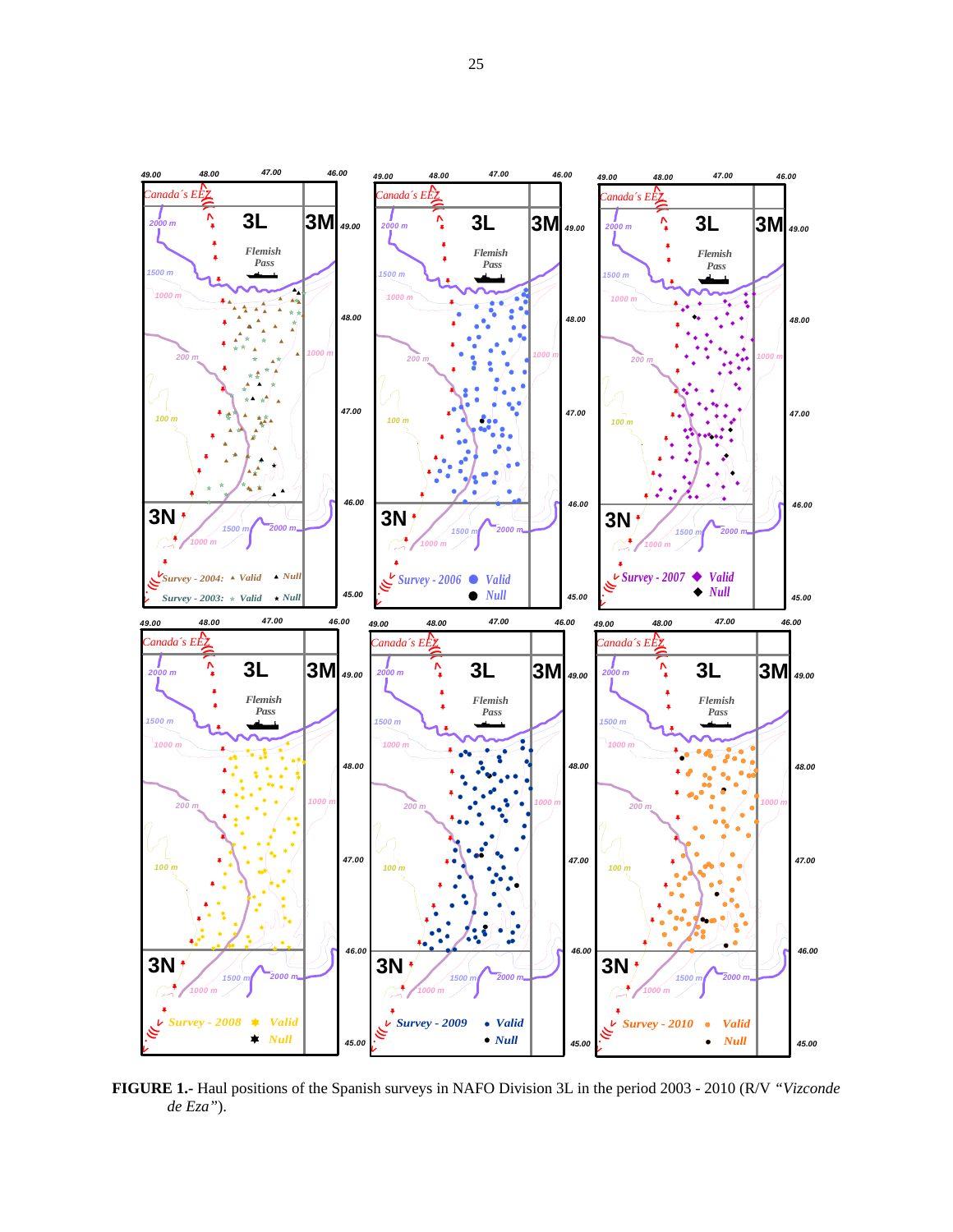

**FIGURE 2.- Greenland halibut** stratified mean catches in Kg and ±SD by year. Spanish surveys in NAFO Division 3L: 2003 - 2010 (R/V *"Vizconde de Eza"*). In 2003, the data correspond to 69% of the total area prospected in 2006-2010.



**FIGURE 3.- Greenland halibut** abundance (´000), biomass in tonnes and ±SD by year. Spanish surveys in NAFO Division 3L: 2003 - 2010 (R/V *"Vizconde de Eza"*). In 2003, the data correspond to 69% of the total area prospected in 2006-2010.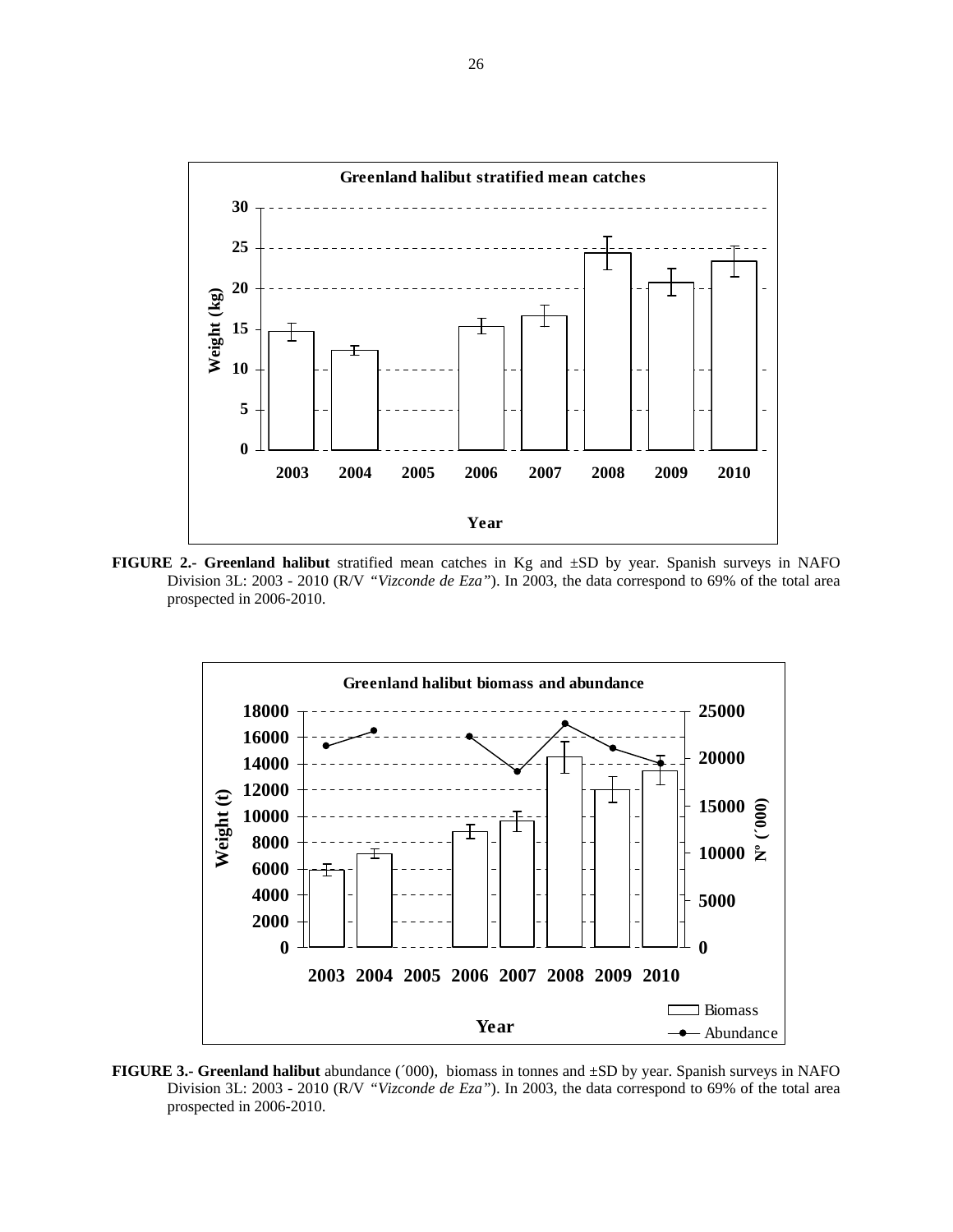

**FIGURE 4.- Greenland halibut** length distribution (cm) in NAFO 3L: 2003-2010. Number per stratified mean catches. In 2003, the data correspond to 69% of the total area prospected in 2006-2010.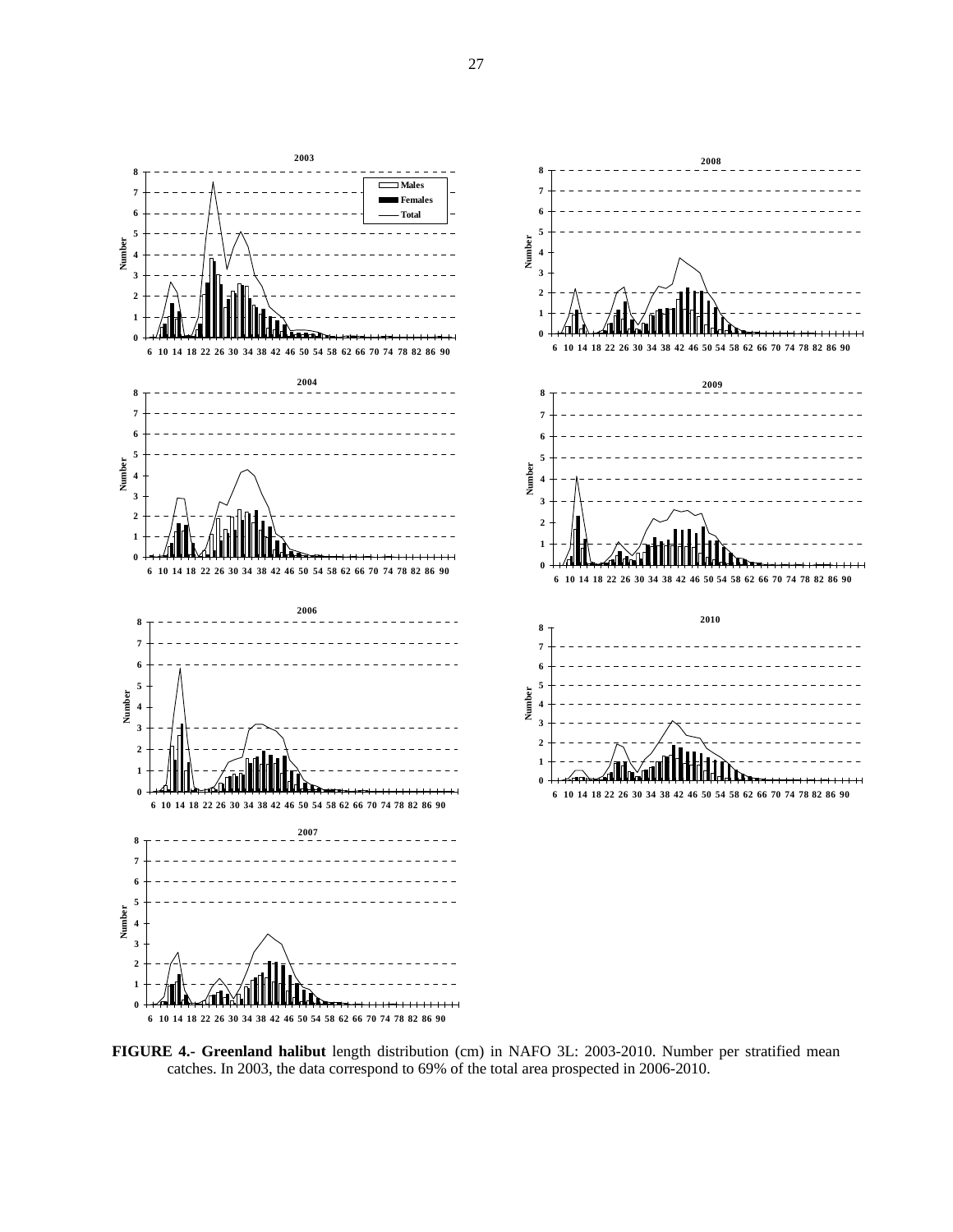

**FIGURE 5.- Greenland halibut, American plaice** and **witch flounder** length distribution (cm) in NAFO 3L: 2003-2010.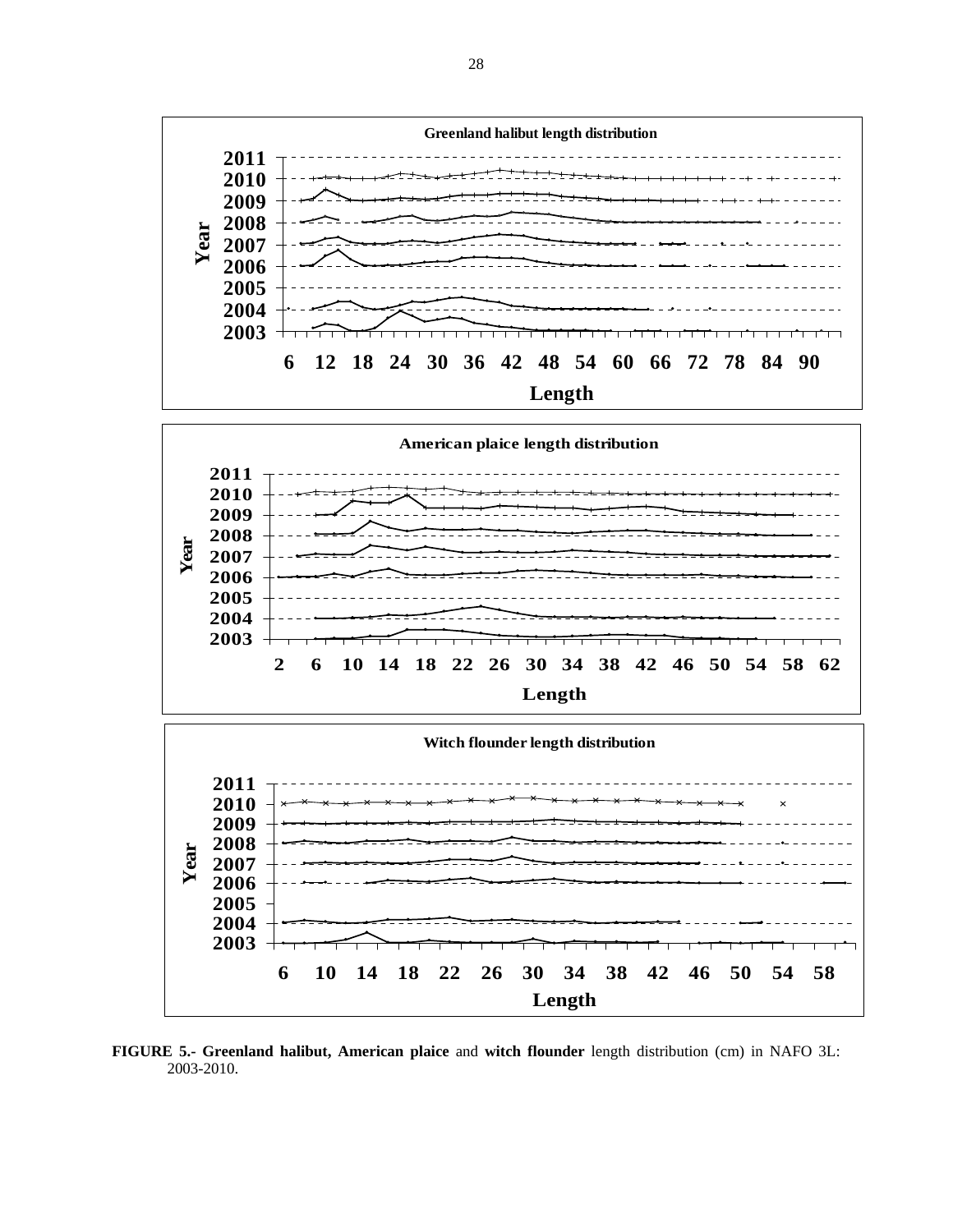

**FIGURE 6.- American plaice** stratified mean catches in Kg and ±SD by year. Spanish surveys in NAFO Division 3L: 2003 - 2010 (R/V *"Vizconde de Eza"*). In 2003, the data correspond to 69% of the total area prospected in 2006-2010.

.



**FIGURE 7.- American plaice** abundance (´000), biomass in tonnes and ±SD by year. Spanish surveys in NAFO Division 3L: 2003 - 2010 (R/V *"Vizconde de Eza"*). In 2003, the data correspond to 69% of the total area prospected in 2006-2010.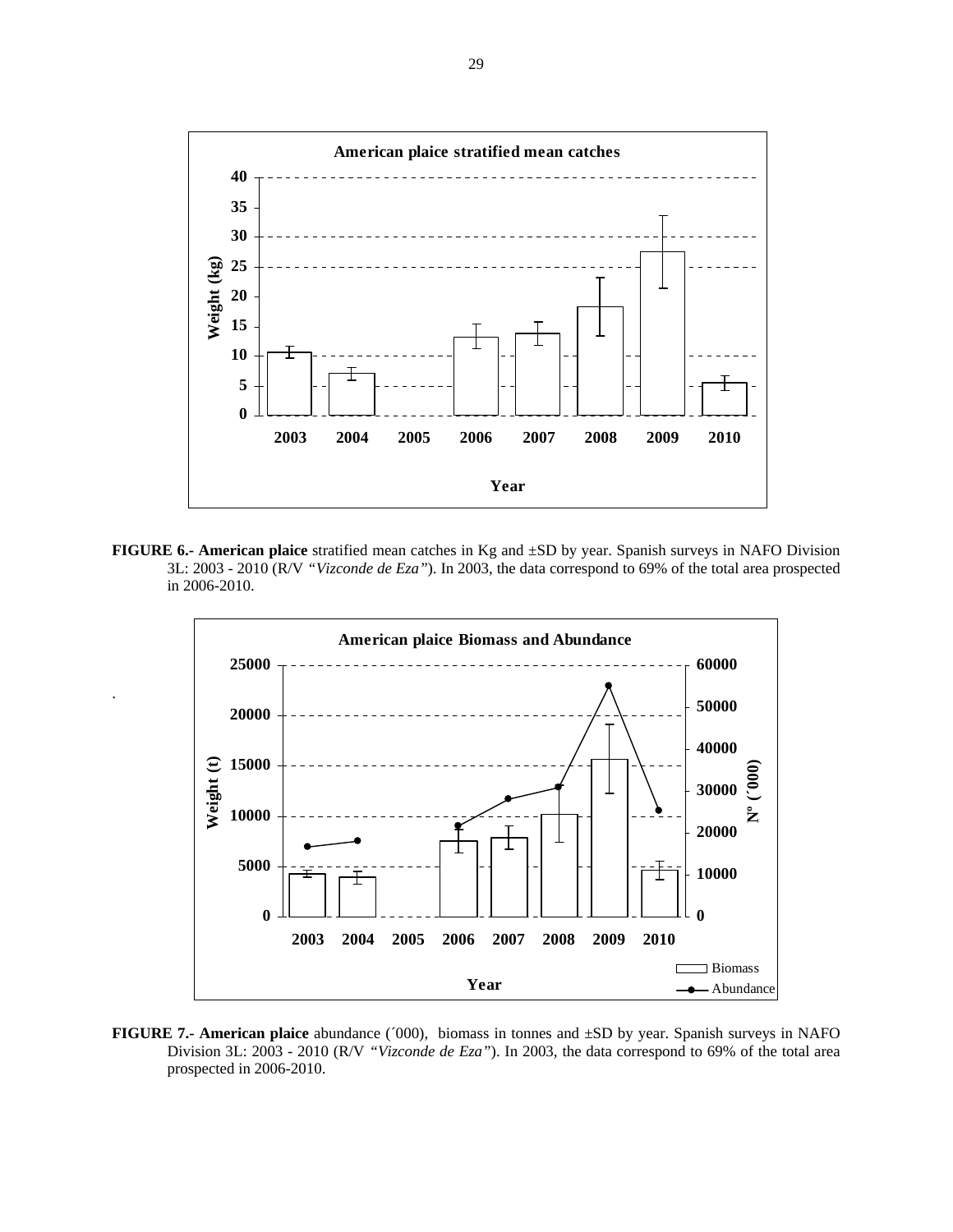

 **Number Number 2 6 10 14 18 22 26 30 34 38 42 46 50 54 58 62** Number **Number 2 6 10 14 18 22 26 30 34 38 42 46 50 54 58 62 Number** Number **2 6 10 14 18 22 26 30 34 38 42 46 50 54 58 62**

**FIGURE 8.- American plaice** length distribution (cm) in NAFO 3L: 2003-2010. Number per stratified mean catches. In 2003, the data correspond to 69% of the total area prospected in 2006-2010.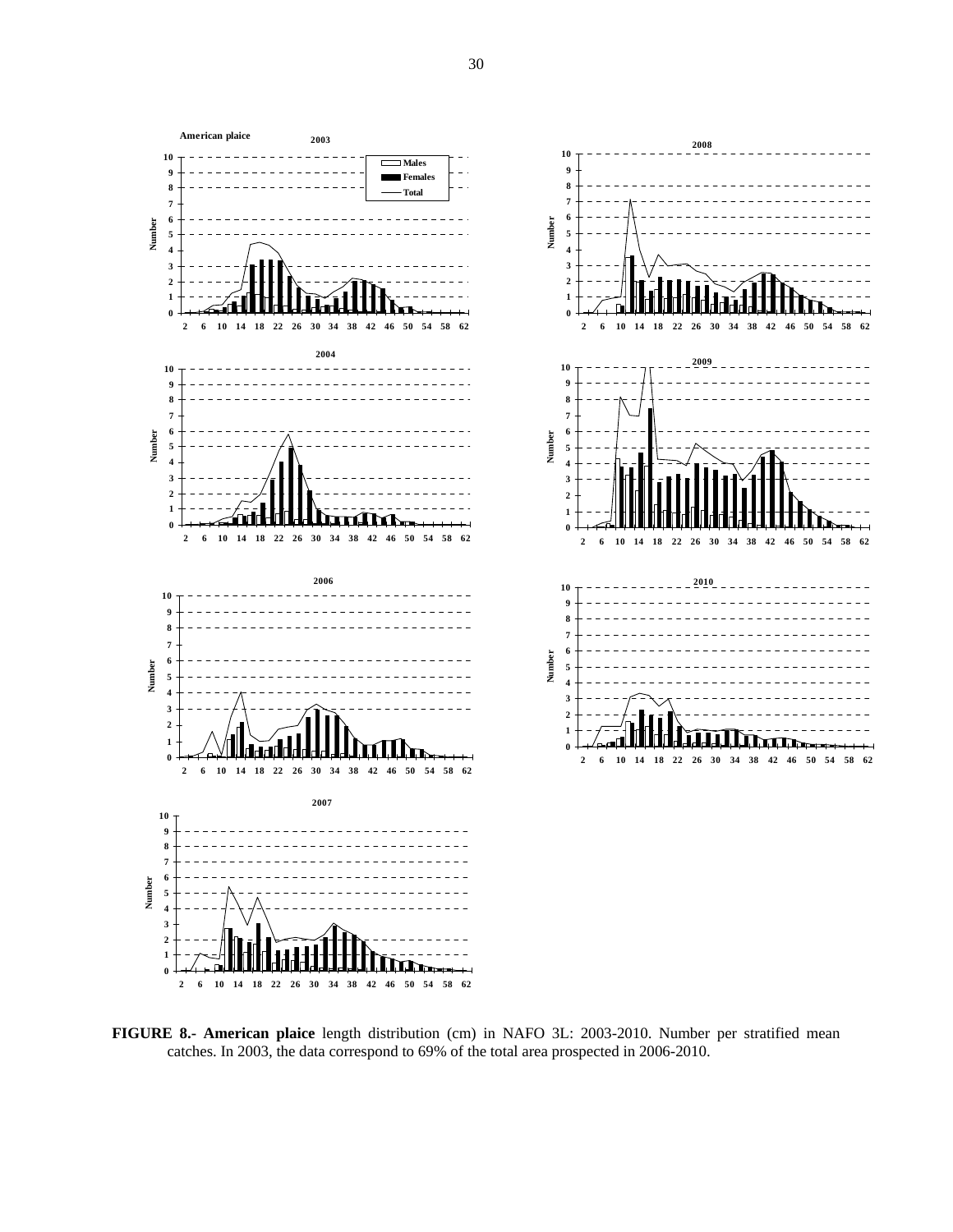

**FIGURE 9.- Witch flounder** stratified mean catches in Kg and ±SD by year. Spanish surveys in NAFO Division 3L: 2003 - 2010 (R/V *"Vizconde de Eza"*). In 2003, the data correspond to 69% of the total area prospected in 2006-2010.



**FIGURE 10.- Witch flounder** abundance (´000), biomass in tonnes and ±SD by year. Spanish surveys in NAFO Division 3L: 2003 - 2010 (R/V *"Vizconde de Eza"*). In 2003, the data correspond to 69% of the total area prospected in 2006-2010.